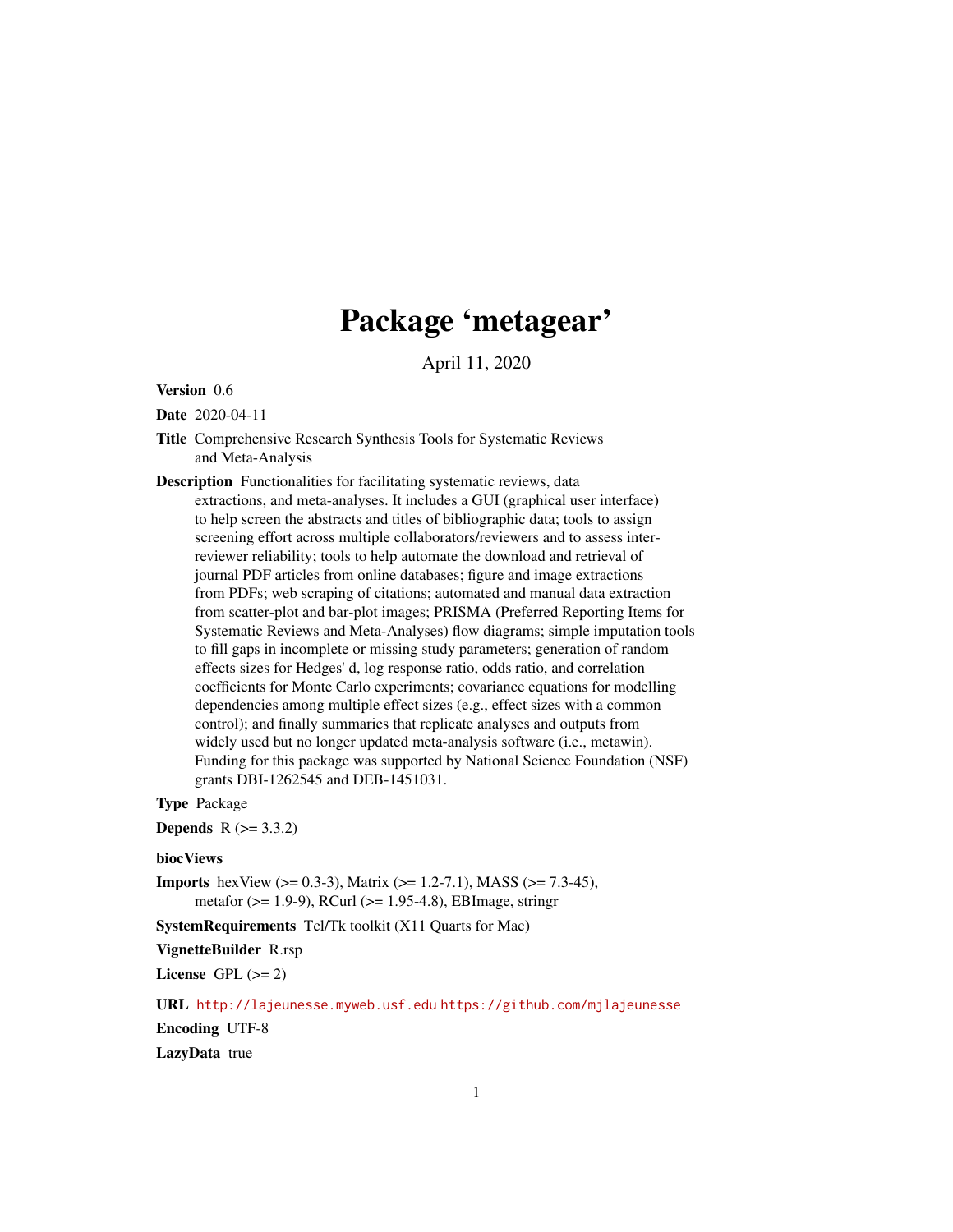RoxygenNote 7.1.0 Suggests ape, testthat, R.rsp NeedsCompilation no Author Marc J. Lajeunesse [aut, cre] (<https://orcid.org/0000-0002-9678-2080>) Maintainer Marc J. Lajeunesse <lajeunesse@usf.edu> Repository CRAN Date/Publication 2020-04-11 14:30:03 UTC

# R topics documented:

| $\overline{3}$ |
|----------------|
| $\overline{4}$ |
| 6              |
| $\overline{7}$ |
| $\overline{7}$ |
| 9              |
| 10             |
| 11             |
| 12             |
| 13             |
| 15             |
| 15             |
| 16             |
| 18             |
|                |
|                |
| 20             |
| 21             |
| 21             |
| 22             |
| 23             |
| 23             |
| 25             |
| 26             |
| 27             |
| 28             |
| 28             |
| 29             |
| 30             |
| 30             |
| 31             |
| 31             |
| 32             |
| 33             |
|                |
| 35             |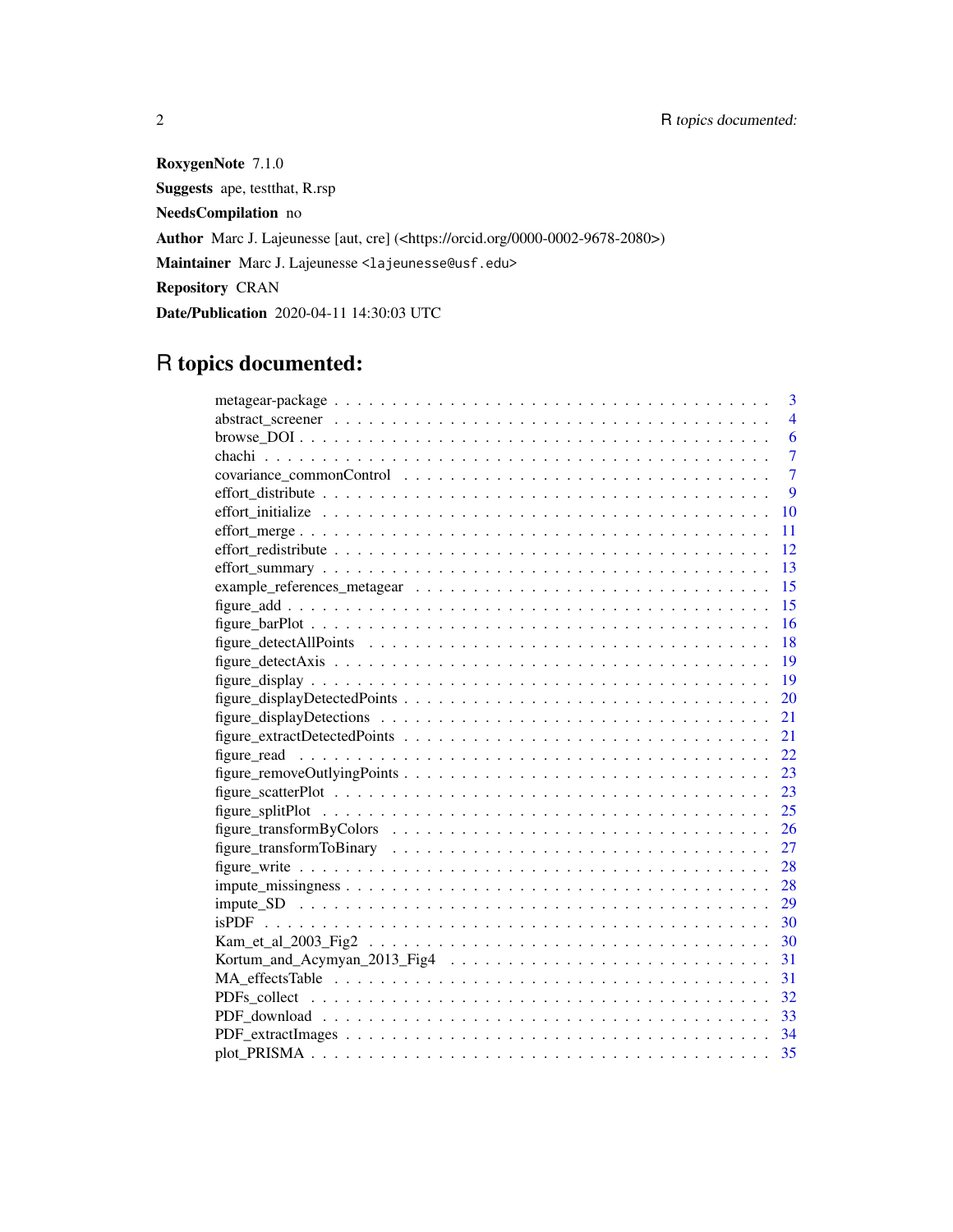# <span id="page-2-0"></span>metagear-package 3

metagear-package *Research synthesis tools to facilitate systematic reviews, data extraction, and meta-analysis.*

#### **Description**

metagear is a comprehensive, multifunctional toolbox with capabilities aimed to cover much of the research synthesis taxonomy: from applying a systematic review approach to objectively assemble and screen the literature, to extracting data from studies, and to finally summarize and analyze these data with the statistics of meta-analysis. More information about **metagear** can be found at <http://lajeunesse.myweb.usf.edu>.

# Details

#### What to cite?

Lajeunesse, M.J. (2016) Facilitating systematic reviews, data extraction and meta-analysis with the metagear package for R. *Methods in Ecology and Evolution* 7: 323-330. [ download [here](http://lajeunesse.myweb.usf.edu/papers/Lajeunesse_2016_Methods_in_Ecology_and_Evolution.pdf) ]

#### Installation and Dependencies.

metagear has one external dependency that need to be installed and loaded prior to use in R. This is the EBImage R package (Pau et al. 2010) available only from the Bioconductor repository: <https://www.bioconductor.org>.

To properly install **metagear**, start with the following R script that loads the Bioconductor resources needed to install the EBImage (also accept all of its dependencies):

install.packages("BiocManager"); BiocManager::install("EBImage")) library(metagear)

Finally for Mac OS users, installation is sometimes not straighforward as the abstract\_screener() requires the Tcl/Tk GUI toolkit to be installed. You can get this toolkit by making sure the latest X11 application (xQuartz) is installed from here: <http://xquartz.macosforge.org/landing/>.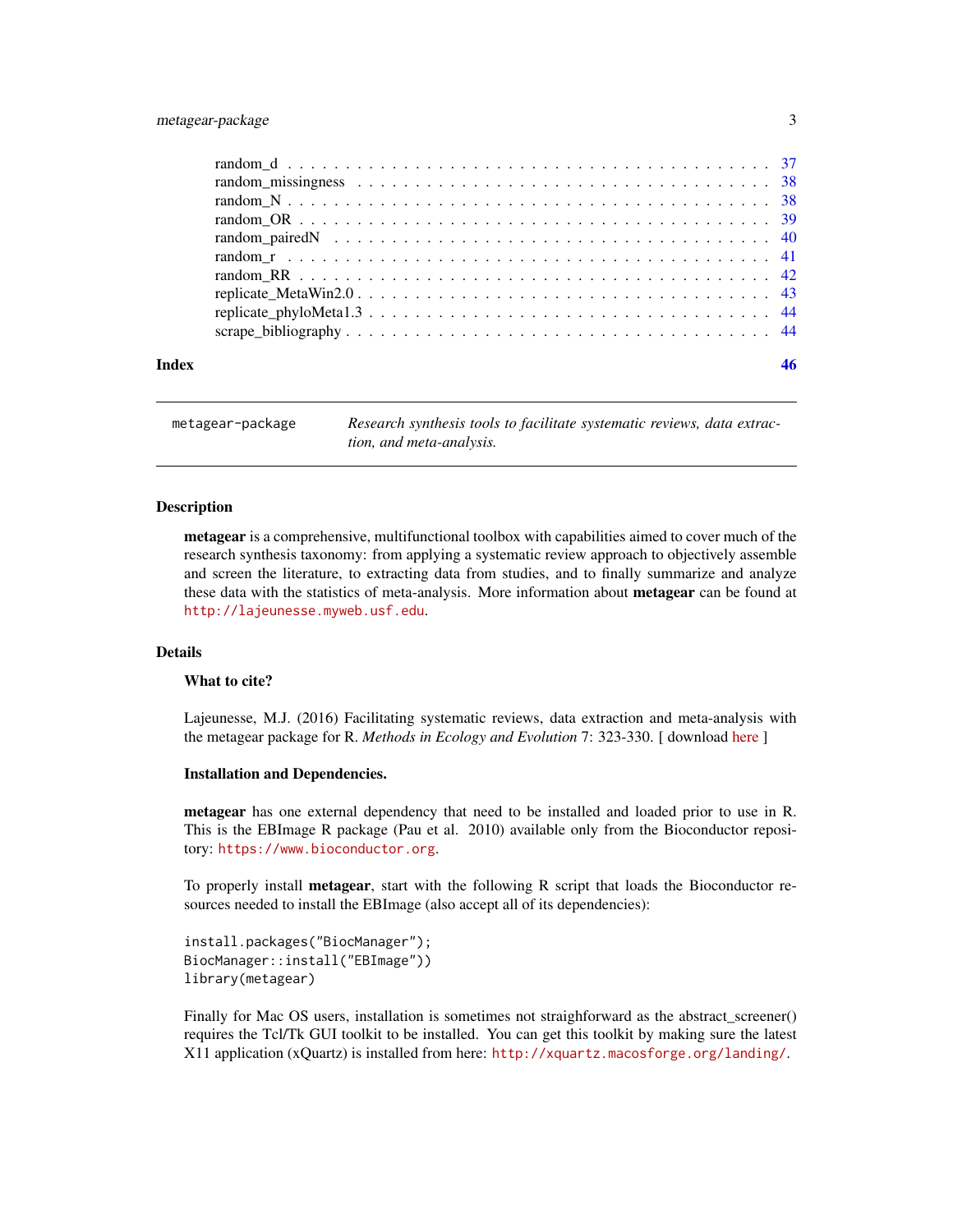#### <span id="page-3-0"></span>Author(s)

Marc J. Lajeunesse (University of South Florida, Tampa USA)

#### References

Pau, G., Fuchs, F., Sklyar, O., Boutros, M. and Huber, W. (2010) EBImage: an R package for image processing with applications to cellular phenotypes. Bioinformatics 26: 979-981.

abstract\_screener *A GUI screener to quickly code candidate studies for inclusion/exclusion into a systematic review or meta-analysis.*

# Description

A GUI screener to help scan and evaluate the title and abstract of studies to be included in a systematic review or meta-analysis.

#### Usage

```
abstract_screener(
  file = file.choose(),
  aReviewer = NULL,
  reviewerColumnName = "REVIEWERS",
  unscreenedColumnName = "INCLUDE",
  unscreenedValue = "not vetted",
  abstractColumnName = "ABSTRACT",
  titleColumnName = "TITLE",
  browserSearch = "https://www.google.com/search?q=",
  fontSize = 13,
  windowWidth = 70,
 windowHeight = 16,
  theButtons = c("YES", "maybe", "NO"),
  keyBindingToButtons = c("y", "m", "n"),
  buttonSize = 10,
  highlightColor = "powderblue",
 highlightKeywords = NA
)
```
#### Arguments

| file      | The file name and location of a .csv file containing the abstracts and titles. The<br>.csv file should have been initialized with effort_initialize and populated<br>with screeners (reviewers) using effort_distribute. |
|-----------|--------------------------------------------------------------------------------------------------------------------------------------------------------------------------------------------------------------------------|
| aReviewer | The name (a string) of the reviewer to screen abstracts. It is used when there<br>are multiple reviewers assigned to screen abstracts. The default column label is<br>"REVIEWERS" as initialized with effort_distribute. |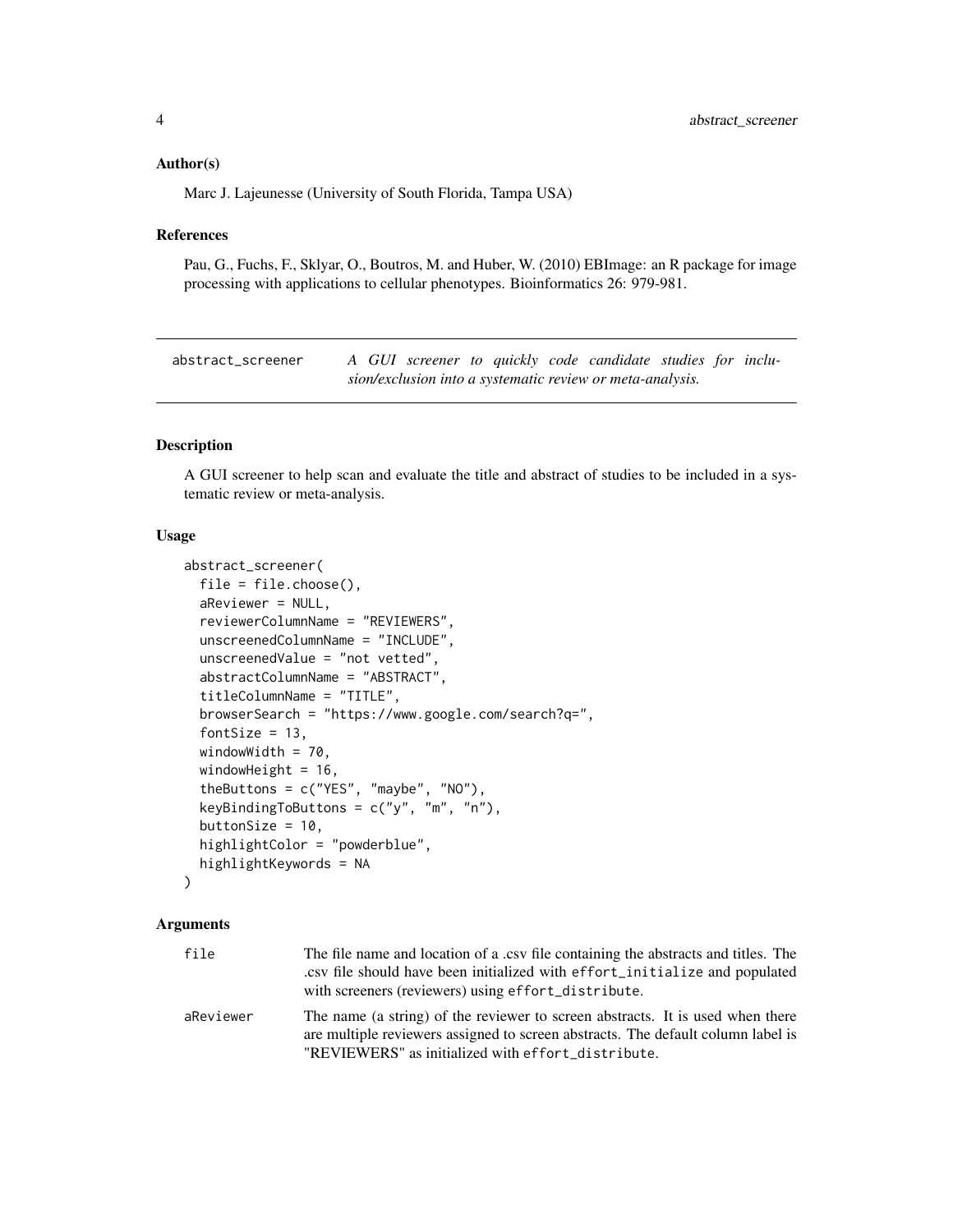reviewerColumnName

The name of the column heading in the .csv file that contains the reviewer names that will screen abstracts. The default column label is "REVIEWERS".

#### unscreenedColumnName

The name of the column heading in the .csv file that contains the screening outcomes (i.e. vetting outcomes by a reviewer). Unscreened references are by default labeled as "not vetted". The reviewer then can code to "YES" (is a relevant study), "NO" is not relevant and should be excluded, or "MAYBE" if the title/abstract is missing or does not contains enough information to fully assess inclusivity. The default label of this column is "INCLUDE".

unscreenedValue

Changes the default coding (a string) of "not vetted" that designates whether an abstract remains to be screened or vetted.

#### abstractColumnName

The name of the column heading in the .csv file that contains the abstracts. The default label of this column is "ABSTRACT".

#### titleColumnName

The name of the column heading in the .csv file that contains the titles. The default label of this column is "TITLE".

browserSearch Change the url for the browser title search; the default is Google.

fontSize Change the font gWidgets::size of the title and abstract text.

windowWidth Change the default width of the GUI window.

windowHeight Change the default height of the GUI window.

theButtons A vector of coding buttons included on the screener. The default is YES, maybe, and NO. Buttons can be removed as added by changing this vector. For example, theButtons =  $c("YES", "NO")$  to remove the maybe-button, or theButtons = c("YES", "maybe", NO", "model") to add a "model" button that tags studies specifically as "model".

#### keyBindingToButtons

A vector of specific keyboard bindings to buttons. They are keyboard shortcuts to buttons and the default binding is y for YES-button, m for maybe-button, and n for NO-button. If theButtons parameter is modified then these keybindings should also be modified.

- buttonSize Change the default gWidgets::size of buttons.
- highlightColor The color of keywords highlighted in title and abstract. The default is blue, but for classic yellow use "palegoldenrod".
- highlightKeywords

A string or list of keywords that will be highlighted in title and abstract.

#### Note

#### Installation and troubleshooting

For Mac OS users, installation is sometimes not straighforward as this screener requires the Tcl/Tk GUI toolkit to be installed. You can get this toolkit by making sure the latest X11 application (xQuartz) is installed, see here: <http://xquartz.macosforge.org/landing/>. More information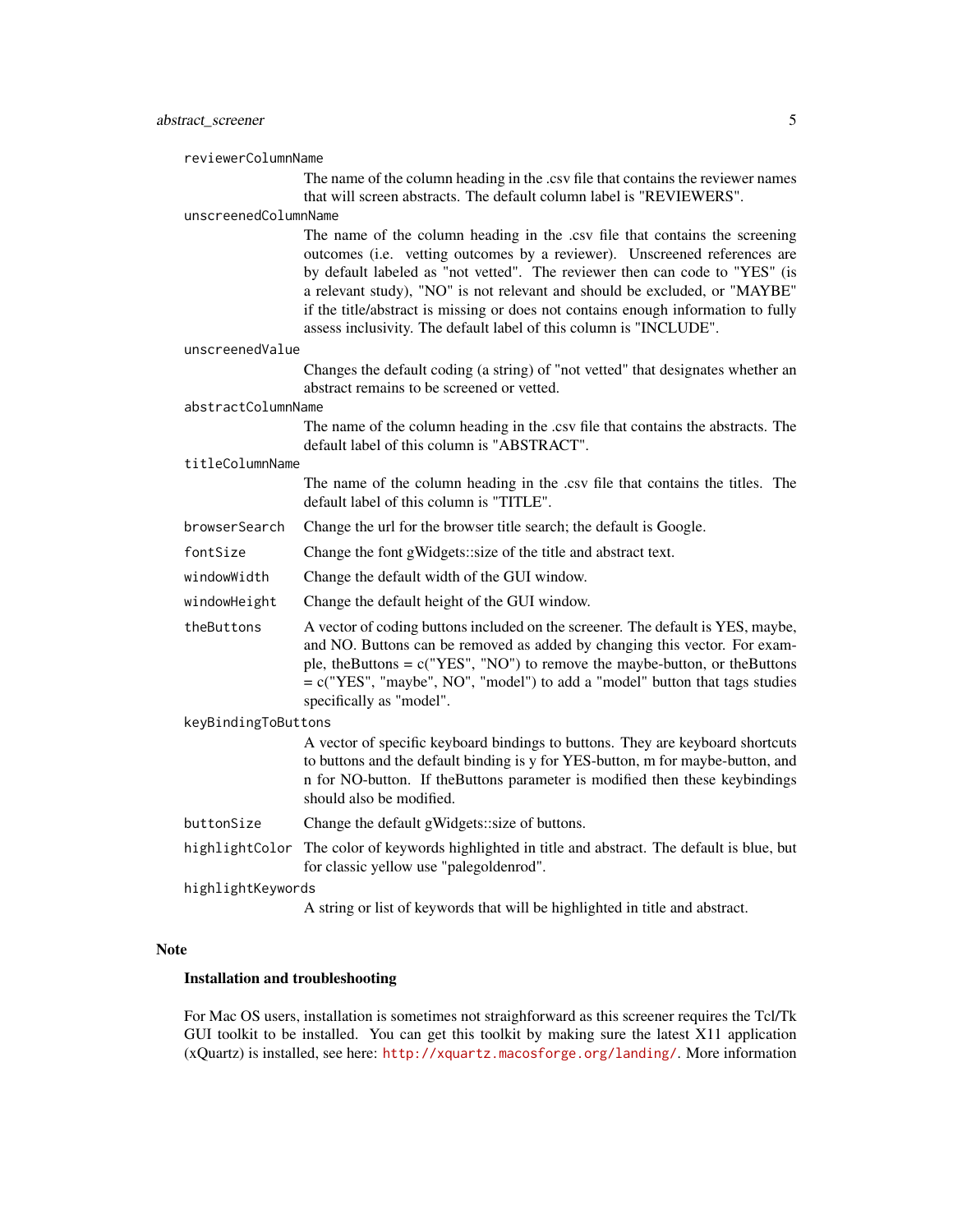<span id="page-5-0"></span>on installation is found in metagear's vignette.

#### How to use the screener

The GUI itself will appear as a single window with the first title/abstract listed in the .csv file. If abstracts have already been screened/coded, it will begin at the nearest reference labeled as "not vetted". The SEARCH WEB button opens the default browser and searches Google with the title of the reference. The YES, MAYBE, NO buttons, which also have keyboard shortcuts y and n, are used to code the inclusion/exclusion of the reference. Once clicked/coded the next reference is loaded. The SAVE button is used to save the coding progress of screening tasks. It will save coding progress directly to the loaded .csv file. Closing the GUI, and not saving, will result in the loss of screening efforts relative to last save.

There is also an ISSUE FIXES menu bar with quick corrections to screening errors. These include ISSUE FIXES: REFRESH TITLE AND ABSTRACT TEXT which reloads the text of the current abstract in case portions were deleted when copying and pasting sections, ISSUE FIXES: STATUS OF CURRENT ABSTRACT which provides information on whether or not the abstract was previously screened, and ISSUE FIXES: RETURN TO PREVIOUS ABSTRACT that backtracks to the previous abstract if a selection error occurred (note a warning will appear of there is a change to its inclusion/exclusion coding).

#### Examples

## Not run:

```
data(example_references_metagear)
effort_distribute(example_references_metagear,
                  initialize = TRUE,
                  reviewers = "marc",
                  save_split = TRUE)
abstract_screener("effort_marc.csv",
                  aReviewer = "marc",
                  highlightKeywords = "and")
```
## End(Not run)

browse\_DOI *Opens a web page associated with a DOI (digital object identifier).*

#### Description

Uses the DOI name of a study reference to locate the e-journal website, or reference/citation website in Web of Science, Google Scholar, or CrossRef. Opens in default web-browser.

#### Usage

browse\_DOI(theDOI, host = "DOI")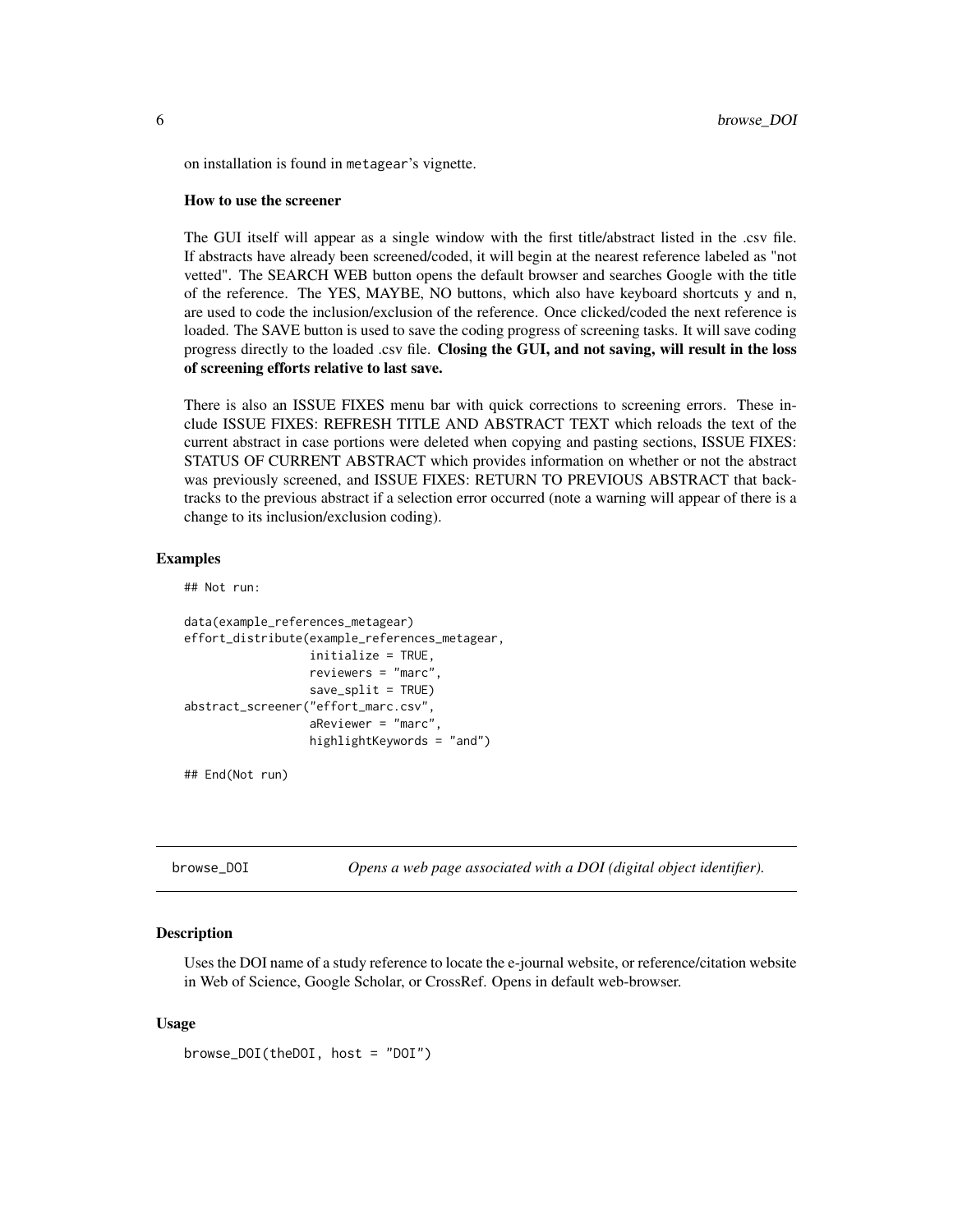#### <span id="page-6-0"></span>chachi 7 ann ann an t-Iomraid ann an t-Iomraid ann an t-Iomraid ann an t-Iomraid ann an 17

### Arguments

| theDOI | A string that identifies an electronic document on the web.                                                                                                                                                                                                                                |
|--------|--------------------------------------------------------------------------------------------------------------------------------------------------------------------------------------------------------------------------------------------------------------------------------------------|
| host   | A string that defines the domain link used to open the DOI. The default, "DOI",<br>will open to the web page associated with the DOI (e.g., publisher website).<br>Other options include "WOS" that will open the DOI in Web of Science, "GS" in<br>Google Scholar, and "CRF" in Crossref. |

# Examples

## Not run:

browse\_DOI("10.1086/603628")

## End(Not run)

chachi *A small tribute to Chachi.*

# Description

Rest easy little bud, 200?-2016.

#### Usage

chachi()

covariance\_commonControl

*Generates a sampling variance-covariance matrix for modeling dependencies among effect sizes due to sharing a common control.*

# Description

Generates K by K sampling variance-covariance (VCV) matrix that models the dependencies that arise due to using the same control group study parameters when estimating multiple effect sizes. This VCV matrix can then be used in meta-analysis. Currently only supports VCV calculation for log response ratios (see Lajeunesse 2011).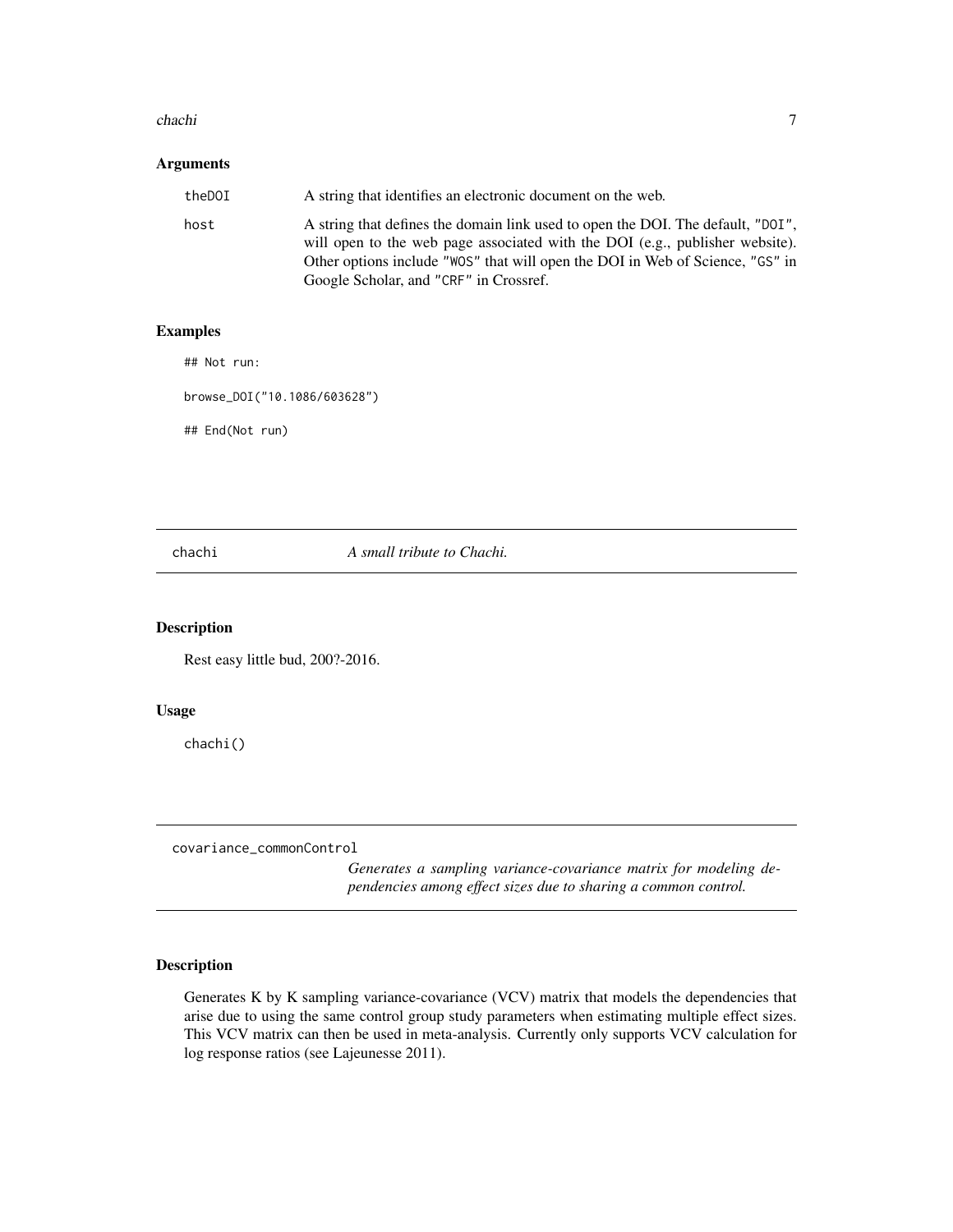# Usage

```
covariance_commonControl(
  aDataFrame,
  control_ID,
 X_t,
  SD_t,
 N_t,
 X_{-}c,
  SD_c,
 N_{C},
 metric = "RR"
```
)

# Arguments

| aDataFrame | A data frame containing columns with all study parameters used to estimate<br>effect sizes (e.g., means, SD, N's for treatment and control groups). Must also<br>contain a column that codes which effect sizes share a common control. See<br>example below. |
|------------|---------------------------------------------------------------------------------------------------------------------------------------------------------------------------------------------------------------------------------------------------------------|
| control_ID | Label of the column that codes groups of effect sizes that share the mean, SD,<br>and N of a control group.                                                                                                                                                   |
| $X_t$      | Column label for the means of (t) reatment group used to estimate the effect size.                                                                                                                                                                            |
| $SD_t$     | Column label for the standard deviations (SD) of the treatment group used to<br>estimate the effect size.                                                                                                                                                     |
| $N_t$      | Column label for the sample size $(N)$ of the treatment group used to estimate the<br>effect size.                                                                                                                                                            |
| $X_{-}c$   | Column label for the means of (c) ontrol group used to estimate the effect size.                                                                                                                                                                              |
| $SD\_c$    | Column label for the standard deviations (SD) of the control group used to esti-<br>mate the effect size.                                                                                                                                                     |
| $N_{C}$    | Column label for the sample size $(N)$ of the control group used to estimate the<br>effect size.                                                                                                                                                              |
| metric     | Option to designate which effect size metric for which the common control VCV<br>matrix is to be estimated. Default is "RR" for log response ratio.                                                                                                           |

# Value

A K by K sampling variance-covariance matrix and a data frame aligned with the block diagonal design of the sampling matrix.

# Note

# Response Ratio's (RR) with a comon control group

Following Lajeunesse (2011), when two (or more) reponse ratio  $(RR)$  effect sizes share a common control mean  $(\bar{X}_C)$ , such as  $RR_{A,C} = ln(\bar{X}_A/\bar{\bar{X}}_C)$  and  $RR_{B,C} = ln(\bar{X}_B/\bar{X}_C)$ , then they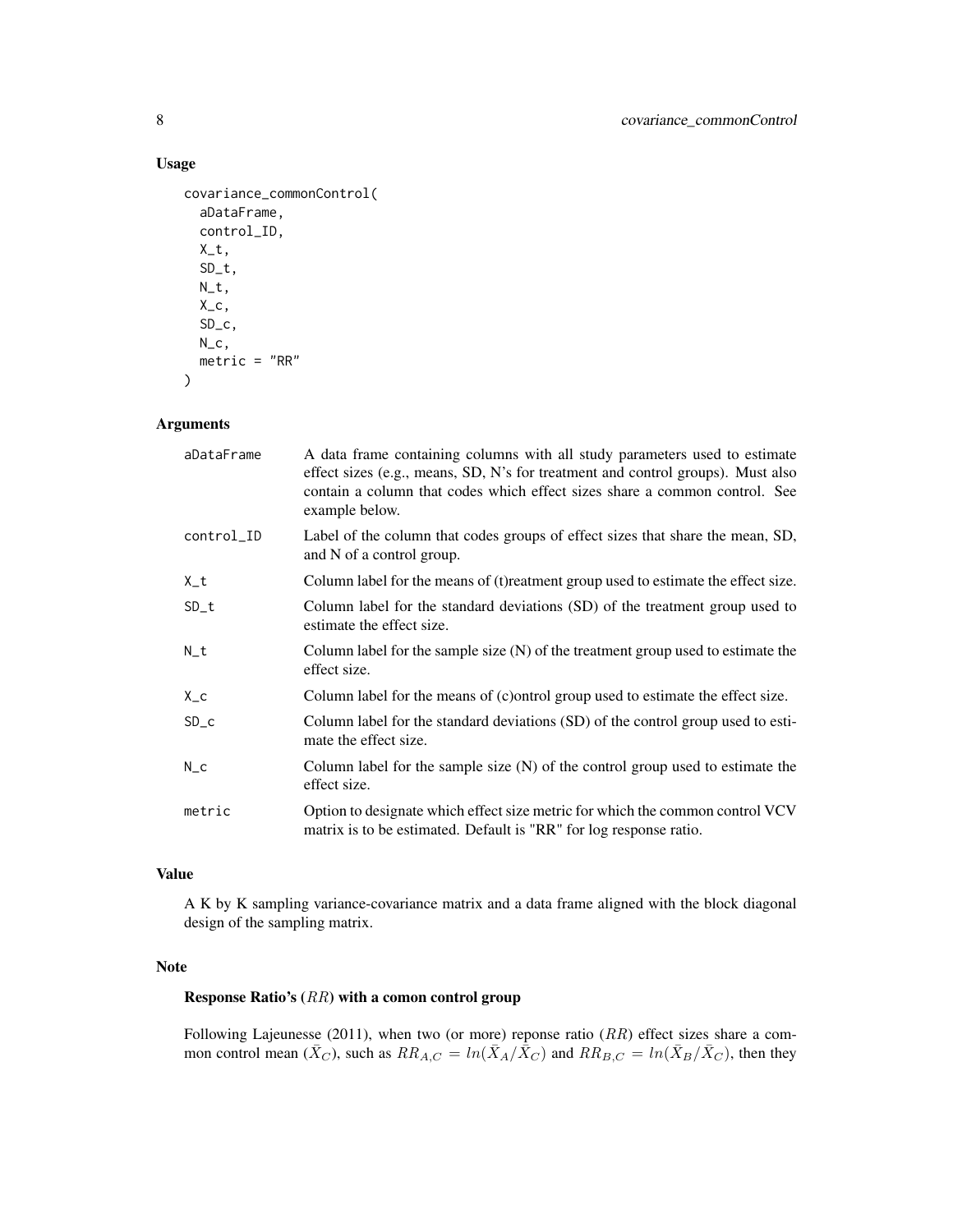# <span id="page-8-0"></span>effort\_distribute 9

share a sampling covariance of:

$$
cov(RR_{A,C}, RR_{B,C}) = \frac{(SD_C)^2}{N_C \bar{X}_C^2},
$$

where the SD and N are the standard deviation and sample size of  $\bar{X}_C$ , respectively.

### References

Lajeunesse, M.J. 2011. On the meta-analysis of response ratios for studies with correlated and multi-group designs. Ecology 92: 2049-2055.

<span id="page-8-1"></span>effort\_distribute *Assigns title/abstract screening efforts to a team.*

#### Description

Randomly distributes screening tasks evenly or unevenly across multiple team members. It populates this effort in a data frame column that includes this screening work (e.g., ABSTRACTS and TITLES).

#### Usage

```
effort_distribute(
 aDataFrame = NULL,
 dual = FALSE,reviewers = NULL,
  column_name = "REVIEWERS",
  effort = NULL,initialize = FALSE,
  save_split = FALSE,
  directory = getwd())
```
#### Arguments

| aDataFrame  | A data frame containing the titles and abstracts to be screened by a team. The de-<br>fault assumes that the data.frame has already been formatted using effort_initialize.<br>This data.frame will be populated with screening efforts. See example: example_references_metagear |
|-------------|-----------------------------------------------------------------------------------------------------------------------------------------------------------------------------------------------------------------------------------------------------------------------------------|
| dual        | When TRUE, distributes effort using a dual screening design where two members<br>will screen the same random collection of titles/abstracts. Requires the team to<br>have an even number of members.                                                                              |
| reviewers   | A vector with the names of each team member.                                                                                                                                                                                                                                      |
| column_name | Changes the default label of the "REVIEWERS" column that contains the screen-<br>ing efforts of each team member.                                                                                                                                                                 |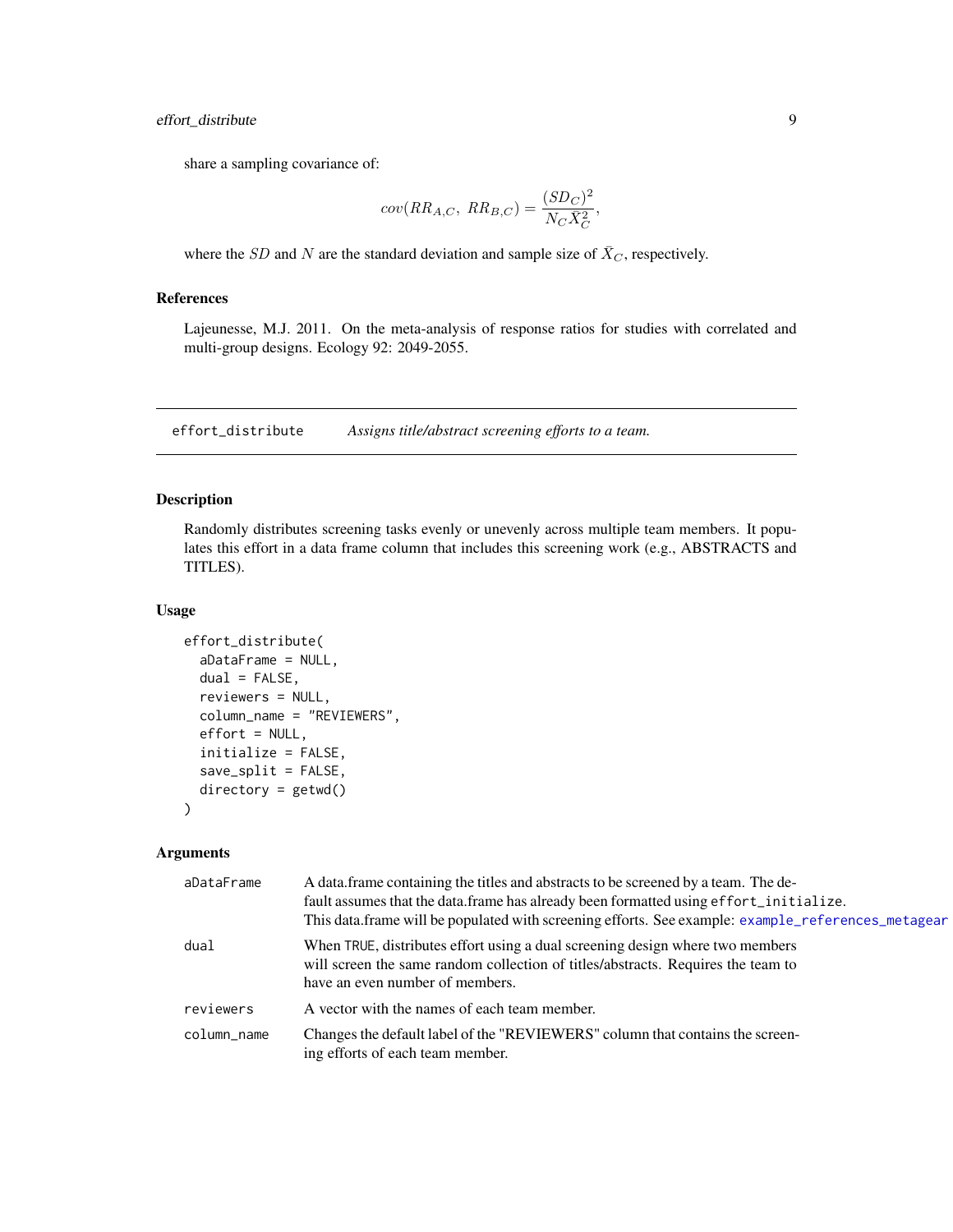<span id="page-9-0"></span>

| effort     | A vector of percentages used to allocate screening tasks among each team mem-<br>ber. When not called explicitly, assumes effort to be distributed evenly among<br>all members. Must be the same length as the number of team members, and also<br>sum to $100$ .                          |
|------------|--------------------------------------------------------------------------------------------------------------------------------------------------------------------------------------------------------------------------------------------------------------------------------------------|
| initialize | When TRUE, initializes the data frame so that efforts could be distributed, calls:<br>effort_initialize. Default is FALSE.                                                                                                                                                                 |
| save_split | Saves the allocated team effort into separate effort_*.csv files for individual<br>screening tasks. These files can be given to each member to screen their ran-<br>dom title/abstract subset. All files can be merged once all screening tasks have<br>been completed using effort_merge. |
| directory  | Changes the default location/directory for where the effort_*.csv will be saved.<br>If not explicitly called, it will deposit files in the current working directory.                                                                                                                      |

# Value

A data.frame with title/abstract screening efforts randomly distributed across a team.

#### See Also

[effort\\_initialize](#page-9-1), [effort\\_merge](#page-10-1), [effort\\_summary](#page-12-1)

#### Examples

## Not run:

```
data(example_references_metagear)
theTeam <- c("Christina", "Luc")
effort_distribute(example_references_metagear, initialize = TRUE, reviewers = theTeam)
```
## End(Not run)

<span id="page-9-1"></span>effort\_initialize *Formats a reference dataset for title/abstract screening efforts.*

#### Description

Adds columns with standardized labels to a data framw with bibliographic data on journal articles. These columns will be used to assign reviewers, implementation of dual screening design, and the coding of inclusion/exclusions screening decisions.

```
effort_initialize(
  aDataFrame,
  study\_ID = TRUE,unscreenedValue = "not vetted",
```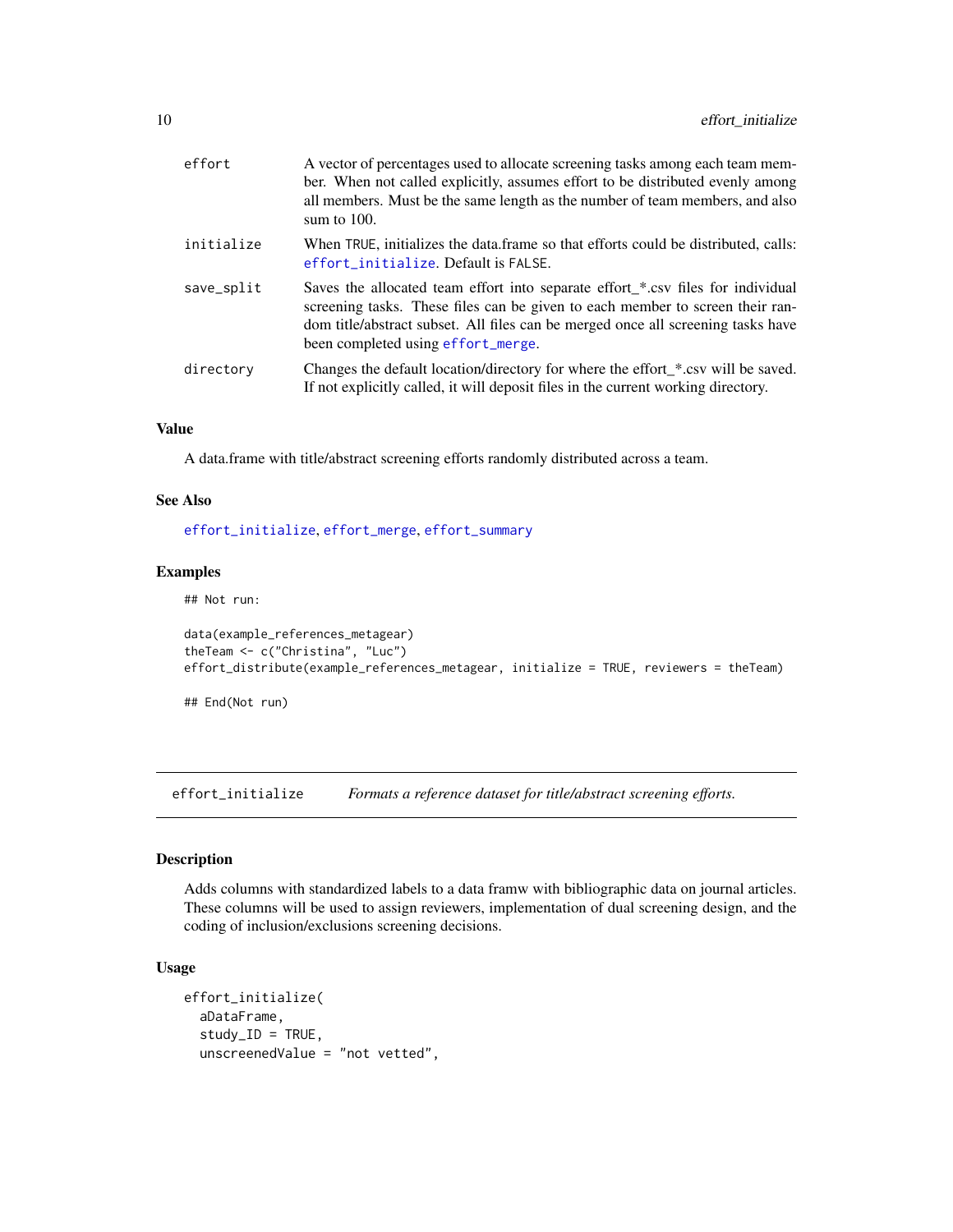```
dual = FALSE,front = TRUE
\lambda
```

| aDataFrame      | A data frame object that includes the titles and abstracts to be screened. It will be<br>formatted for screening efforts. See example: example_references_metagear |  |
|-----------------|--------------------------------------------------------------------------------------------------------------------------------------------------------------------|--|
| study_ID        | When FALSE, does not add a column "STUDY_ID" that includes a unique iden-<br>tification number for each reference (row) in the dataFrame.                          |  |
| unscreenedValue |                                                                                                                                                                    |  |
|                 | Changes the default coding (a string) of "not vetted" that designates whether an<br>abstract remains to be screened or vetted as part of the "INCLUDE" column.     |  |
| dual            | When TRUE, formats dataFrame for a dual screening (paired) design. Creates<br>two reviewer teams: REVIEWERS A and REVIEWERS B.                                     |  |
| front           | When FALSE, adds new columns to the back end of the dataframe. When TRUE,<br>adds columns to the front.                                                            |  |

# Value

A data.frame formatted for title/abstract screening efforts.

#### See Also

[effort\\_distribute](#page-8-1), [effort\\_merge](#page-10-1), [effort\\_summary](#page-12-1)

#### Examples

```
data(example_references_metagear)
effort_initialize(example_references_metagear)
```
<span id="page-10-1"></span>effort\_merge *Merges multiple files that had title/abstract screening efforts distributed across a team.*

# Description

Combines (merges) multiple effort\_\*.csv files within the same directory that represent the completed screening efforts of multiple team members. These files were originally generated with [effort\\_distribute](#page-8-1).

```
effort_merge(directory = getwd(), reviewers = NULL, dual = FALSE)
```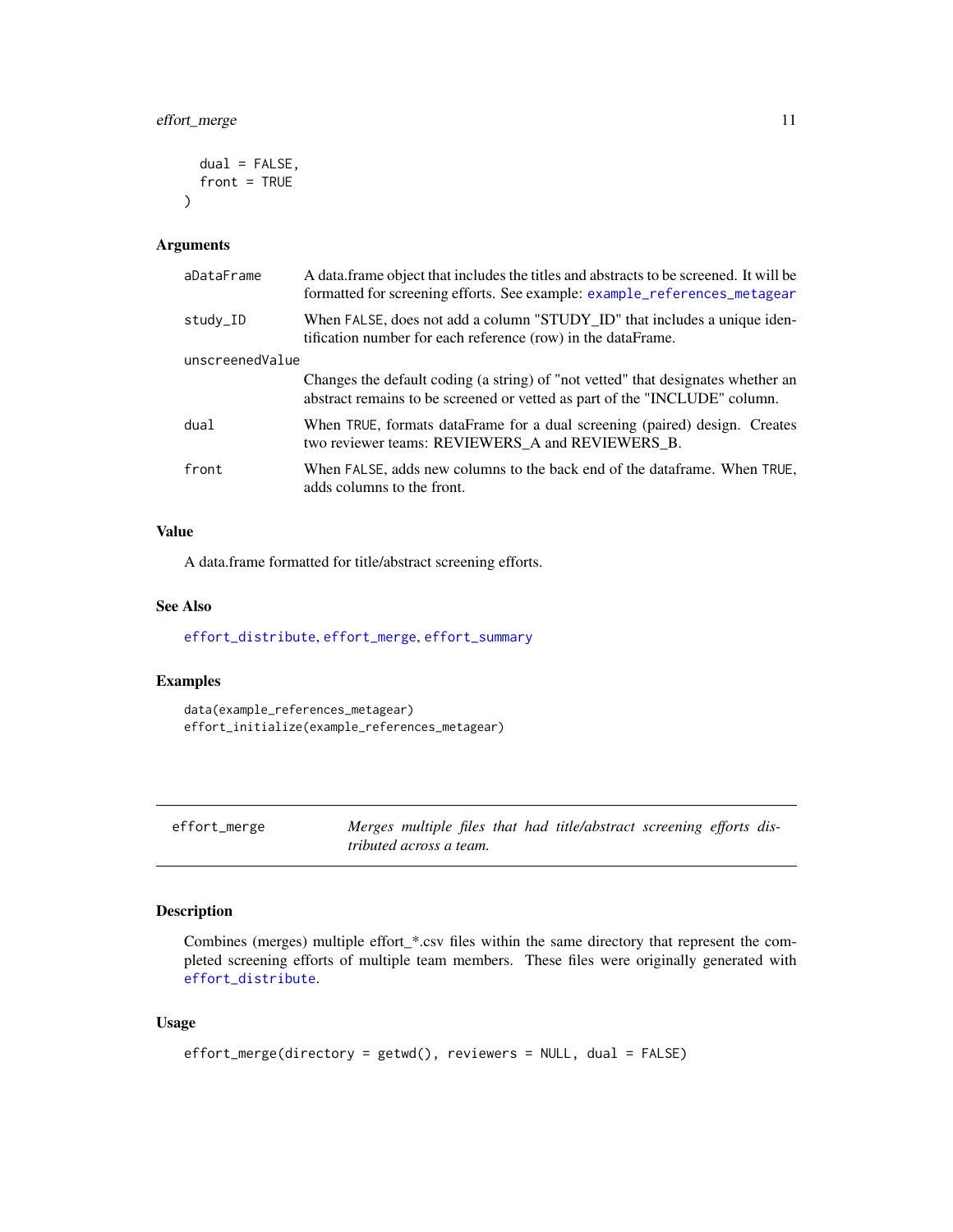<span id="page-11-0"></span>

| directory | The directory name for the location of multiple .csv files. Assumes the cur-<br>rent working directory if none is explicitly called. File names must include the<br>"effort_" string as originally generated by effort_distribute. |
|-----------|------------------------------------------------------------------------------------------------------------------------------------------------------------------------------------------------------------------------------------|
| reviewers | A vector of reviewer names (strings) used to merge effort from a select group<br>of team members. Must be an even collection (e.g., pairs of reviewers) when a<br>dual design was implemented.                                     |
| dual      | When TRUE, merges files implementing a dual screening design.                                                                                                                                                                      |

## Value

A single data.frame merged from multiple files.

#### See Also

[effort\\_initialize](#page-9-1), [effort\\_distribute](#page-8-1), [effort\\_summary](#page-12-1)

#### Examples

## Not run:

```
data(example_references_metagear)
theTeam <- c("Christina", "Luc")
# warning effort_distribute below, will save two files to working
# directory: effort_Christina.csv and effort_Luc.csv
effort_distribute(example_references_metagear, initialize = TRUE,
                  reviewers = theTeam, save_split = TRUE)
effort_merge()
## End(Not run)
```
effort\_redistribute *Redistributes title/abstract screening efforts among a review team.*

#### Description

Randomly re-distributes screening tasks from one reviewers to the rest of the reviewing team. Used when screening effort needs to be re-allocated among reviewing team members.

```
effort_redistribute(
  aDataFrame,
  column_name = "REVIEWERS",
  reviewer = NULL,
  remove_effort = 100,
```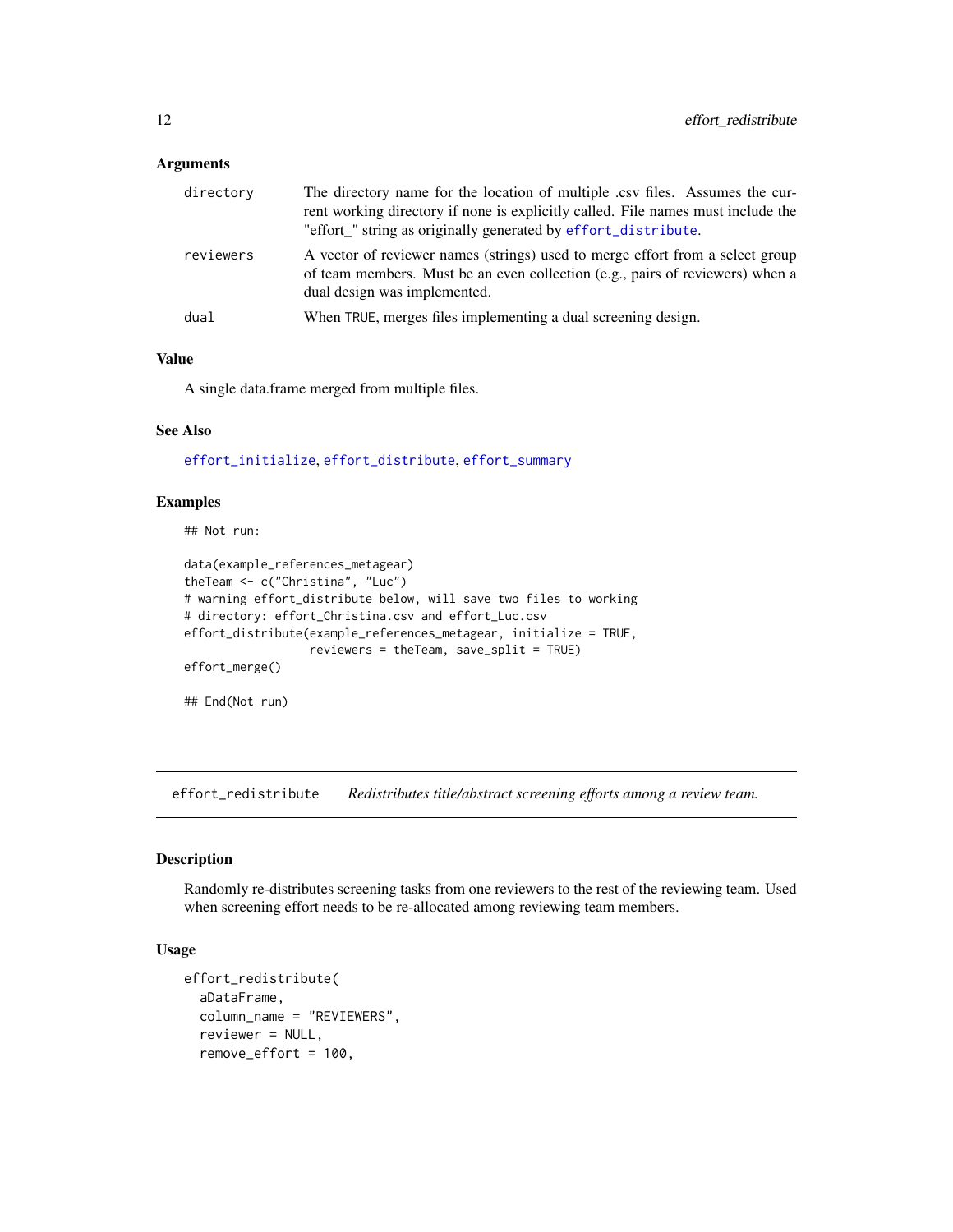```
reviewers = NULL,
effort = NULL,
save_split = FALSE,
directory = getwd()
```
)

| aDataFrame    | A data frame containing the titles and abstracts to be screened by a team. The de-<br>fault assumes that the data.frame has already been formatted using effort_initialize<br>and populated with effort_distribute.                                                                        |
|---------------|--------------------------------------------------------------------------------------------------------------------------------------------------------------------------------------------------------------------------------------------------------------------------------------------|
| column_name   | Changes the default label of the "REVIEWERS" column that contains the screen-<br>ing efforts of each team member.                                                                                                                                                                          |
| reviewer      | The name of the reviewer whose effort is to be redistributed.                                                                                                                                                                                                                              |
| remove_effort | The percentage of effort to be redistributed among the team. The default is that<br>100% of the effort will be re-distributed.                                                                                                                                                             |
| reviewers     | A vector of the names of each team member that will take on additional work.                                                                                                                                                                                                               |
| effort        | A vector of percentages used to allocate screening tasks among each team mem-<br>ber. When not called explicitly, assumes effort to be distributed evenly among<br>all members. Must be the same length as the number of team members, and also<br>sum to $100$ .                          |
| save_split    | Saves the allocated team effort into separate "effort_*.csv" files for individual<br>screening tasks. These files can be given to each member to screen their random<br>title/abstract subset. All files can be merged once all screening tasks have been<br>completed using effort_merge. |
| directory     | Changes the default location/directory for where the "effort_*.csv" will be saved.<br>If not explicitly called, it will deposit files in the current working directory.                                                                                                                    |
|               |                                                                                                                                                                                                                                                                                            |

# Value

A single data.frame with effort re-allocated among team members.

<span id="page-12-1"></span>effort\_summary *Provides a text summary of screening efforts among the reviewing team.*

#### Description

Summarizes the number of studies screened, which were identified to be included/excluded from the project, as well as those with conflicting agreement on their inclusion/exclusion. If a dual (paired) design was implemented to screen references, then it also provides inter-reviewer agreement estimate following Cohen (1960) that describes the agreement (or repeatability) of screening/coding decisions. The magnitudes of inter-reviewer agreement estimates are then interpreted following Landis & Koch (1977).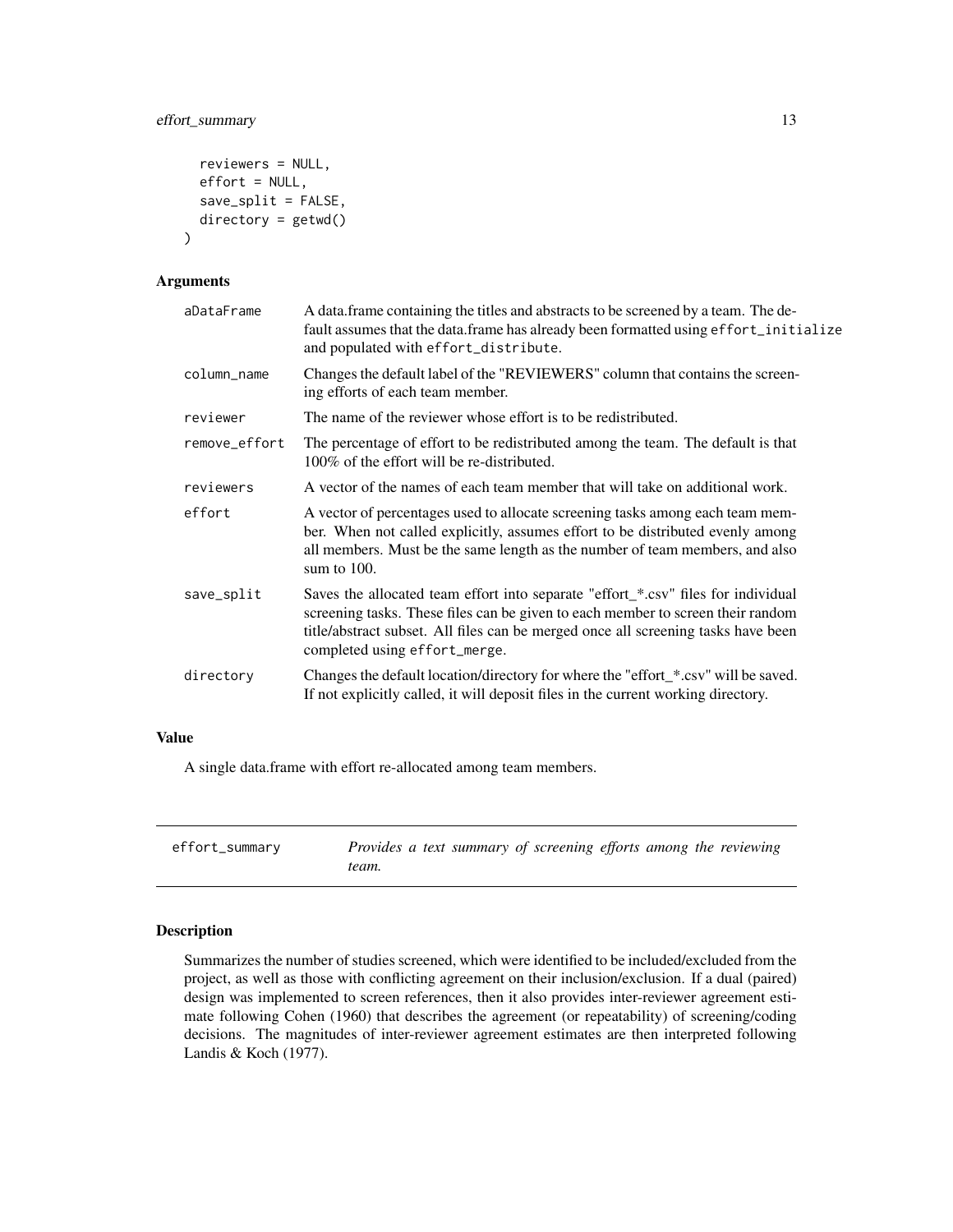# Usage

```
effort_summary(
 aDataFrame,
 column_reviewers = "REVIEWERS",
  column_effort = "INCLUDE",
  dual = FALSE,quiet = FALSE)
```
# Arguments

| aDataFrame       | A data frame containing the titles and abstracts that were screened by a team.<br>The default assumes that the data.frame is the merged effort across the team<br>using effort_merge.                            |
|------------------|------------------------------------------------------------------------------------------------------------------------------------------------------------------------------------------------------------------|
| column_reviewers |                                                                                                                                                                                                                  |
|                  | Changes the default label of the "REVIEWERS" column that contains the screen-<br>ing efforts of each team member.                                                                                                |
| column_effort    | Changes the default label of the "INCLUDE" column that contains the screening<br>decisions (coded references) of each team member.                                                                               |
| dual             | When TRUE, provides a summary of the dual screening effort as well as esti-<br>mation of inter-reviewer agreements following Cohen's (1960) kappa (K) and<br>Landis and Koch's (1977) interpretation benchmarks. |
| quiet            | When TRUE, does not print to console the summary table.                                                                                                                                                          |

#### Value

A data frame with summary information on the screening tasks of a reviewing team.

# References

Cohen, J. 1960. A coefficient of agreement for nominal scales. Educational and Psychological Measurement 20: 37-46.

Landis, J.R., and Koch, G.G. 1977. The measurement of observer agreement for categorical data. Biometrics 33: 159-174.

#### See Also

[effort\\_initialize](#page-9-1), [effort\\_distribute](#page-8-1), [effort\\_merge](#page-10-1)

<span id="page-13-0"></span>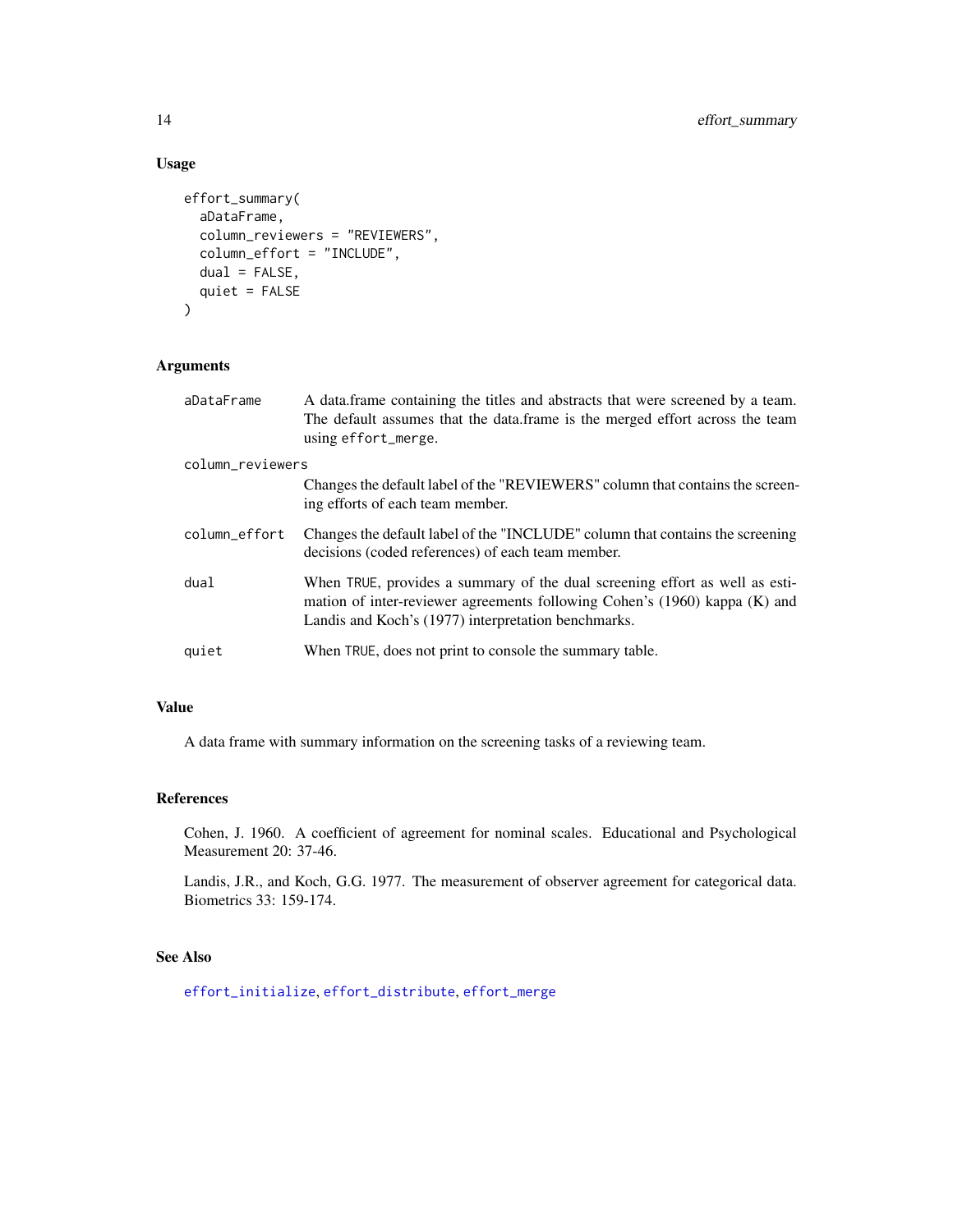<span id="page-14-1"></span><span id="page-14-0"></span>example\_references\_metagear

*A collection of bibliographic references*

#### Description

An example dataset containing 11 journal references. The variables are described below.

#### Usage

data(example\_references\_metagear)

# Format

A data frame with 12 rows and 9 variables.

# **Details**

- AUTHORS. Authors of the journal article
- YEAR. Publication year
- TITLE. Article title
- JOURNAL. Journal name
- VOLUME. Journal volume number
- LPAGES. Lower page number
- UPAGES. Upper page number
- DOI. Digital object identifier (DOI) of journal article
- ABSTRACT. Full text of the journal article abstract

figure\_add *Manually add/detect points to a scatter plot figure.*

#### Description

Allows for the user to manually add an unlimited number of points to a figure image, by left-clicking over a figure's point. Click on the red upper-right box called "EXIT" to end recording the position of manually detected points.

```
figure_add(file = file.choose(), color = "#009900", size = 0.03)
```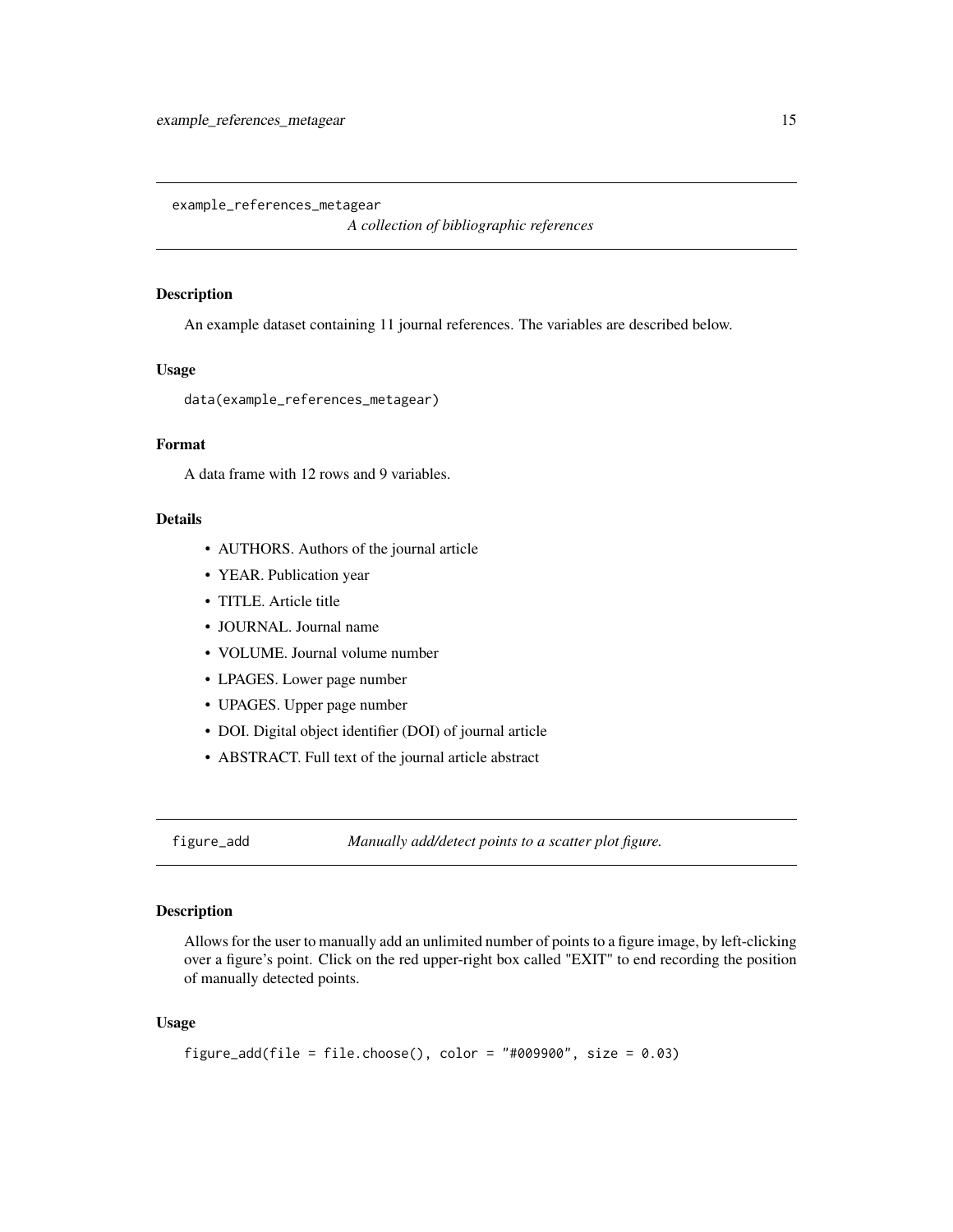<span id="page-15-0"></span>

| file  | The file name and location of a scatter plot figure. Prompts for file name if none<br>is explicitly called. Can also be a binary figure image with detected points (an<br>EBImage object). See: figure_detectAllPoints |
|-------|------------------------------------------------------------------------------------------------------------------------------------------------------------------------------------------------------------------------|
| color | The color to paint the manually detected points; default is green.                                                                                                                                                     |
| size  | The radius of the painted points.                                                                                                                                                                                      |

# Value

A data frame with detected points.

#### See Also

[figure\\_detectAllPoints](#page-17-1)

figure\_barPlot *Detect and display all bar plot objects.*

#### Description

Automated detection of grouped data displayed in a bar-plot/chart figure image. The default returns these detected objects as an EBImage raster image, and as a vector of all the estimated lengths that are proportional to the values presented on each bar (and their error bars, if they are present). Note that the extracted points will be sorted by their positioning on the X-axis (or Y if the plot is a horizontal bar plot). For example, if there were error bars in the figure these will be grouped with the detected bar column. However, within these X-axis positioning they will not be sorted. See vignette for worked several illustrations.

```
figure_barPlot(
  file = file.choose(),
  horizontal = FALSE,binary_threshold = 0.6,
  axis_thickness = 3,
  axis_sensitivity = 0.2,
  axis_length = 0.75,
  axis_X_color = "#00ABAB",
  axis_Y_color = "#B0D36A",
  Y_{\text{min}} = \emptyset,
  Y_{max} = 100,
  bar_wwidth = 9,
  bar_sensitivity = 0.1,
  point\_color = "#0098B2".point_size = 9,
  ignore = FALSE
)
```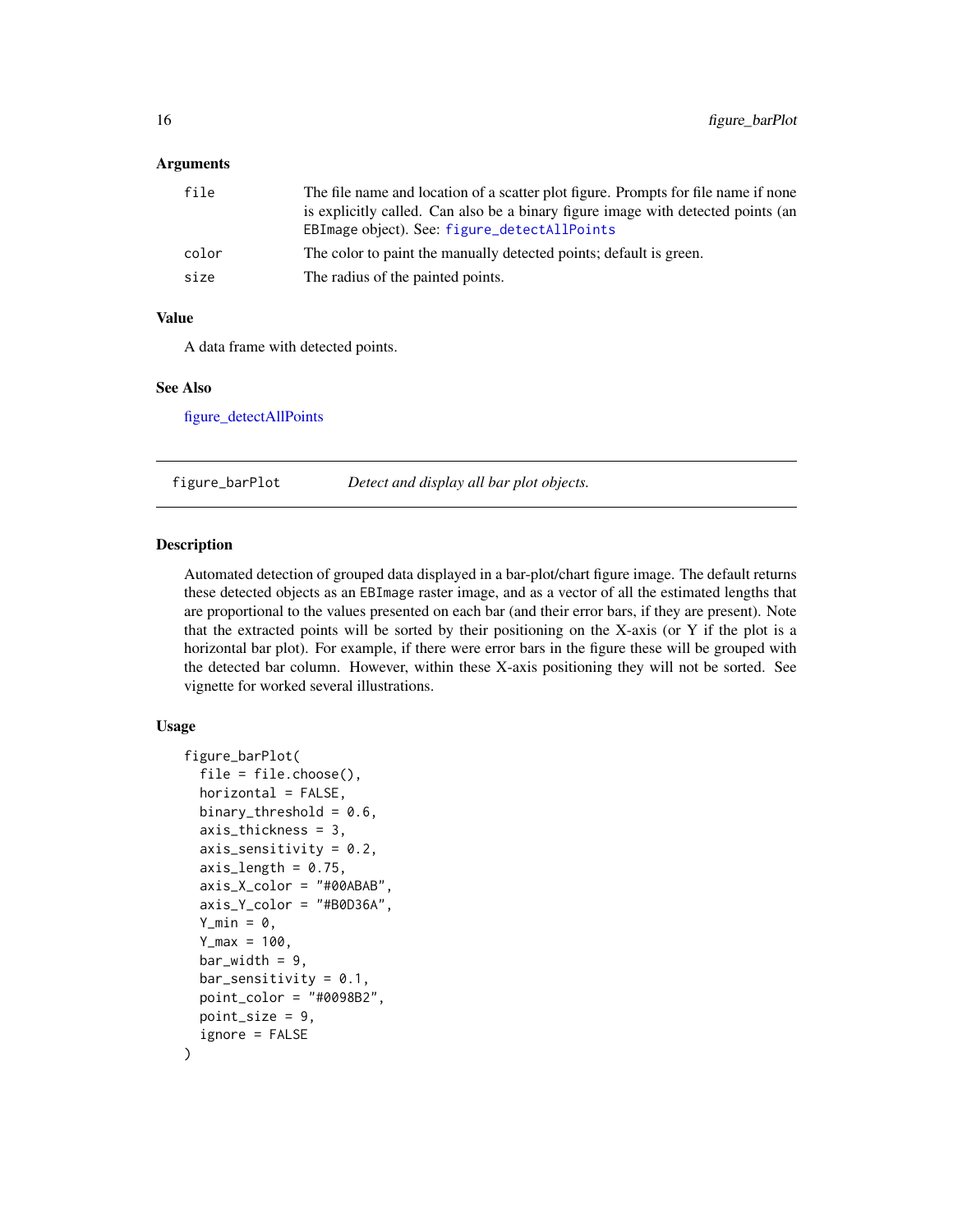| file             | The file name and location of a bar-plot figure. Prompts for file name if none is<br>explicitly called.                                                                                                                                                   |
|------------------|-----------------------------------------------------------------------------------------------------------------------------------------------------------------------------------------------------------------------------------------------------------|
| horizontal       | If TRUE then aims to detect objects from a bar-plot that depicts data horizontally<br>(rather than vertically).                                                                                                                                           |
| binary_threshold |                                                                                                                                                                                                                                                           |
|                  | A proportion from zero to one designating the gray-scale threshold to convert<br>pixels into black or white. Pixel intensities below the proportion will be con-<br>verted to black, and those above white.                                               |
|                  | axis_thickness An integer used to designate the thickness of the axis lines on a figure. Close<br>alignment to the thickness of the axis on a figure will improve axis detection.                                                                         |
| axis_sensitivity |                                                                                                                                                                                                                                                           |
|                  | A value designating the sensitivity of identifying straight lines on figure. A<br>smaller number results in a higher sensitivity to identify axes.                                                                                                        |
| axis_length      | The relative size of the axis to the figure. The default is that axis lengths are 0.75<br>(75 percent) the size of the figure. This option is necessary since bar lengths may<br>be similar to the axis length. Values should range between zero and one. |
| axis_X_color     | The color to paint the detected X-axis.                                                                                                                                                                                                                   |
| axis_Y_color     | The color to paint the detected Y-axis.                                                                                                                                                                                                                   |
| Y_min            | The minimum Y value displayed on the Y-axis (used to scale detected data<br>points).                                                                                                                                                                      |
| Y_max            | The maximum Y value displayed on the Y-axis (used to scale detected data<br>points).                                                                                                                                                                      |
| bar_width        | An integer value designating the width of vertical lines on bars. A smaller num-<br>ber should be used when the width of bars are small (as well as the width of<br>error bars).                                                                          |
| bar_sensitivity  |                                                                                                                                                                                                                                                           |
|                  | A value designating the sensitivity of identifying the vertical lines on bars. A<br>smaller number should be used when the thickness of bars are small (as well as<br>the width of error bars).                                                           |
| point_color      | The color to paint the circles identifying the detected levels on bar columns and<br>error bars.                                                                                                                                                          |
| point_size       | An integer used to designate the size of the points painting the detected bars on<br>a figure.                                                                                                                                                            |
| ignore           | When TRUE does not display painted image with detections, only returns the data<br>frame with detected points.                                                                                                                                            |

# Value

A vector of scaled lengths for detected column and error bars.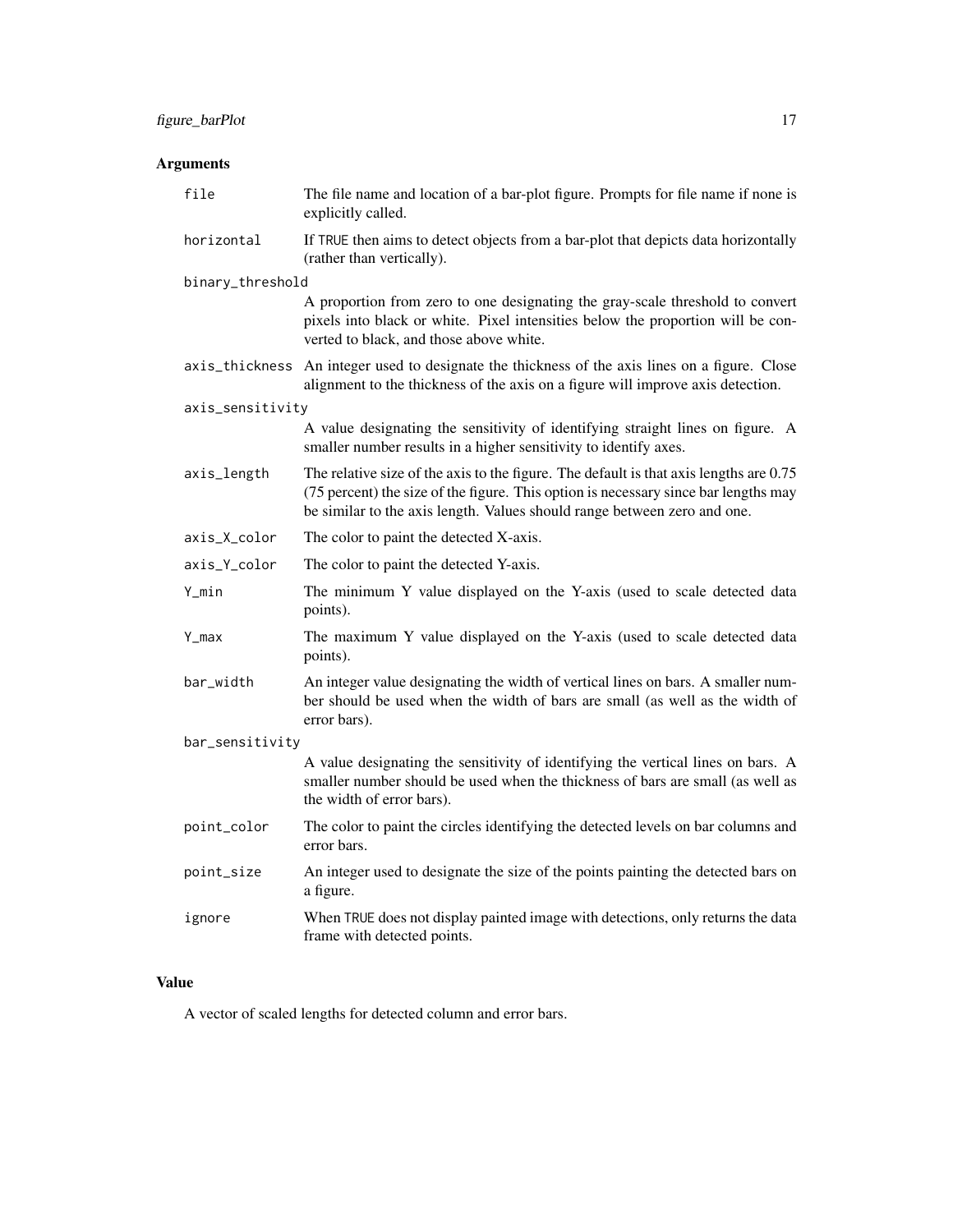```
figure_detectAllPoints
```
*Automated detection of plotted points from a scatter-plot figure image.*

# Description

Attempts to detect all points of a certain shape and size from a scatter-plot figure image (even those lying outside of the axis range).

# Usage

```
figure_detectAllPoints(
  aBinaryPlot,
  sensitivity = 0.2,
  point_shape = "circle",
  point_size = 5
\mathcal{L}
```
# Arguments

| aBinaryPlot | A binary figure image (an EBImage object). See: figure_transformToBinary                                                                                                                                                                                  |
|-------------|-----------------------------------------------------------------------------------------------------------------------------------------------------------------------------------------------------------------------------------------------------------|
| sensitivity | A value designating the sensitivity of identifying unique points that overlap. A<br>smaller number results in a higher sensitivity to split overlapping points; a larger<br>number will extract only a single point from a cluster of overlapping points. |
| point_shape | The shape of points on figure: can be "circle", "square", or "diamond". If<br>these options do not fit the shape found in a figure, use the option that best<br>approximates that shape.                                                                  |
| point_size  | An integer used to designate the size of the points on the figure. Close alignment<br>to the size of the points on a figure will improve point detection. See EBImage<br>to help determine which size to use.                                             |

# Value

An EBImage object with detected scatter-plot points.

# See Also

[figure\\_detectAxis](#page-18-1)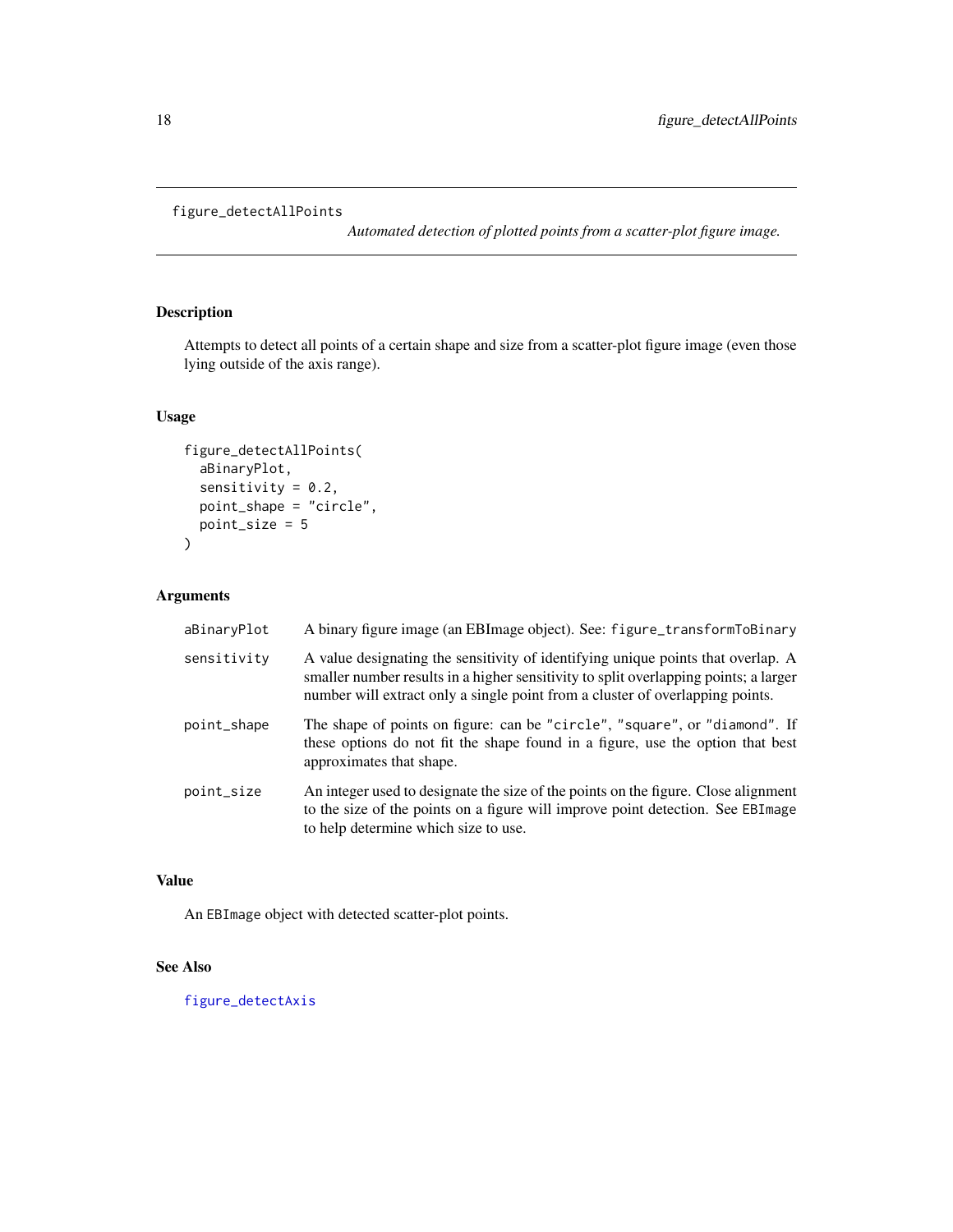<span id="page-18-1"></span><span id="page-18-0"></span>figure\_detectAxis *Detect an axis from a figure image.*

# Description

Attempts to detect either the X (horizontal) or Y (vertical) axis from a plotted figure.

# Usage

```
figure_detectAxis(
  aBinaryPlot,
 axis_type = "X",axis_thickness = 5,
  sensitivity = 0.2)
```
# Arguments

| aBinaryPlot | A binary figure image (an EBImage object). See: figure_transformToBinary                                                                                                          |
|-------------|-----------------------------------------------------------------------------------------------------------------------------------------------------------------------------------|
| axis_type   | The axis to be detected from a figure: can be X or Y.                                                                                                                             |
|             | axis_thickness An integer used to designate the thickness of the axis lines on a figure. Close<br>alignment to the thickness of the axis on a figure will improve axis detection. |
| sensitivity | A value designating the sensitivity of identifying straight lines on a figure. A<br>smaller number results in a higher sensitivity to identify axes.                              |

#### Value

An EBImage object with detected points.

# See Also

[figure\\_detectAllPoints](#page-17-1)

figure\_display *Displays an image plot.*

# Description

Displays a .jpg, .jpeg, .png, or .tiff image file containing a plotted figure, or plots an EBImage object.

```
figure_display(file = file.choose(), browser = FALSE)
```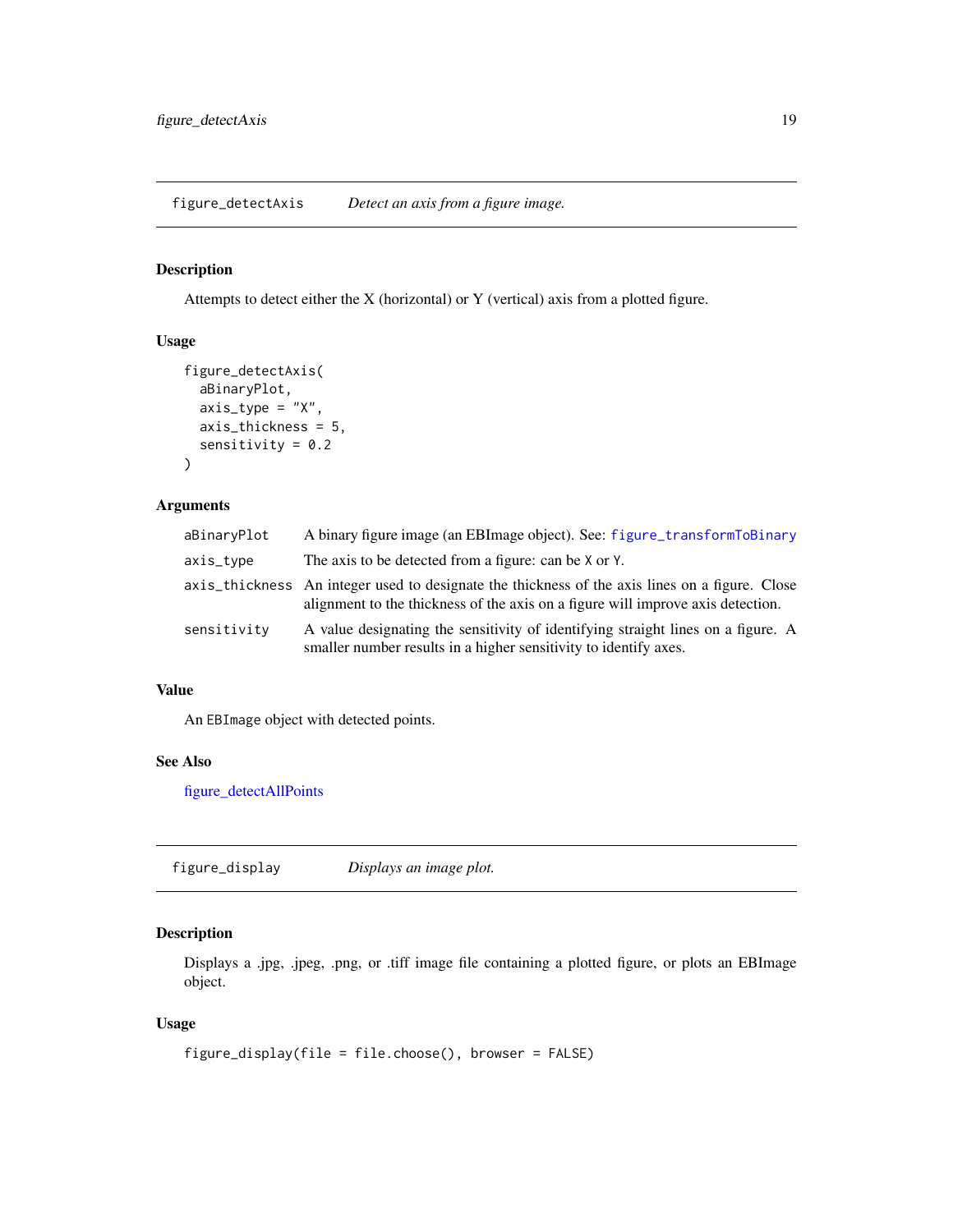<span id="page-19-0"></span>

| file    | The file name and location of a plot figure or EBI mage object. Prompts for file |
|---------|----------------------------------------------------------------------------------|
|         | name if nothing is explicitly called. Preferably in .jpg format.                 |
| browser | When "TRUE", displays the figure image in the default web browser.               |

# Value

An EBImage object figure.

# See Also

[figure\\_read](#page-21-1)

figure\_displayDetectedPoints *Displays detected points on figure.*

# Description

Generates a raster image of a figure with the detected points painted on a background/reference figure.

# Usage

```
figure_displayDetectedPoints(
  aDetectedPlot,
 background = NULL,
  color = "red",
  size = 2,
  ignore = FALSE
)
```
#### Arguments

| aDetectedPlot | A binary figure image with detected points (an EBI mage object). See: figure_detectAllPoints              |
|---------------|-----------------------------------------------------------------------------------------------------------|
| background    | An EBImage figure of same size to be used as background (e.g., the original<br>(RGB/color) figure image). |
| color         | The color to paint the detected points.                                                                   |
| size          | The radius of the painted points.                                                                         |
| ignore        | When TRUE does not display painted image, only returns painted image EBIm-<br>age object.                 |

# Value

A RGB EBImage painted with detected points.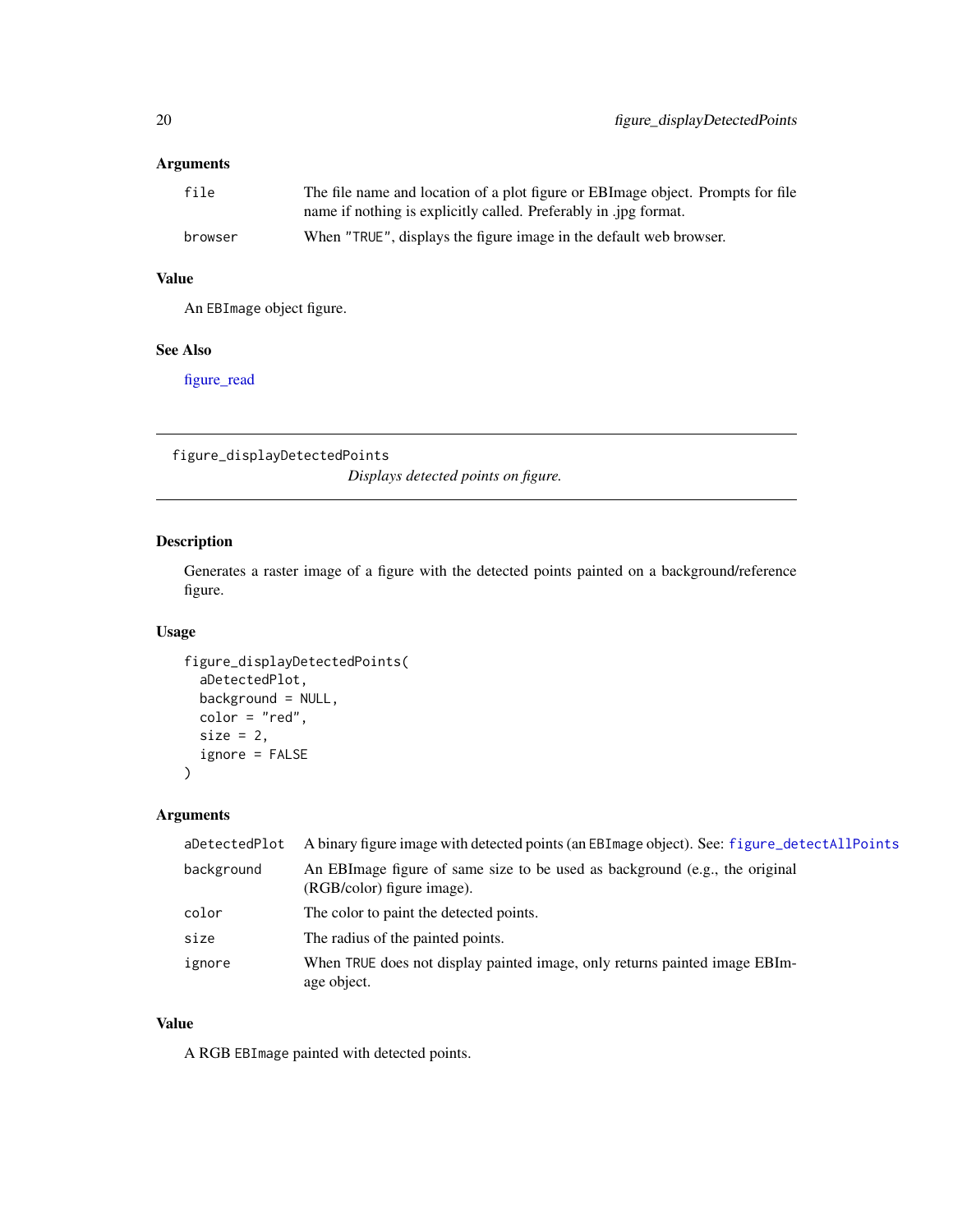<span id="page-20-0"></span>figure\_displayDetections 21

# See Also

[figure\\_displayDetections](#page-20-1)

<span id="page-20-1"></span>figure\_displayDetections

*Displays the detected figure objects.*

# Description

Generates a raster image of a figure with the detected objects painted on a background/reference figure.

# Usage

```
figure_displayDetections(
  aDetectedPlot,
  background = NULL,
  color = "red",
  ignore = FALSE
\mathcal{L}
```
# Arguments

| aDetectedPlot | A binary figure image with detected objects (an EBI mage object).                                          |
|---------------|------------------------------------------------------------------------------------------------------------|
| background    | An EBI mage figure of same size to be used as background (e.g., the original<br>[RGB/color] figure image). |
| color         | The color to paint the detected objects.                                                                   |
| ignore        | When TRUE does not display painted image, only returns painted image EBIm-<br>age object.                  |

# Value

A RGB EBImage painted with detected figure objects.

figure\_extractDetectedPoints

*Extracts data points from a detected image.*

# Description

Extracts raw X and Y data from the points detected in a scatter-plot figure.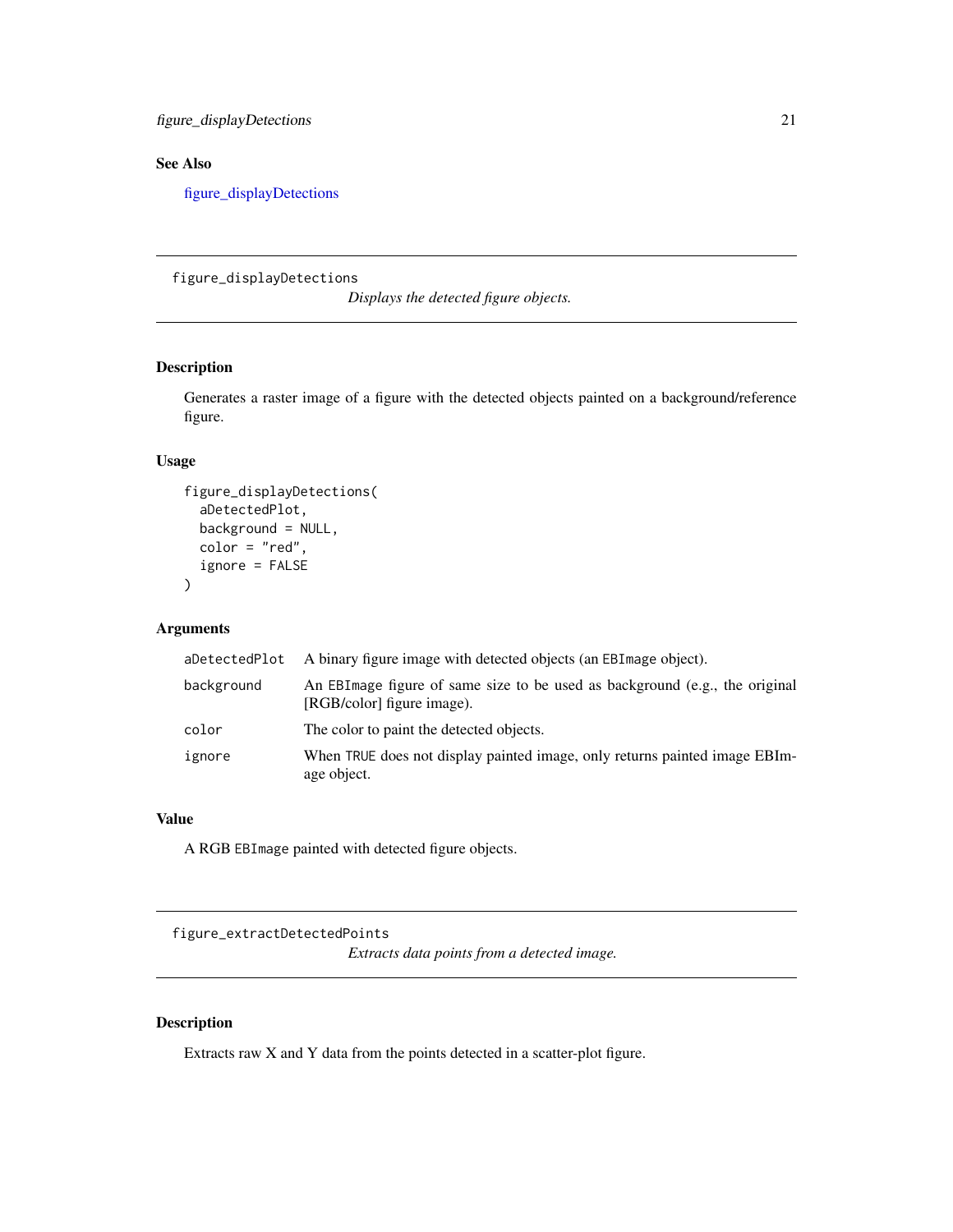# Usage

```
figure_extractDetectedPoints(
 aDetectedPlot,
 xAxis = NULL,
 yAxis = NULL,
 X_min = NULL,
 X_max = NULL,
 Y_min = NULL,
 Y_max = NULL,summarize = TRUE
```

```
\mathcal{L}
```
# Arguments

| A binary figure image with detected points (an EBI mage object). See: figure_detectAllPoints                                                                                                                  |
|---------------------------------------------------------------------------------------------------------------------------------------------------------------------------------------------------------------|
| A binary figure image with detected X-axis (an EBI mage object). See: figure_detect Axis.                                                                                                                     |
| A binary figure image with detected Y-axis (an EBI mage object). See: figure_detect Axis.                                                                                                                     |
| The minimum value of X reported on the figure X-axis.                                                                                                                                                         |
| The maximum value of X reported on the figure X-axis.                                                                                                                                                         |
| The minimum value of Y reported on the figure Y-axis.                                                                                                                                                         |
| The maximum value of Y reported on the figure Y-axis.                                                                                                                                                         |
| When TRUE returns a summary of the regression parameters (intercept $+$ slope<br>* X), R-squared, Pearson's product moment correlation coefficient (r), and its<br>variance $(var_r)$ and sample size $(N)$ . |
|                                                                                                                                                                                                               |

# Value

A data frame with the extracted X and Y values.

<span id="page-21-1"></span>figure\_read *Reads/loads a figure image from file.*

# Description

Reads a .jpg, .jpeg, .png, or .tiff image file containing a plotted figure.

# Usage

figure\_read(file = file.choose(), display = FALSE)

# Arguments

| file    | The file name and location of a plot figure. Prompts for file name if none is |
|---------|-------------------------------------------------------------------------------|
|         | explicitly called. Preferably in .jpg format.                                 |
| display | When "TRUE", displays the figure as a raster image.                           |

<span id="page-21-0"></span>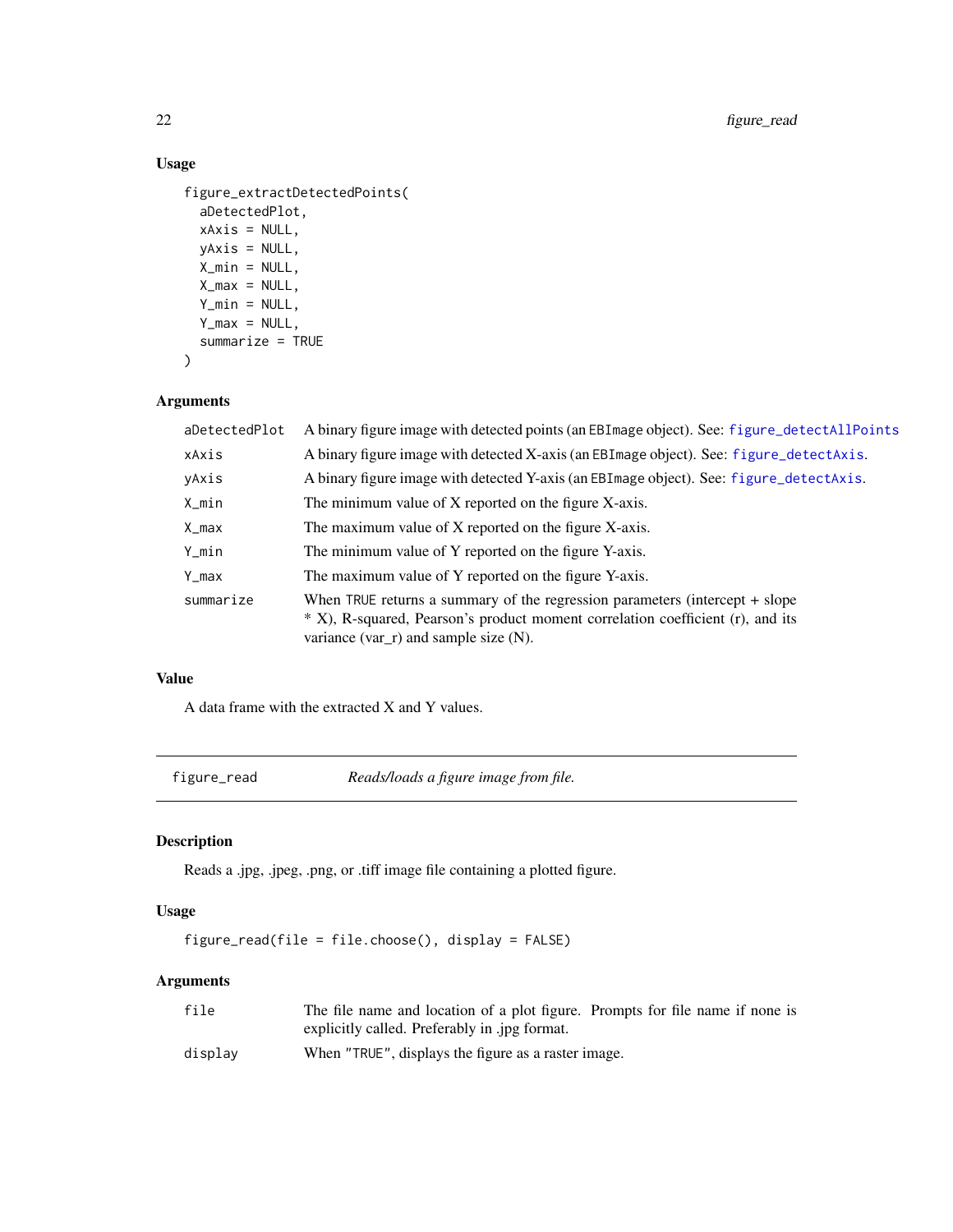# <span id="page-22-0"></span>Value

An EBImage object figure.

# See Also

[figure\\_write](#page-27-1)

figure\_removeOutlyingPoints

*Remove outlier points from a figure.*

#### Description

Removes all detected points outside of axis range. Requires three detected images: one based on [figure\\_detectAllPoints](#page-17-1), and two others based on detected X- and Y-axes (i.e. [figure\\_detectAxis](#page-18-1))

# Usage

```
figure_removeOutlyingPoints(aDetectedPlot, xAxis = NULL, yAxis = NULL)
```
# Arguments

| aDetectedPlot | A binary figure image with detected points (an EBI mage object). See: figure_detectAllPoints |
|---------------|----------------------------------------------------------------------------------------------|
| xAxis         | A binary figure image with detected X-axis (an EBI mage object). See: figure_detect Axis     |
| vAxis         | A binary figure image with detected Y-axis (an EBI mage object). See: figure_detect Axis     |

#### Value

An EBImage object with detected points within the specified X- and Y-axis ranges.

figure\_scatterPlot *Detect and display all scatter plot objects.*

#### Description

Automated detection of the X-axis, Y-axis, and points on a scatter-plot figure image. The default returns these detected objects as an EBImage raster image, as well as the estimated effect size (correlation coefficient or r) of the data within the scatter-plot.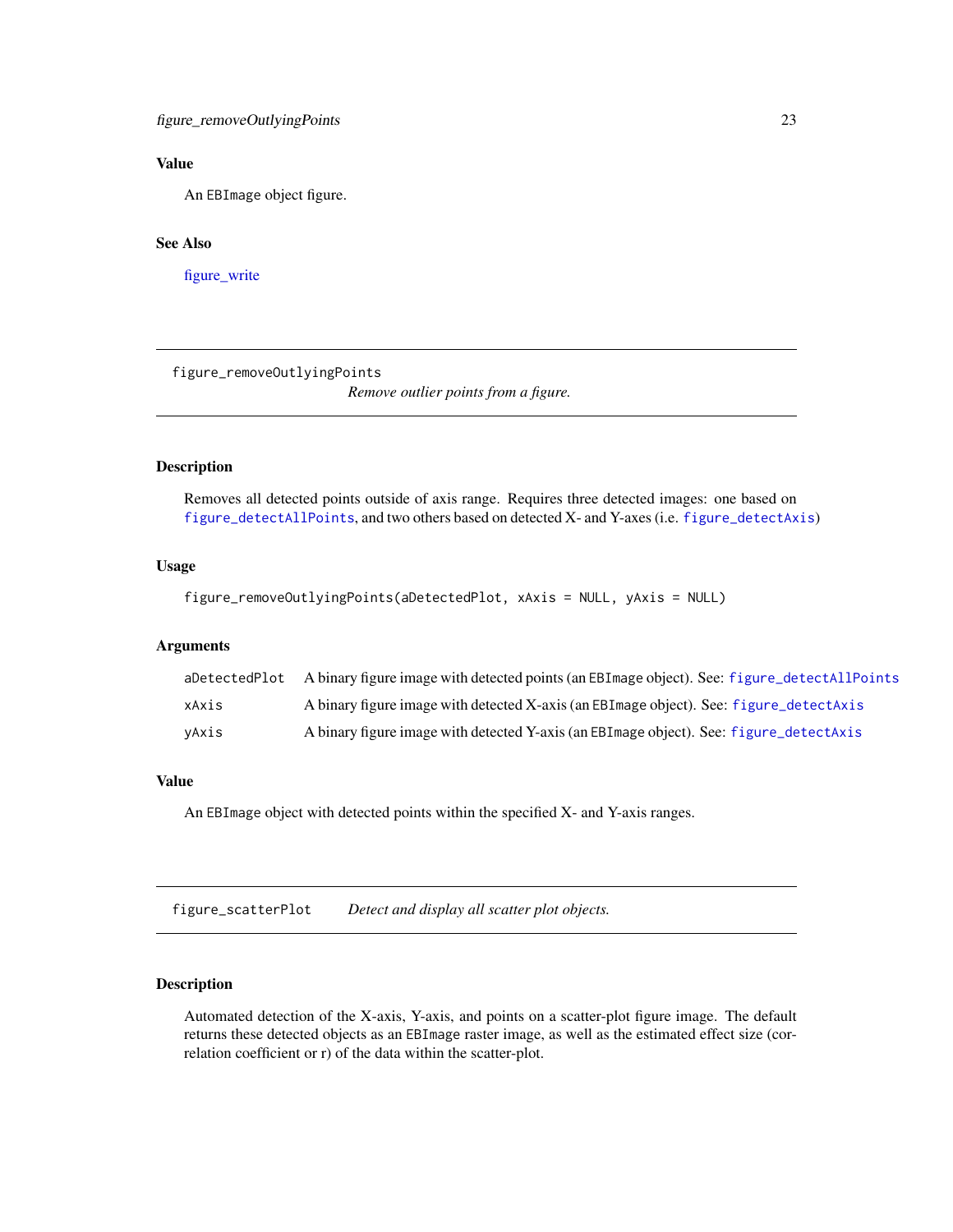# Usage

```
figure_scatterPlot(
 file = file.choose(),
 binary_threshold = 0.6,
 binary_point_fill = FALSE,
 binary_point_tolerance = 2,
  axis_thickness = 5,
  axis_sensitivity = 0.2,
  axis_X_color = "#00ABAB",
 X_{min} = 40,X_{max} = 140,
  axis_Y_color = "#B0D36A",
 Y_min = 40,
 Y_{max} = 140,
 point_sensitivity = 0.2,
 point_shape = "circle",
 point_size = 3,
 point_color = "#0098B2",
  ignore = FALSE
\mathcal{L}
```
# Arguments

| file                   | The file name and location of a scatter plot figure. Prompts for file name if none<br>is explicitly called.                                                                                                 |
|------------------------|-------------------------------------------------------------------------------------------------------------------------------------------------------------------------------------------------------------|
| binary_threshold       |                                                                                                                                                                                                             |
|                        | A proportion from zero to one designating the gray-scale threshold to convert<br>pixels into black or white. Pixel intensities below the proportion will be con-<br>verted to black, and those above white. |
| binary_point_fill      |                                                                                                                                                                                                             |
|                        | If TRUE then fills empty points/symbols in figure.                                                                                                                                                          |
| binary_point_tolerance |                                                                                                                                                                                                             |
|                        | An integer used to designate the size of the points to the fill. Increase value to<br>better fill empty points.                                                                                             |
|                        | axis_thickness An integer used to designate the thickness of the axis lines on a figure. Close<br>alignment to the thickness of the axis on a figure will improve axis detection.                           |
| axis_sensitivity       |                                                                                                                                                                                                             |
|                        | A value designating the sensitivity of identifying straight lines on figure. A<br>smaller number results in a higher sensitivity to identify axes.                                                          |
| axis_X_color           | The color to paint the detected X-axis.                                                                                                                                                                     |
| $X_{min}$              | The minimum X value displayed on the X-axis (used to scale detected data<br>points).                                                                                                                        |
| X_max                  | The maximum X value displayed on the X-axis (used to scale detected data<br>points).                                                                                                                        |
| axis_Y_color           | The color to paint the detected Y-axis.                                                                                                                                                                     |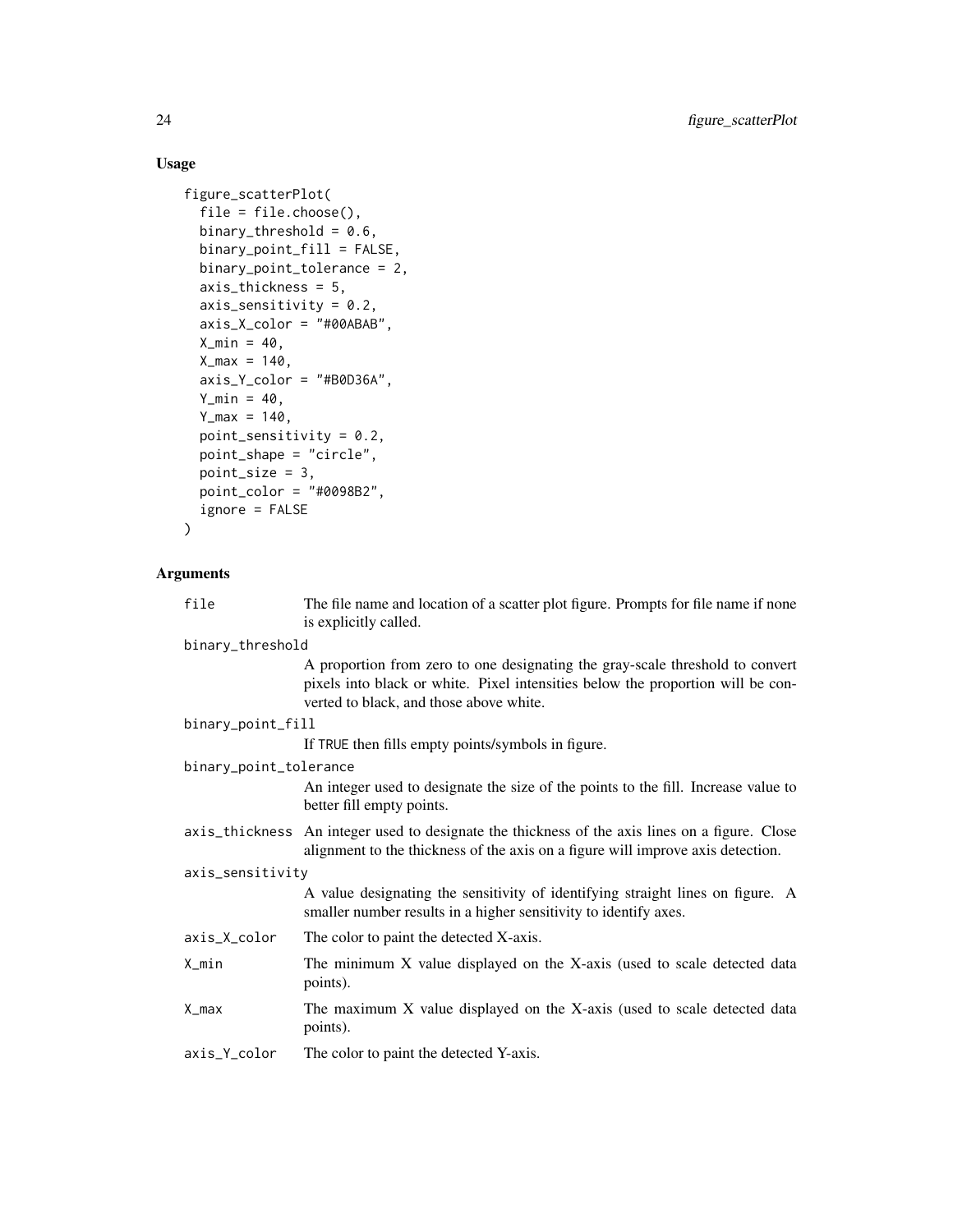<span id="page-24-0"></span>

| Y_min             | The minimum Y value displayed on the Y-axis (used to scale detected data<br>points).                                                                                                                                                                      |
|-------------------|-----------------------------------------------------------------------------------------------------------------------------------------------------------------------------------------------------------------------------------------------------------|
| Y_max             | The maximum Y value displayed on the Y-axis (used to scale detected data<br>points).                                                                                                                                                                      |
| point_sensitivity |                                                                                                                                                                                                                                                           |
|                   | A value designating the sensitivity of identifying unique points that overlap. A<br>smaller number results in a higher sensitivity to split overlapping points; a larger<br>number will extract only a single point from a cluster of overlapping points. |
| point_shape       | The shape of points on figure: can be "circle", "square", or "diamond". If<br>these options do not fit the shape found in a figure, use the option that best<br>approximates that shape.                                                                  |
| point_size        | An integer used to designate the size of the points on the figure. Close alignment<br>to the size of the points on a figure will improve point detection. See EBImage<br>package to help determine which size to use.                                     |
| point_color       | The color to paint the detected scatter plot points.                                                                                                                                                                                                      |
| ignore            | When TRUE does not display painted image, only returns painted image EBIm-<br>age object.                                                                                                                                                                 |

# Value

A data frame with detected points.

figure\_splitPlot *Splits a composite figure that contains multiple plots.*

#### Description

Automatically detects divisions among multiple plots found within a single figure image file. It then uses these divisions to split the image into multiple image files; each containing only a single X-Y plot. Currently only works on composite figures that have a matrix-style presentation where each sub-plot has the same size.

```
figure_splitPlot(
  file = file.choose(),
  binary_threshold = 0.6,
  space\_sensitivity_X = 0.4,
  space\_sensitivity_Y = 0.6,
  border_buffer = 5,
  guess_limit = 10,
  ignoreX = FALSE,
  ignoreY = FALSE,
  quiet = FALSE
\mathcal{E}
```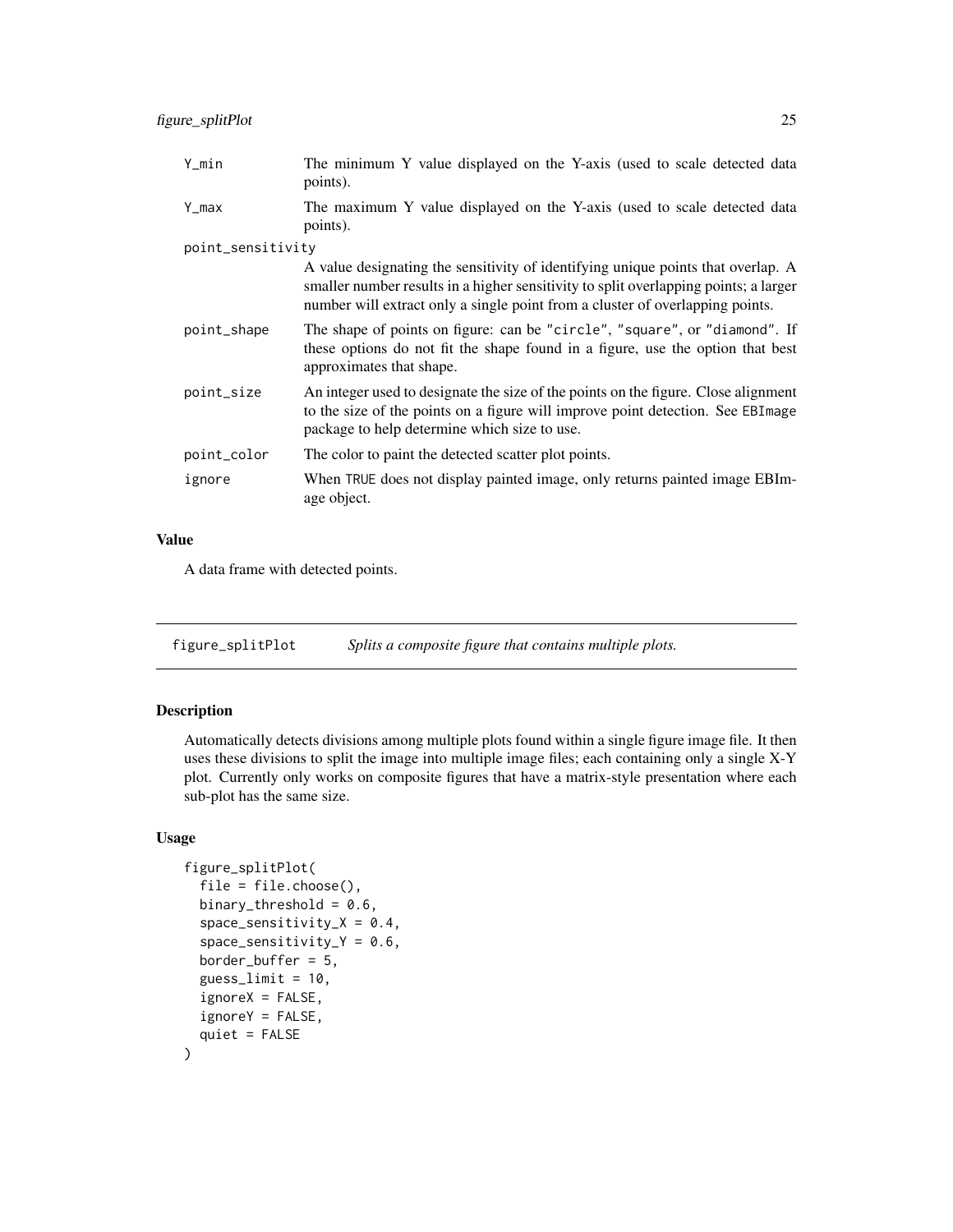<span id="page-25-0"></span>file The file name and location of a composite figure. Prompts for file name if none is explicitly called.

binary\_threshold

A proportion from zero to one designating the gray-scale threshold to convert pixels into black or white. Pixel intensities below the proportion will be converted to black, and those above white.

space\_sensitivity\_X

A proportion ranging from zero to one that designates the size of the separation among sub-plots along the X-axis relative to the largest empty space detected in the figure image. As space\_sensitivity\_X approaches 1, finer empty spaces (e.g., empty spaces found in between plot captions and the axis line) will be treated as plot divisions.

#### space\_sensitivity\_Y

A proportion ranging from zero to one that designates the size of the seperation among sub-plots along the Y-axis relative to the largest empty space detected in the figure image. As space\_sensitivity\_Y approaches 1, finer empty spaces (e.g., empty spaces found in between plot captions and the axis line) will be treated as plot divisions.

- border\_buffer An integer value designating the amount of empty space around the figure image that should be ignored. As the number increases, more blank space near the image's edge will be ignored.
- guess\_limit An integer value designating the number of guesses for within a figure image. The default value designates the top 10 guesses of divisions. Increase this number if there are more than 6 subplots per axis.
- ignoreX When TRUE, ignores detection of sub-plots along the X-axis.
- ignoreY When TRUE, ignores detection of sub-plots along the Y-axis.

quiet When TRUE, does not print to console the saved file names.

# Value

The number of sub-plots saved to file.

figure\_transformByColors

*Transforms RBG figure into list of binary images.*

#### **Description**

Generates a list of binary images relative to the number of colors in an RBG figure. Useful to do when there are multiple objects in a figure presented with different colors.

```
figure_transformByColors(aFigure, colorsToSplit = 2)
```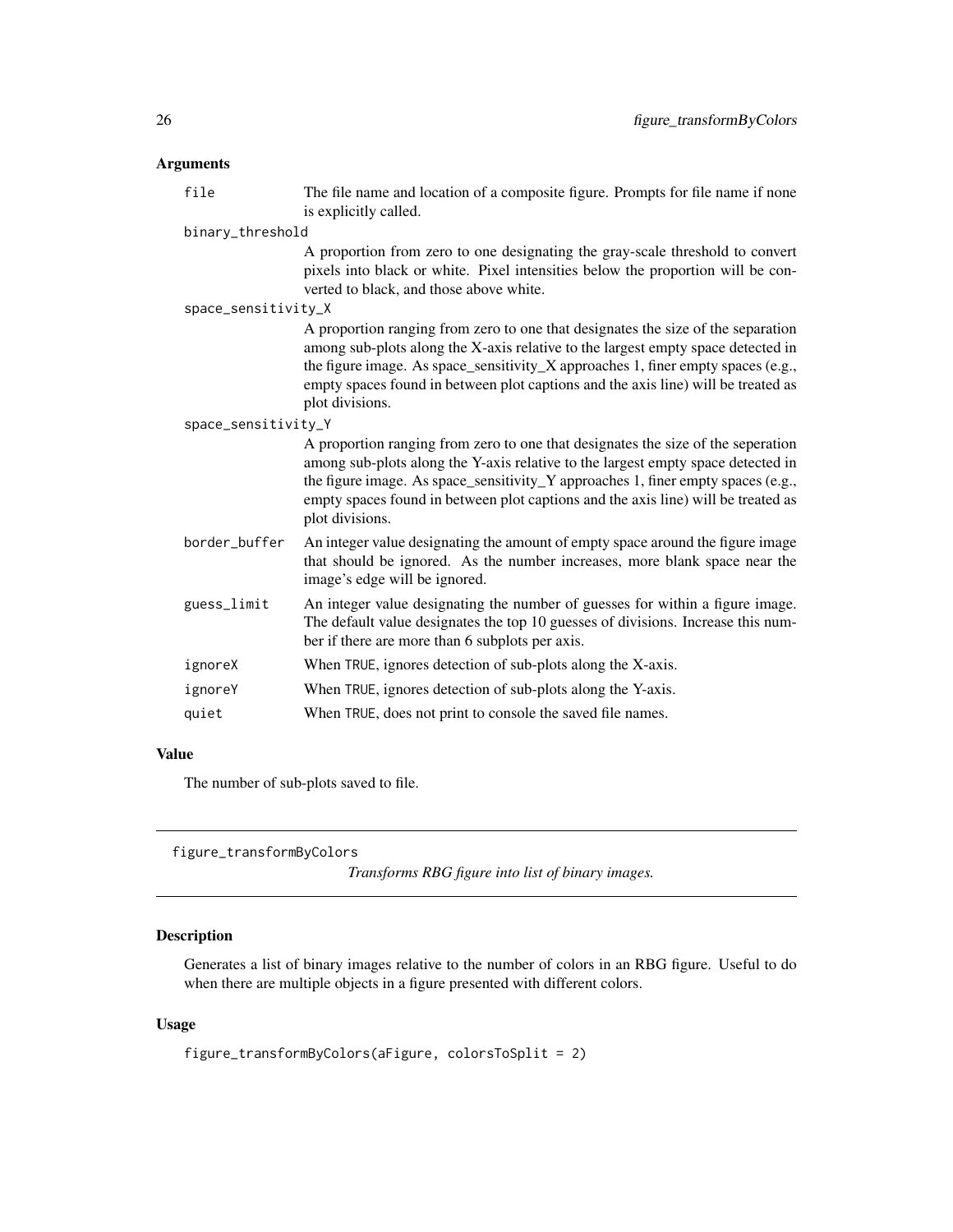<span id="page-26-0"></span>

| aFigure | The original (RBG/color) figure image (an EBI mage object).                                   |
|---------|-----------------------------------------------------------------------------------------------|
|         | colorsToSplit An integer designating the number of colors in the figure. The number indicates |
|         | the number of color intensities to divide into separate binary figures.                       |

# Value

A colorsToSplit + 1 list of EBImage black and white objects. The final item in this list will be an inverse binary of the original figure.

#### See Also

[figure\\_transformToBinary](#page-26-1)

<span id="page-26-1"></span>figure\_transformToBinary

*Transforms figure to binary image.*

#### Description

Transforms a figure into a black and white image. This pre-processing of the image is necessary to help identify objects within the figure (e.g., axes, plotted points).

#### Usage

```
figure_transformToBinary(
  aFigure,
  threshold = 0.6,
  point_fill = FALSE,
  point_tolerance = 2
)
```
#### Arguments

| aFigure         | The original figure image (an EBI mage object).                                                                                                                                                                                                                                              |
|-----------------|----------------------------------------------------------------------------------------------------------------------------------------------------------------------------------------------------------------------------------------------------------------------------------------------|
| threshold       | A proportion from zero to one designating the gray-scale threshold to convert<br>pixels into black or white. Pixel intensities below the proportion will be con-<br>verted to black, and those above white. Helps remove noise and increase con-<br>trast among candidate objects to detect. |
| point_fill      | If TRUE then fills empty points/symbols in figure.                                                                                                                                                                                                                                           |
| point_tolerance |                                                                                                                                                                                                                                                                                              |
|                 | An integer used to designate the size of the points to fill. Increase value to better<br>fill empty points.                                                                                                                                                                                  |

# Value

An EBImage black and white object ready for object detection.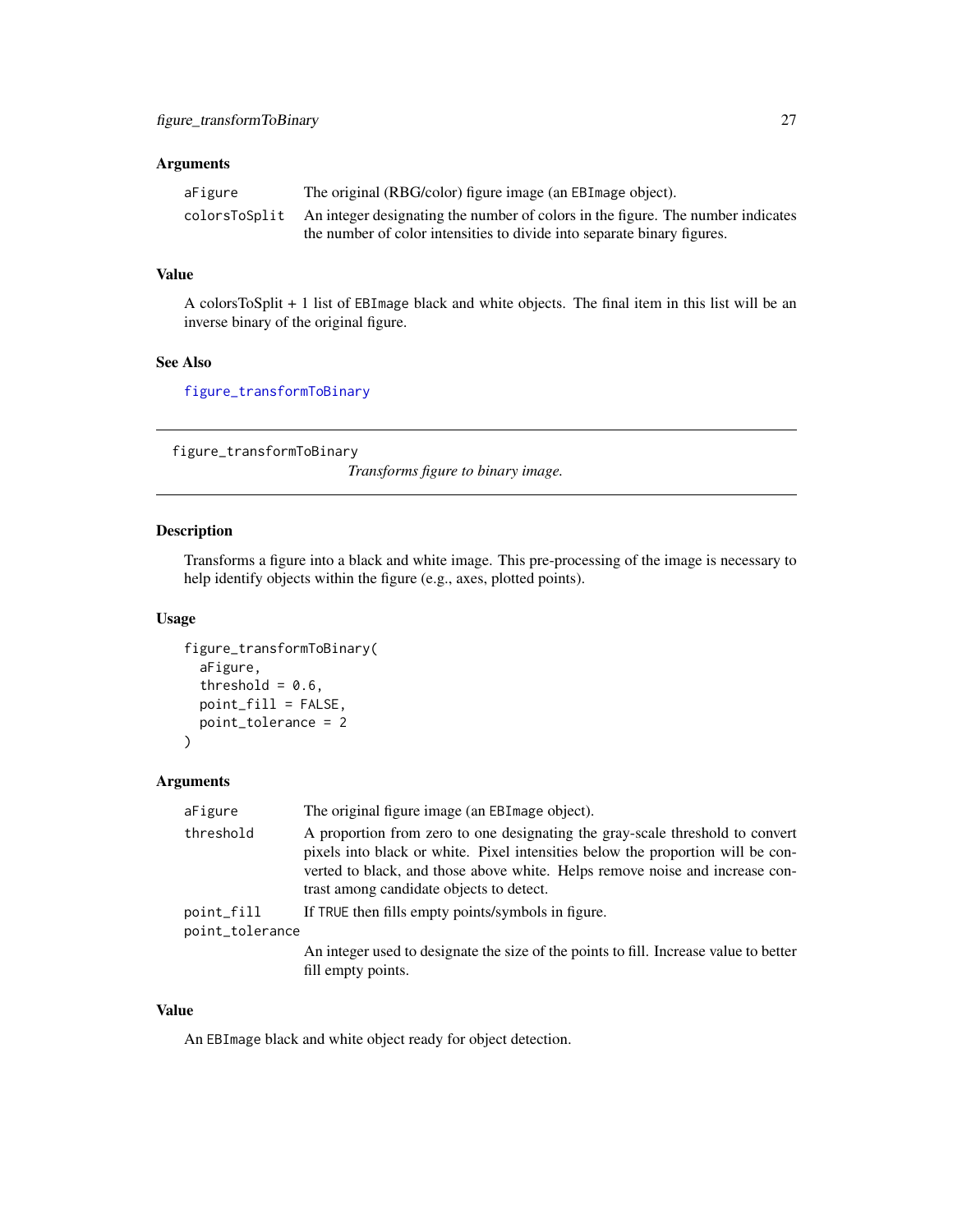<span id="page-27-1"></span><span id="page-27-0"></span>

#### Description

Writes a figure image to file and returns the file name.

#### Usage

```
figure_write(aFigure, file = NULL)
```
# Arguments

| aFigure | The EBImage figure.                                                              |
|---------|----------------------------------------------------------------------------------|
| file    | Name and location of file to save. Supports .jpg, .png, and .tiff image formats. |

#### Value

Vector of file names.

# See Also

[figure\\_read](#page-21-1)

<span id="page-27-2"></span>impute\_missingness *Provides a summary of missingness in a dataset.*

#### Description

Generates a summary of the percentage of missing data in a dataset. Provides insight on the appropriateness of imputation methods. For example, if 30% of data is missing, then perhaps this is too much to impute.

#### Usage

```
impute_missingness(aDataFrame)
```
# Arguments

aDataFrame A data.frame containing columns that will be assessed for missingness.

# Value

A data frame that summarizes percent missingness for each column of a dataset.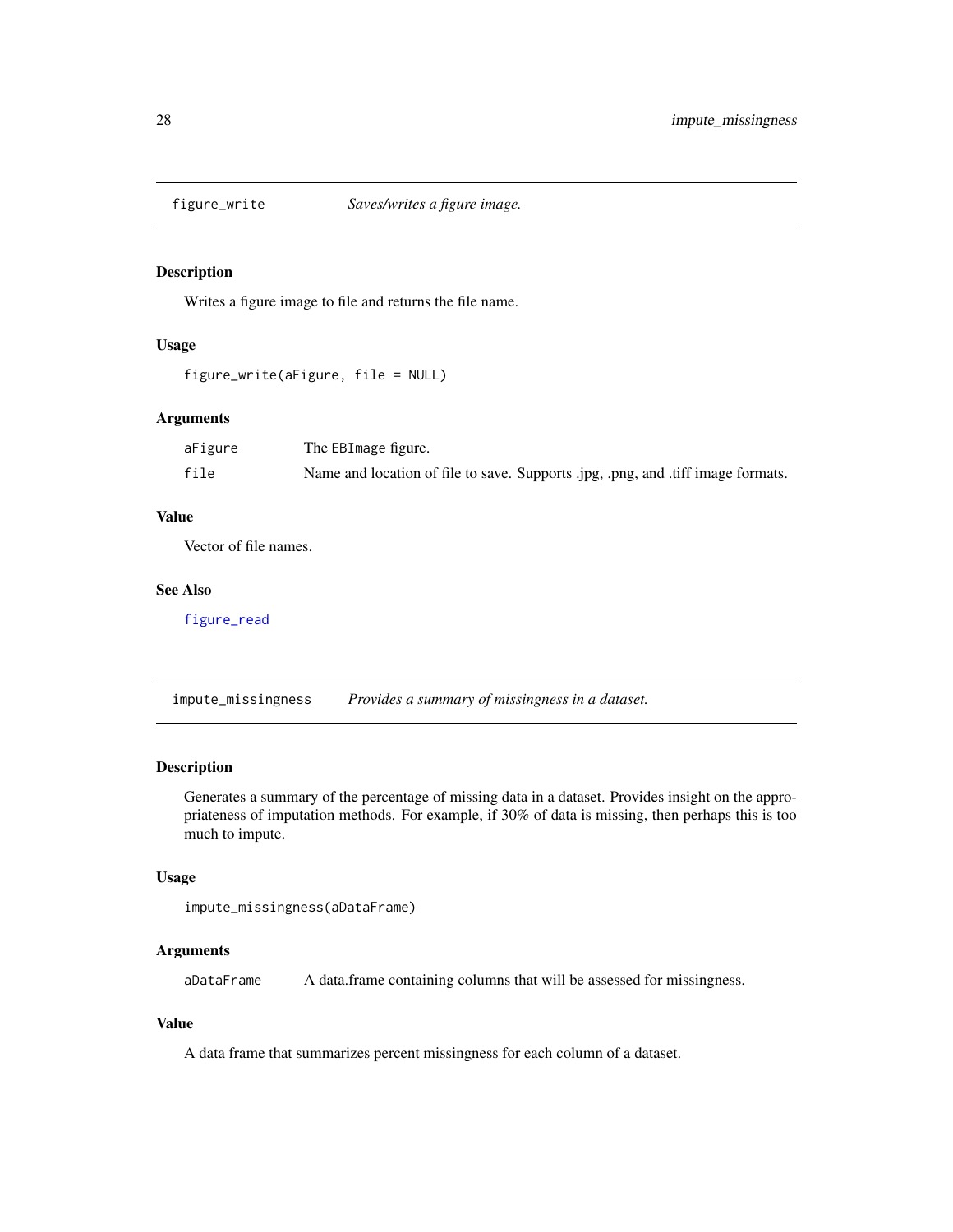# <span id="page-28-0"></span>impute\_SD 29

# Examples

```
data(example_references_metagear)
impute_missingness(example_references_metagear)
```
impute\_SD *Imputes missing standard deviations in a dataset.*

# Description

Imputes (fills gaps) of missing standard deviations (SD) using simple imputation methods following Bracken (1992) and Rubin and Schenker's (1991) "hot deck" approach.

# Usage

```
impute_SD(
  aDataFrame,
  columnSDnames,
  columnXnames,
  method = "Bracken1992",
  range = 3,
  M = 1\mathcal{L}
```
# Arguments

| aDataFrame    | A data frame containing columns with missing SD's (coded as NA) and their<br>complete means (used only for nearest-neighbor method).                                                                                                                                                                                                                                                                                                                                              |
|---------------|-----------------------------------------------------------------------------------------------------------------------------------------------------------------------------------------------------------------------------------------------------------------------------------------------------------------------------------------------------------------------------------------------------------------------------------------------------------------------------------|
| columnSDnames | Label of the column(s) with missing SD. Can be a string or list of strings.                                                                                                                                                                                                                                                                                                                                                                                                       |
| columnXnames  | Label of the column(s) with means $(X)$ for each SD. Can be a string or list of<br>strings. Must be complete with no missing data.                                                                                                                                                                                                                                                                                                                                                |
| method        | The method used to impute the missing SD's. The default is "Bracken1992"<br>which applies Bracken's (1992) approach to impute SD using the coefficient of<br>variation from all complete cases. Other options include: "HotDeck" which ap-<br>plies Rubin and Schenker's (1991) resampling approach to fill gaps of missing<br>SD from the SD's with complete information, and "HotDeck_NN" which resam-<br>ples from complete cases with means that are similar to missing SD's. |
| range         | A positive number on the range of neighbours to sample from for imputing SD's.<br>Used in combination with "HotDeck_NN". The default is 3; which indicates that<br>the 3 means that are most similar in rank order to the mean with the missing SD<br>will be resampled.                                                                                                                                                                                                          |
| M             | The number of imputed datasets to return. Currently only works for "HotDeck"<br>method.                                                                                                                                                                                                                                                                                                                                                                                           |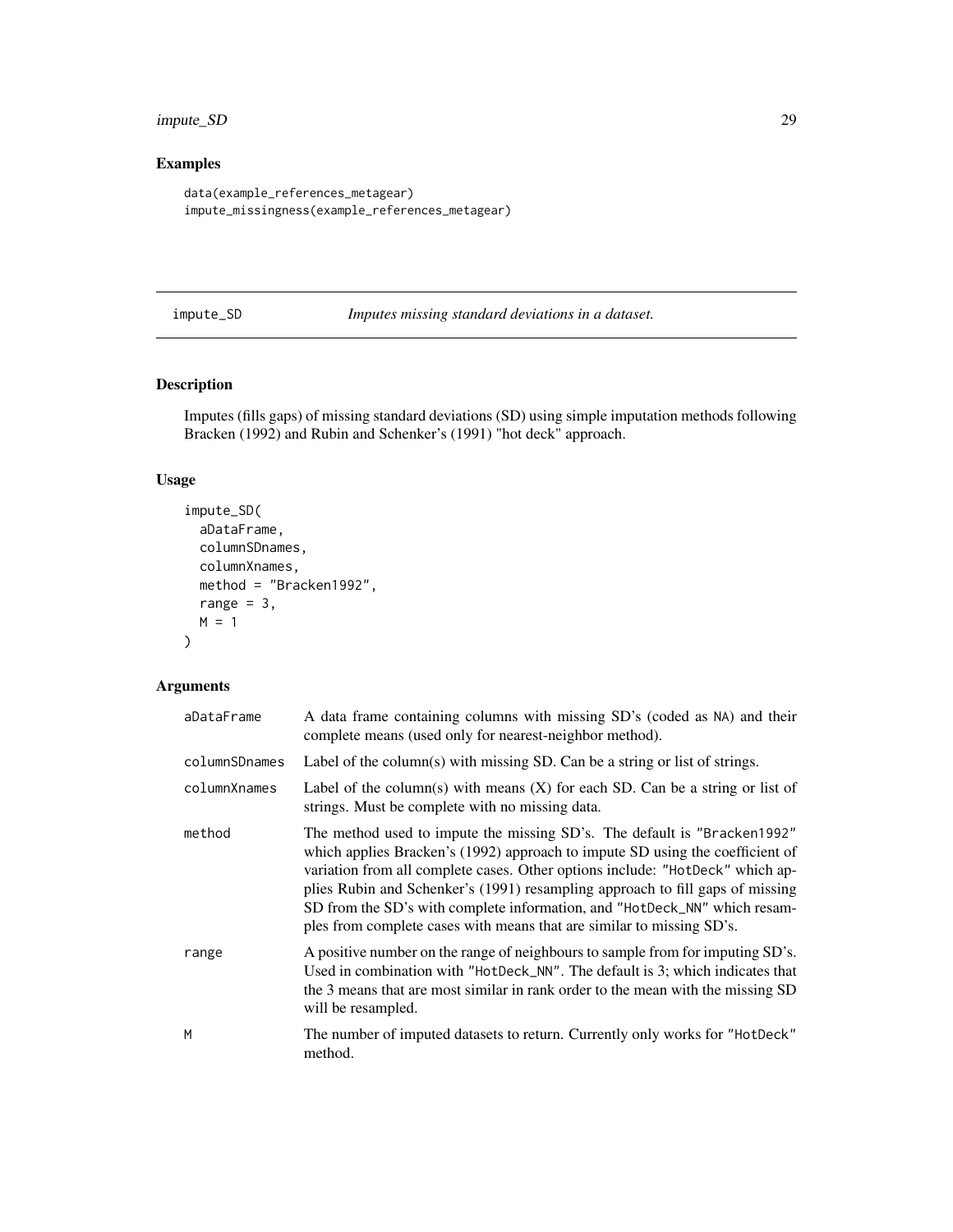#### <span id="page-29-0"></span>Value

An imputed (complete) dataset.

#### References

Bracken, M.B. 1992. Statistical methods for analysis of effects of treatment in overviews of randomized trials. Effective care of the newborn infant (eds J.C. Sinclair and M.B. Bracken), pp. 13-20. Oxford University Press, Oxford.

Rubin, D.B. and Schenker, N. 1991. Multiple imputation in health-care databases: an overview and some applications. Statistics in Medicine 10: 585-598.

isPDF *Evaluates whether a file is a PDF document.*

### Description

Checks if provided file is in Portable Document Format (PDF).

#### Usage

isPDF(aFileName, verbose = TRUE)

#### Arguments

| aFileName | A string that identifies a file name (and directory path) of the PDF candidate.                                                                                                  |
|-----------|----------------------------------------------------------------------------------------------------------------------------------------------------------------------------------|
| verbose   | Provides more elaborate description of why the file could not be evaluated as a<br>PDF (e.g., when validating a PDF online). When "quiet", an error message is<br>not generated. |

#### Value

A logical value indicating whether the file is a PDF document.

Kam\_et\_al\_2003\_Fig2 *An example image of a scatterplot figure*

# Description

An EBImage object depicting a scatterplot image from Figure 2 of Kam, M., Cohen-Gross, S., Khokhlova, I.S., Degen, A.A. and Geffen, E. 2003. Average daily metabolic rate, reproduction and energy allocation during lactation in the Sundevall Jird Meriones crassus. Functional Ecology 17:496-503.

#### Usage

data(Kam\_et\_al\_2003\_Fig2)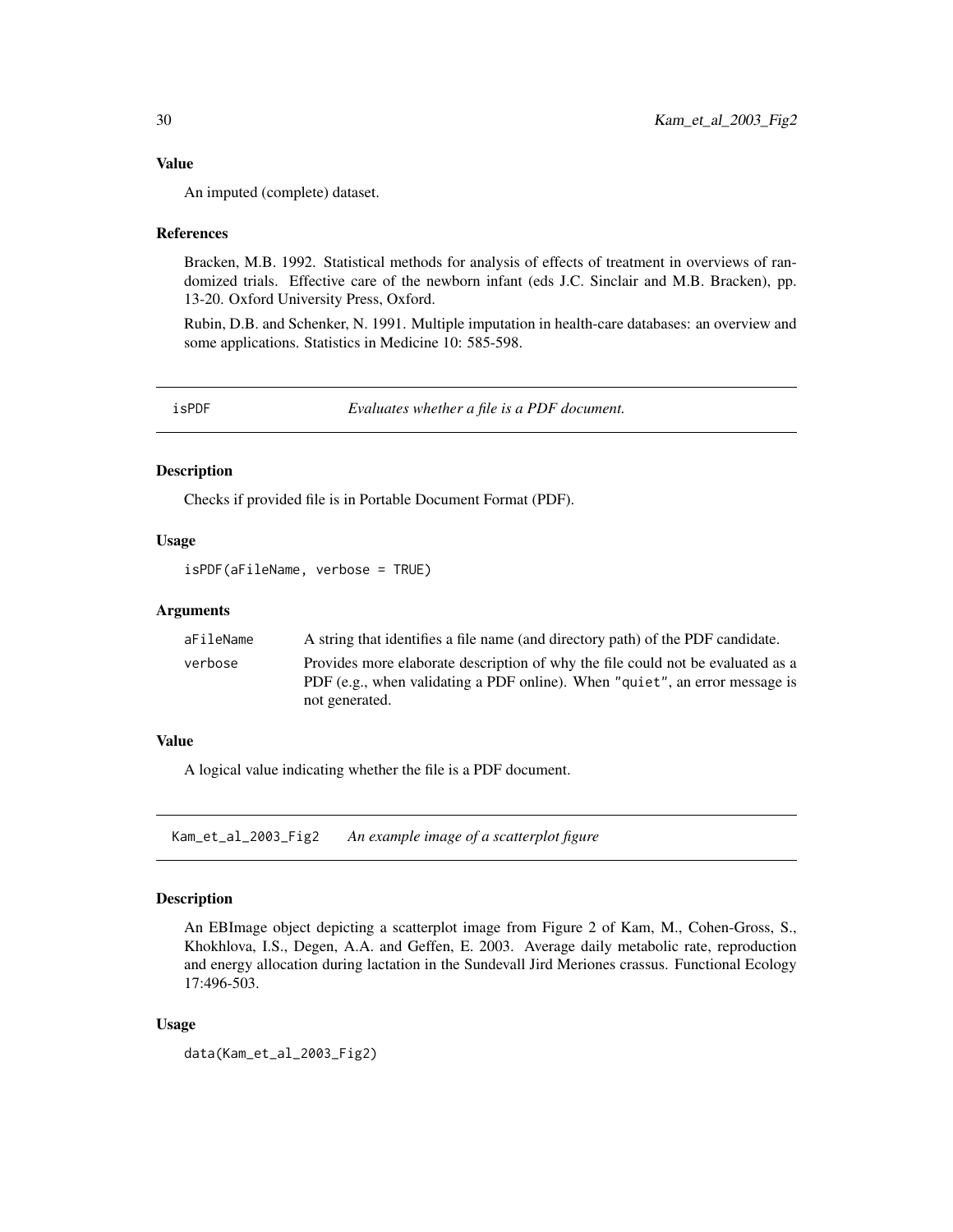### <span id="page-30-0"></span>Format

A EBImage object containing a scatterplot raster image

Kortum\_and\_Acymyan\_2013\_Fig4 *An example image of a bar plot figure*

# Description

An EBImage object depicting a bar plot image from Figure 4 of Kortum, P., and Acymyan, C.Z. 2013. How low can you go? Is the System Usability Scale range restricted? Journal of Usability Studies 9:14-24.

#### Usage

```
data(Kortum_and_Acymyan_2013_Fig4)
```
#### Format

A EBImage object containing a bar plot raster image

MA\_effectsTable *Generate an ANOVA-like effects table for a meta-analysis.*

#### Description

Generates an ANOVA-like effects table that summarizes the within and between-study homogeneity tests (Q-tests), as well as moderator level Q-tests as originally described by Hedges and Olkin (1985; p. 156).

#### Usage

```
MA_effectsTable(model, weights, data, effects_model = "random")
```
#### Arguments

| model         | A two-sided linear formula object describing the model, with the response (ef-<br>fect sizes) on the left of $a \sim$ operator and the moderator variables, separated by<br>$+, \cdot, *$ operators, on the right. |
|---------------|--------------------------------------------------------------------------------------------------------------------------------------------------------------------------------------------------------------------|
| weights       | A column label from data frame of variances to be used as weights.                                                                                                                                                 |
| data          | An optional data frame containing the variables named in the model.                                                                                                                                                |
| effects_model | The default is "random", which specifies a random-effects meta-analysis (Der-<br>Simonian and Laird method). Other options include "fixed" which presents<br>fixed-effect analyses.                                |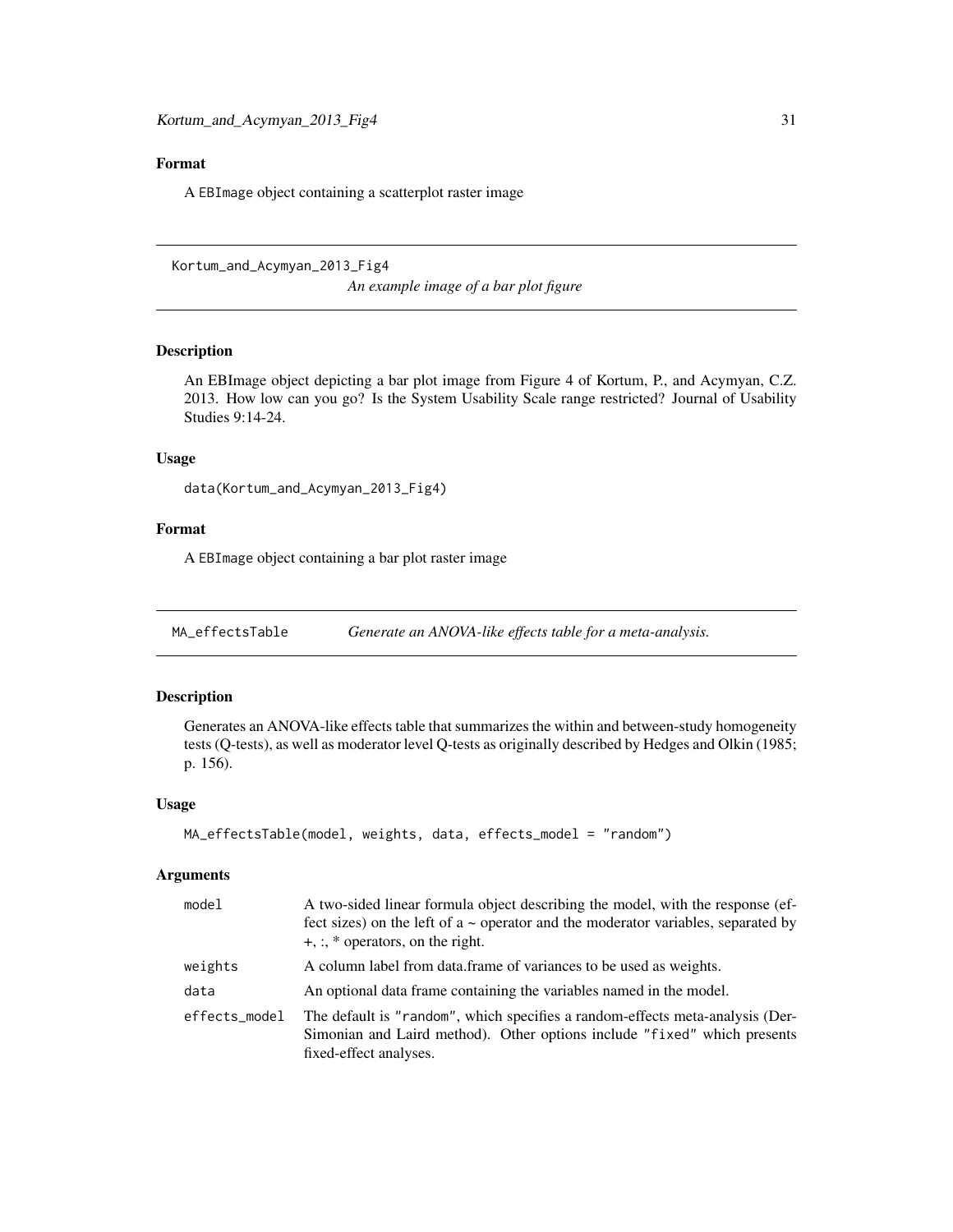# <span id="page-31-0"></span>Value

An lm object of main effects.

#### References

DerSimonian, R., and N. Laird. 1986. Meta-analysis in clinical trials. Controlled Clinical Trials, 7, 177-188.

Hedges, L.V., and I. Olkin. 1985. Statistical methods for meta-analysis. Academic Press, New York, USA.

<span id="page-31-1"></span>PDFs\_collect *Attempts to download PDFs from multiple DOI links.*

#### Description

Tries to download a collection of PDF files using multiple digital object identifier (DOI) links. Updates a data frame with the success of these downloads. The function is a wrapper for [PDF\\_download](#page-32-1). NOTE: A single DOI may generate multiple PDF files. If running downloader in Windows, having "WindowsProxy = TRUE" will significantly improve download success.

#### Usage

```
PDFs_collect(
  aDataFrame,
  DOIcolumn,
  FileNamecolumn,
  directory = getwd(),
  randomize = FALSE,seed = NULL,
  buffer = FALSE,
  validatePDF = TRUE,
  quiet = FALSE,showSummary = TRUE,
  WindowsProxy = FALSE
)
```
#### Arguments

| aDataFrame       | A data frame containing a column of DOIs and a column of individual file names<br>for each downloaded PDF.                                                                      |
|------------------|---------------------------------------------------------------------------------------------------------------------------------------------------------------------------------|
| <b>DOIcolumn</b> | The label of the column containing all the DOI links.                                                                                                                           |
|                  | FileNamecolumn The label of the column containing all the strings that will be used to rename the<br>downloaded files.                                                          |
| directory        | A string of the location (directory) were downloaded PDF files are to be saved.<br>NOTE: helps to have this directory created before initializing the PDFs_collect<br>function. |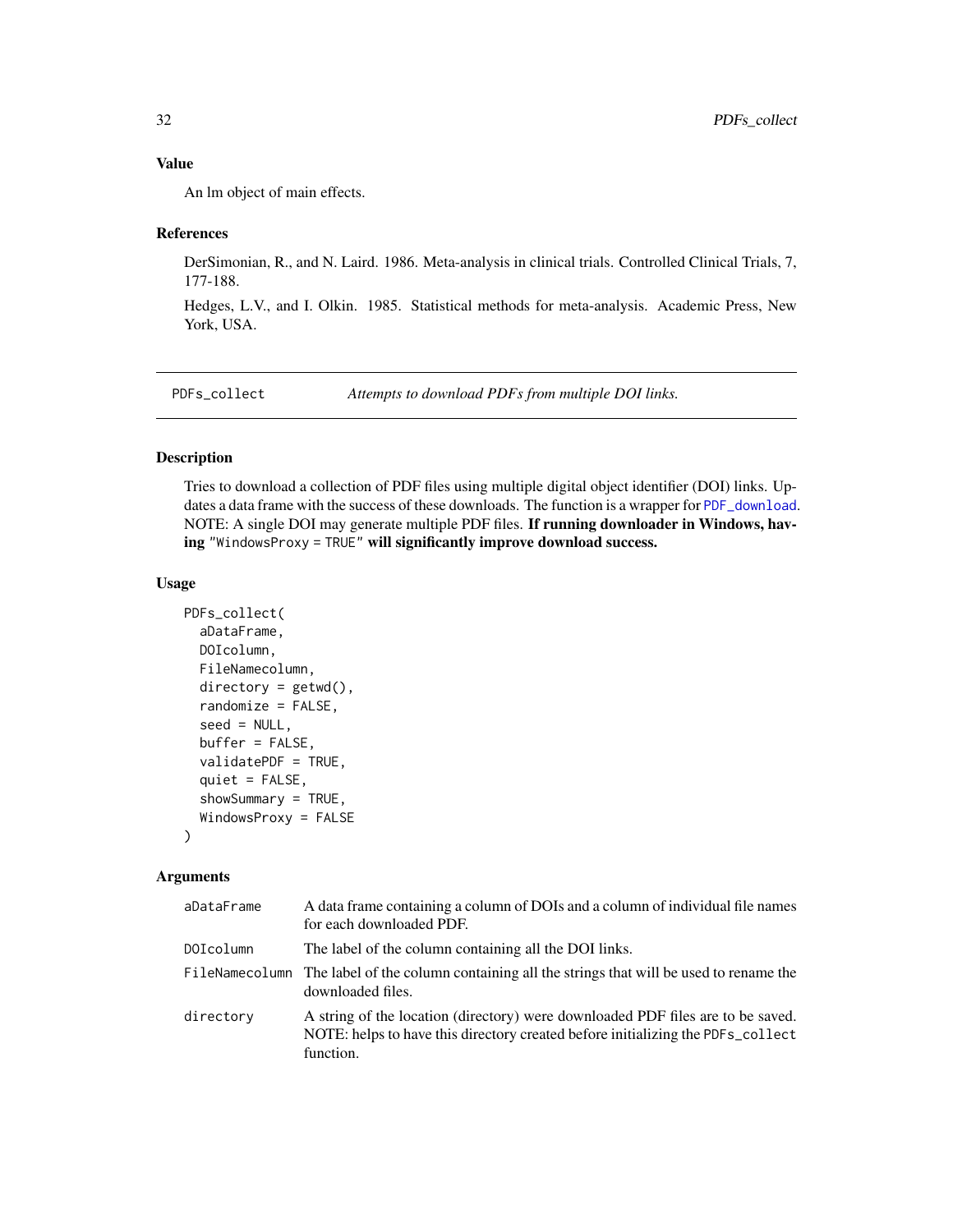<span id="page-32-0"></span>

| randomize    | When TRUE will attempt to download PDFs in a random order. This may be nec-<br>essary to ensure that host websites do not have their HTML and files repeatedly<br>accessed.                                                                                                               |
|--------------|-------------------------------------------------------------------------------------------------------------------------------------------------------------------------------------------------------------------------------------------------------------------------------------------|
| seed         | An integer used to enforce repeatability when randomly downloading PDFs.                                                                                                                                                                                                                  |
| buffer       | When TRUE will randomly delay the downloads by a few seconds (with a mean<br>4 seconds and a range of 1 to 20 seconds). Another strategy to avoid quickly<br>and repeatedly accessing host websites.                                                                                      |
| validatePDF  | When TRUE will only save to files that are valid PDF documents. When FALSE<br>will save all candidate files, even if they are not valid PDF formats.                                                                                                                                      |
| quiet        | When FALSE does not print to console individual download progress and sum-<br>mary.                                                                                                                                                                                                       |
| showSummary  | When FALSE does not print overall summary of download successes and failures.                                                                                                                                                                                                             |
| WindowsProxy | When TRUE significantly improves download success for computers running<br>Windows; when FALSE on a Windows based computer, you may only be able<br>to download 30 to 50 PDFs at a time before a connection error occurs and halts<br>all downloads (e.g., InternetOpenUrl failed error). |

#### Value

The data frame with new column containing download-outcome successes.

#### See Also

[PDF\\_download](#page-32-1)

#### Examples

## Not run:

```
data(example_references_metagear)
someRefs <- effort_initialize(example_references_metagear)
dir.create("metagear_downloads")
PDFs_collect(aDataFrame = someRefs, DOIcolumn = "DOI",
             FileNamecolumn = "STUDY_ID", directory = "metagear_downloads",
WindowsProxy = TRUE)
## End(Not run)
```
<span id="page-32-1"></span>PDF\_download *Attempts to download a PDF using a DOI link.*

#### Description

Tries to download a PDF file using the digital objected identifier (DOI) link. Uses ad hoc searches of journal HTML pages to detect candidate PDFs for download. Downloads all candidate pdfs. If running downloader in Windows, having "WindowsProxy = TRUE" will significantly improve download success.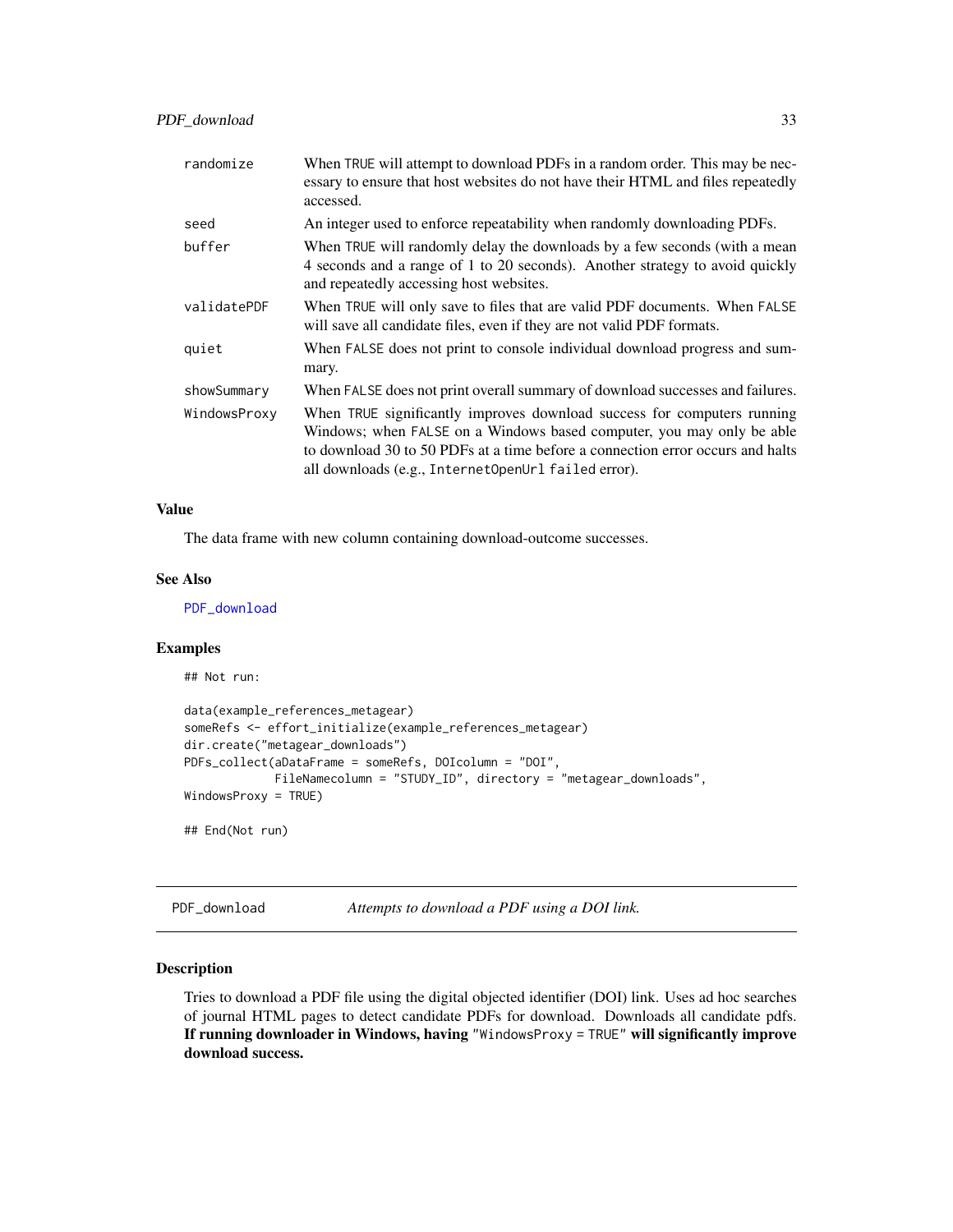# Usage

```
PDF_download(
 DOI,
  directory = getwd(),
  theFileName = "temp",
  validatePDF = TRUE,
  quiet = FALSE,
  WindowsProxy = FALSE
)
```
#### Arguments

| DOI          | A string of the DOI (digital object identifier) used to identify the source of a<br>journal article PDF file(s).                                                                                                                                                                          |
|--------------|-------------------------------------------------------------------------------------------------------------------------------------------------------------------------------------------------------------------------------------------------------------------------------------------|
| directory    | A string of the location (directory) were downloaded PDF files are to be saved.<br>Directory name must end with "\\".                                                                                                                                                                     |
| theFileName  | Used to rename the downloaded file. No need to include extension ".pdf".                                                                                                                                                                                                                  |
| validatePDF  | When "TRUE" will only save to files that are valid PDF documents. When<br>"FALSE" will save all candidate files, even if they are not valid PDF formats.                                                                                                                                  |
| quiet        | When "FALSE" does not print to console download progress and summary.                                                                                                                                                                                                                     |
| WindowsProxy | When TRUE significantly improves download success for computers running<br>Windows; when FALSE on a Windows based computer, you may only be able<br>to download 30 to 50 PDFs at a time before a connection error occurs and halts<br>all downloads (e.g., InternetOpenUrl failed error). |

# Value

A string describing the download success. If unsuccessful, returns the type of error during the download attempt.

#### See Also

[PDFs\\_collect](#page-31-1)

PDF\_extractImages *Attempts to extract all images from a PDF*

# Description

Tries to extract images within a PDF file. Currently does not support decoding of images in CCITT compression formats. However, will still save these images to file; as a record of the number of images detected in the PDF.

#### Usage

PDF\_extractImages(file = file.choose())

<span id="page-33-0"></span>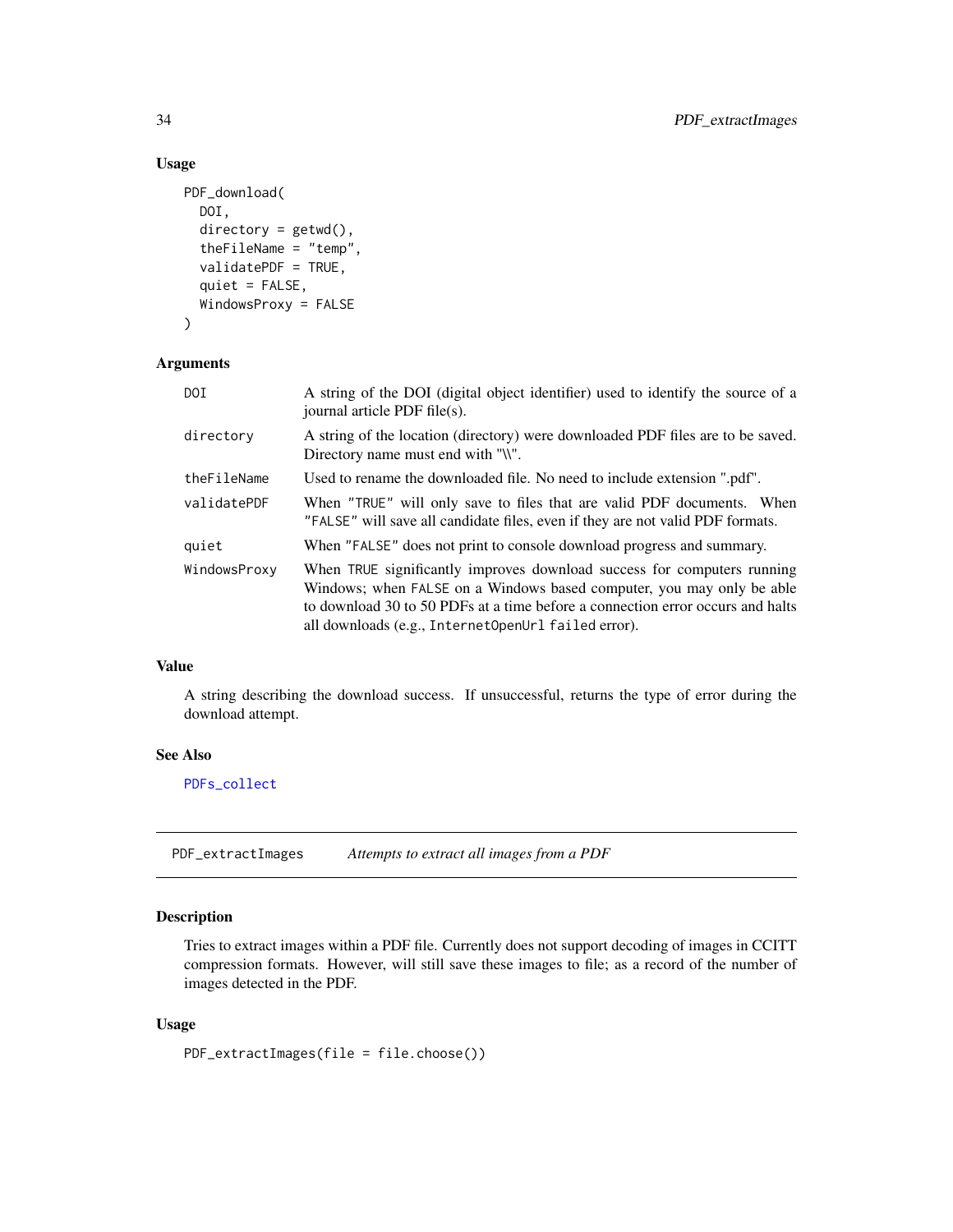# <span id="page-34-0"></span>plot\_PRISMA 35

#### **Arguments**

file The file name and location of a PDF file. Prompts for file name if none is explicitly called.

# Value

A vector of file names saved as images.

plot\_PRISMA *Plots and creates a PRISMA flow diagram.*

# Description

Creates a PRISMA (Preferred Reporting Items for Systematic Reviews and Meta-Analyses) flow diagram depicting the 'flow' of study inclusions and exclusions during various systematic review phases. It is meant to describe the number of studies identified, included, excluded, reasons for inclusion/exclusions, and final number of studies used in the meta-analysis. NOTE: currently only supports two start phases, and final phase must not have an exclude branch.

#### Usage

```
plot_PRISMA(
  aPhaseVector,
  colWidth = 30,excludeDistance = 0.8,
  design = "classic",
  hide = FALSE
\mathcal{L}
```
# Arguments

| " and those designating exclusion phases "EXCLUDE_PHASE: ". These com-                                                                                                                                                                             |
|----------------------------------------------------------------------------------------------------------------------------------------------------------------------------------------------------------------------------------------------------|
| An optional value (integer) designating the width of the text box of each phase.                                                                                                                                                                   |
|                                                                                                                                                                                                                                                    |
| An optional value designating the the distance of exclude phase box from the                                                                                                                                                                       |
| Designates the colorscheme and design of the the flow diagram. The default is<br>classic (as in versions of metagear prior to v. 0.4). Others schemes are also<br>available with color and more flat designs, and these can be further customized; |
|                                                                                                                                                                                                                                                    |
|                                                                                                                                                                                                                                                    |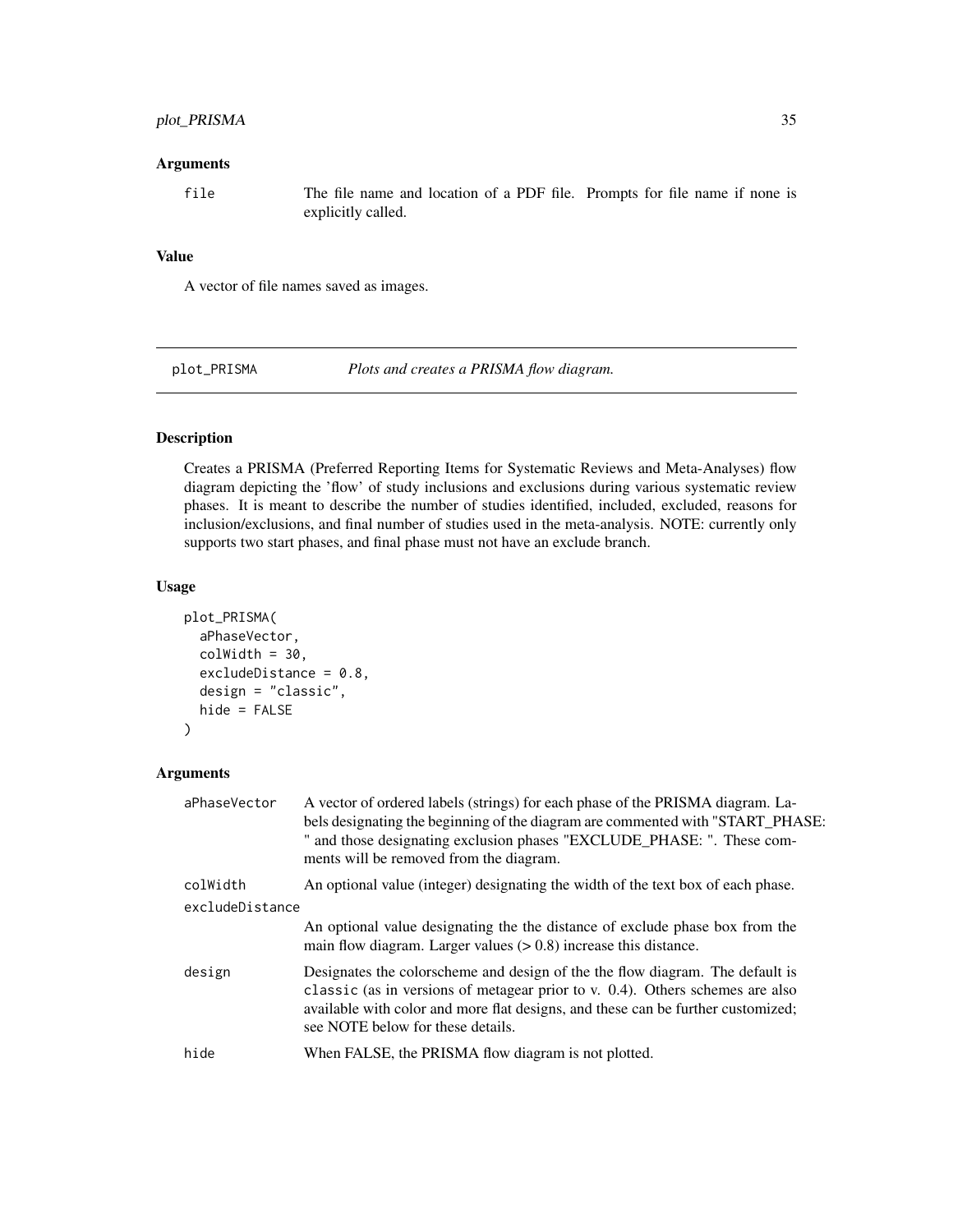#### Value

a grid object (grob) list

#### Note

#### Using canned or custom PRISMA design layouts

There are several color schemes and design layouts (e.g. curved or flat) available. These designs include: cinnamonMint, sunSplash, pomegranate, vintage, grey, and greyMono. Custom schemes can also be developed by modifying each aspect of the design. These are:

S color of start phases (default: white)

P color of the main phases (default: white)

E color of the exclusion phases (default: white)

F color of the final phase (default: white)

fontSize the size of the font (default: 12)

fontColor the font color (default: black)

fontFace either plain, bold, italic, or bold.italic (default: plain)

flatArrow arrows curved when FALSE (default); arrows square when TRUE

flatBox boxes curved when FALSE (default); Boxes square when TRUE

For example, changing the defaults to have red rather than white exclusion phases, and square boxes, would be: design =  $c(E = "red", flatBox = TRUE)$ .

#### References

Moher, D., Liberati, A., Tetzlaff, J. and Altman, D.G., PRISMA Group. (2009) Preferred reporting items for systematic reviews and meta-analyses: the PRISMA statement. BMJ 339, b2535.

#### **Examples**

```
phases <- c("START_PHASE: # of studies identified through database searching",
            "START_PHASE: # of additional studies identified through other sources",
            "# of studies after duplicates removed",
            "# of studies with title and abstract screened",
           "EXCLUDE_PHASE: # of studies excluded",
           "# of full-text articles assessed for eligibility",
           "EXCLUDE_PHASE: # of full-text excluded, not fitting eligibility criteria",
           "# of studies included in qualitative synthesis",
           "EXCLUDE_PHASE: # studies excluded, incomplete data reported",
           "final # of studies included in quantitative synthesis (meta-analysis)")
plot_PRISMA(phases, design = "cinnamonMint")
```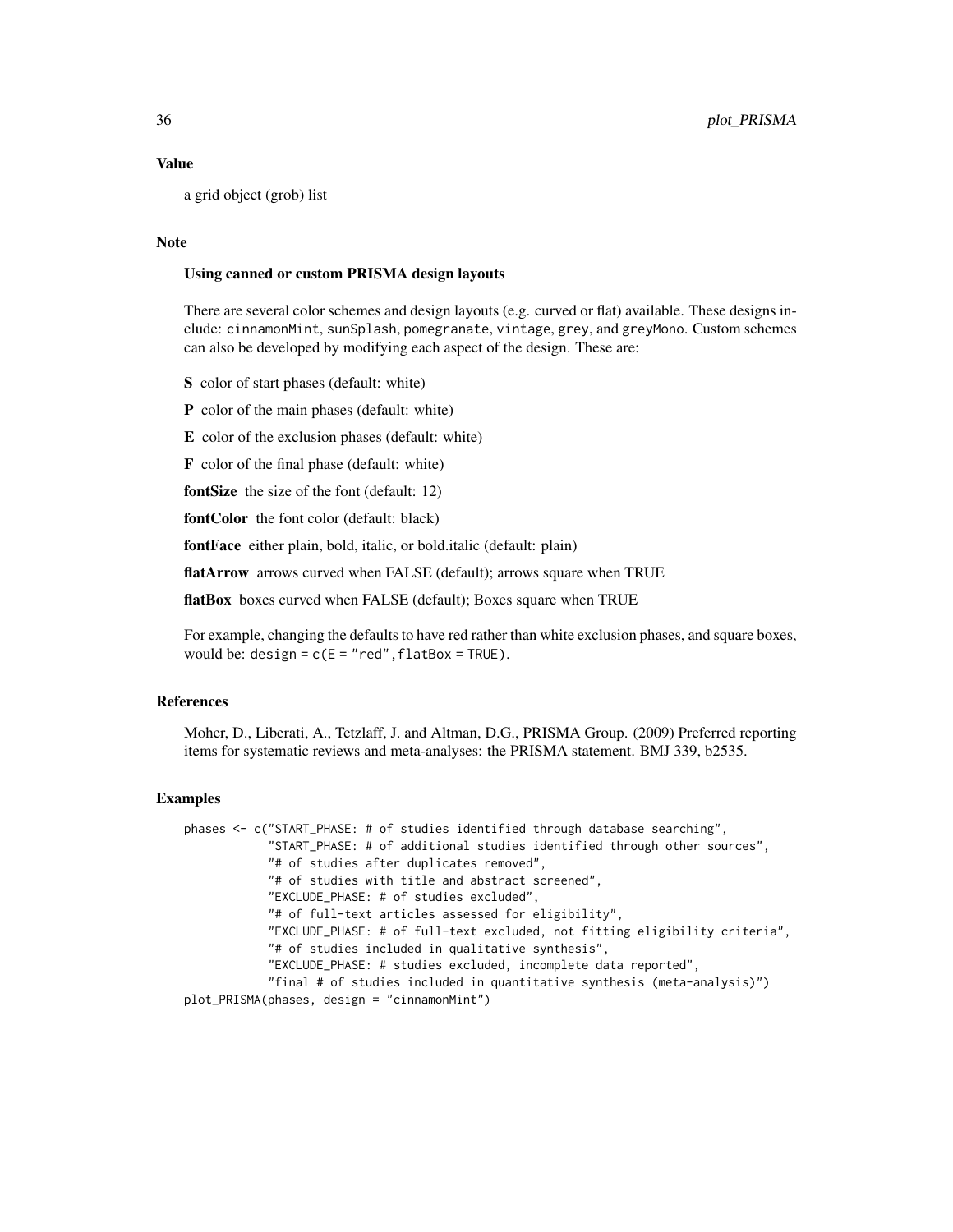<span id="page-36-0"></span>

# Description

Generates random Hedges' d (1981, 1982) effect sizes and their variances.

# Usage

random\_d(K, X\_t, var\_t, N\_t, X\_c, var\_c, N\_c, bias\_correction = TRUE)

#### Arguments

| K               | Number of effect sizes to generate.                                                                                                                                                                                                                                                                                                                         |
|-----------------|-------------------------------------------------------------------------------------------------------------------------------------------------------------------------------------------------------------------------------------------------------------------------------------------------------------------------------------------------------------|
| $X_t$           | The population mean (mu) of the (t) reatment group.                                                                                                                                                                                                                                                                                                         |
| var_t           | The population variance of the treatment group mean.                                                                                                                                                                                                                                                                                                        |
| $N_t$           | The number of samples of the treatment mean. When a non-negative integer, all<br>treatment means will be estimated using the same N. A vector of unequal N's<br>can also be taken; if so, K will be ignored and the number of randomly generated<br>means will equal the length of that vector, and each mean will be based on each<br>N within the vector. |
| $X_{-}c$        | The population mean (mu) of the (c) ontrol group.                                                                                                                                                                                                                                                                                                           |
| var_c           | The population variance of the control group mean.                                                                                                                                                                                                                                                                                                          |
| $N_{C}$         | The number of samples of the control mean. When a non-negative integer, all<br>control means will be estimated using the same N. A vector of unequal N's can<br>also be taken; if so, K will be ignored and the number of randomly generated<br>means will equal the length of that vector, and each mean will be based on each<br>N within the vector.     |
| bias_correction |                                                                                                                                                                                                                                                                                                                                                             |
|                 | When "FALSE", returns Cohen's g effect sizes that are not adjusted using a<br>small-sample correction (J).                                                                                                                                                                                                                                                  |

#### Value

A data table with columns of random effect sizes (d) and their variances (var\_d).

#### References

Hedges, L.V. 1981. Distribution theory for Glass's estimator of effect size and related estimators. Journal of Educational Statistics 6: 107-128.

Hedges, L.V. 1982. Estimation of effect size from a series of independent experiments. Psychological Bulletin 92: 490-499.

# Examples

random\_d(K = 5, X\_t = 25, var\_t = 1, N\_t = 15, X\_c = 10, var\_c = 1, N\_c = 15)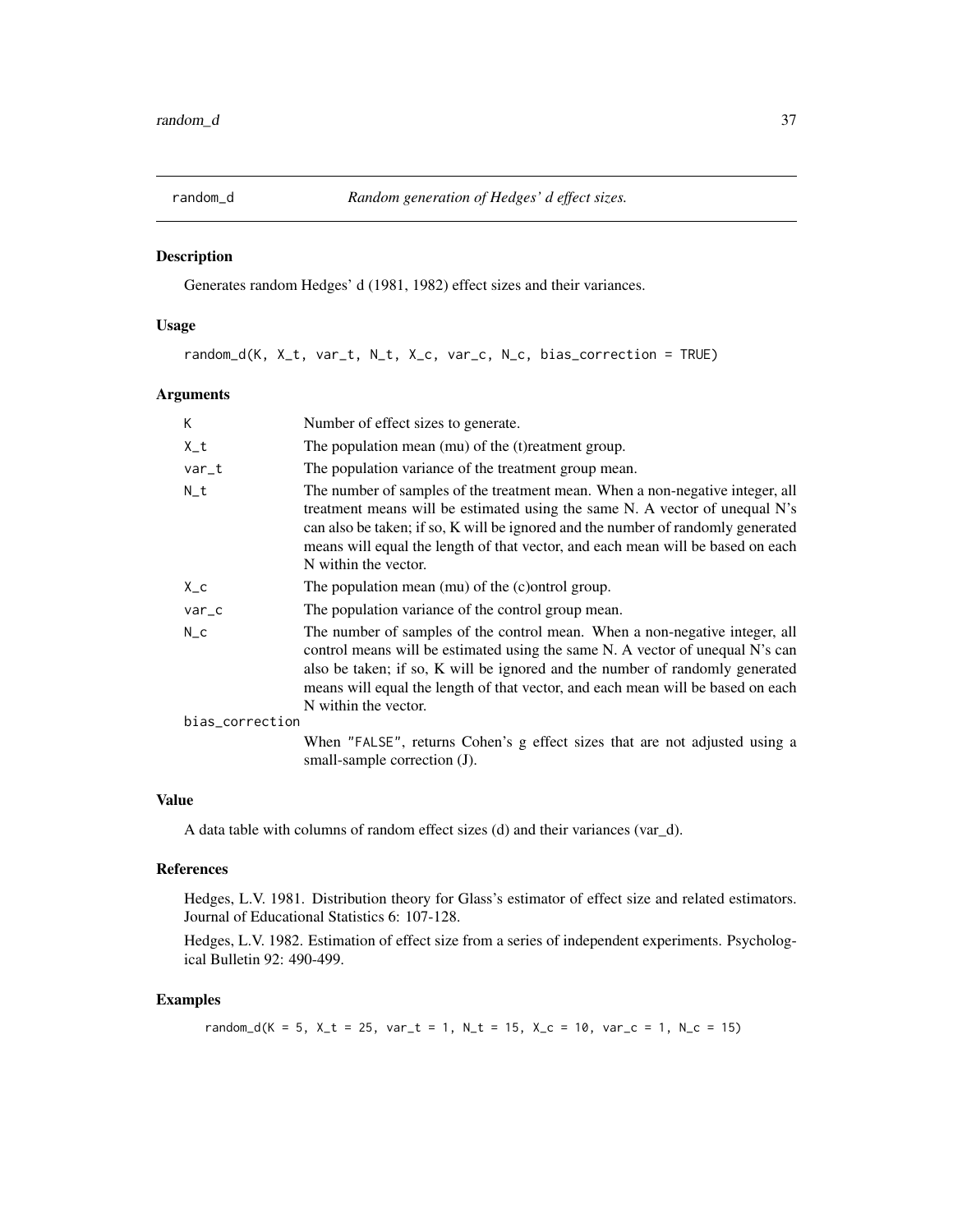<span id="page-37-0"></span>random\_missingness *Random generation of missingness in a data frame.*

# Description

Generates random NA's in in a column or groups of columns of a data frame. Used in imputation simulations based on complete datasets.

#### Usage

```
random_missingness(aDataFrame, columnNames, percentMissing = 10)
```
# Arguments

| aDataFrame  | A data frame where missingness will be simulated.                                                                                                                                                                                                                            |
|-------------|------------------------------------------------------------------------------------------------------------------------------------------------------------------------------------------------------------------------------------------------------------------------------|
| columnNames | A string or a vector of strings that describe the column names (labels) where<br>missingness will be simulated.                                                                                                                                                              |
|             | percent Missing The percentage of missingness within specified columns. "Percent missing" uses<br>a binomial distribution to simulate missing data. Default is 10 (i.e. 10% miss-<br>ing). Use impute missingness for a summary of these randomly generated<br>missing data. |

#### Value

A data table with columns of missing data (specified as NA's).

random\_N *Random generation of sample sizes (N) for study outcomes.*

# Description

Generates random sample sizes (N) by either sampling from a Negative Binomial or Poisson distribution.

```
random_N(K, method = "NegativeBinomial", mean = 15, min = 3, NB_size = 15)
```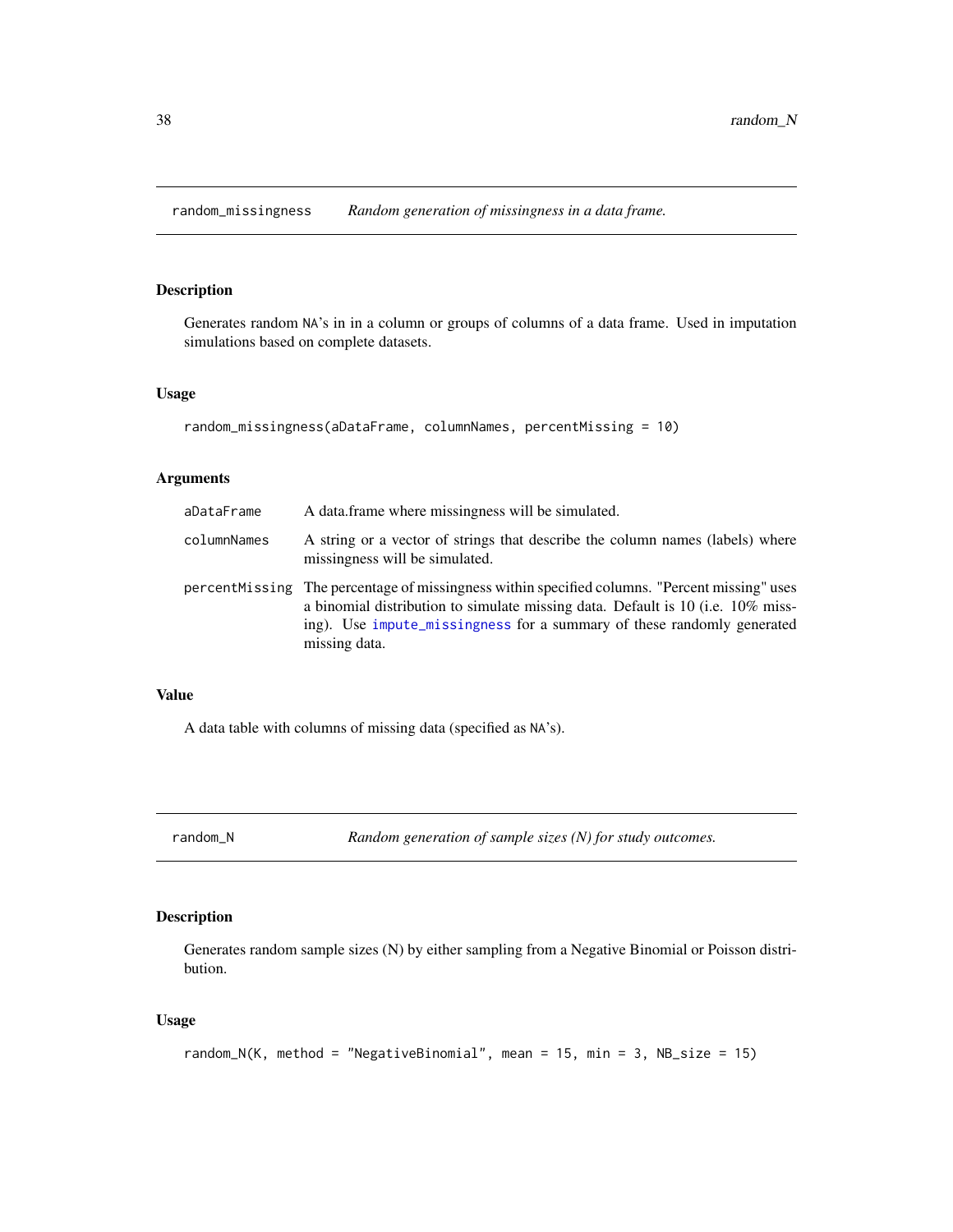# <span id="page-38-0"></span>random\_OR 39

# Arguments

| К       | Number of sample sizes to generate.                                                                                                                                                                                                                                                |
|---------|------------------------------------------------------------------------------------------------------------------------------------------------------------------------------------------------------------------------------------------------------------------------------------|
| method  | A string that defines what sampling distribution to generate random N. The de-<br>fault is "NegativeBinomial" but a "Poisson" distribution can also be used.                                                                                                                       |
| mean    | The population mean (mu) if "NegativeBinomial", or the lambda (dispersion<br>parameter) if "Poisson". The default is 15, which will generate sample sizes<br>that on average will center around $N = 15$ .                                                                         |
| min     | A non-negative integer that specifies the minimum sample size that can be gen-<br>erated. Default is $N = 3$ .                                                                                                                                                                     |
| NB size | Dispersion parameter for the "Negative Binomial" distribution that must be<br>strictly positive, but need not be integer. Default is 15, which creates a long tail<br>for random N's ranging to about $N = 60$ . Increase value to create a longer tail of<br>random sample sizes. |

# Value

A vector of random sample sizes (N).

| random OR | Random generation of odds ratio $(OR)$ effect sizes. |
|-----------|------------------------------------------------------|
|-----------|------------------------------------------------------|

# Description

Generates random odds ratios, logged odds ratios, and their variances (Cornfield 1951).

# Usage

```
random_OR(K, p_A, N_A, p_B, N_B, continuity = 0.5, logged = TRUE)
```
# Arguments

| К          | Number of effect sizes to generate.                                                                                                                                                                                                               |
|------------|---------------------------------------------------------------------------------------------------------------------------------------------------------------------------------------------------------------------------------------------------|
| $p_A$      | The odds of the event of interest for Group A. A probability ranging from zero<br>to one.                                                                                                                                                         |
| $N_A$      | The total number of samples of Group A.                                                                                                                                                                                                           |
| $p_B$      | The odds of the event of interest for Group B. A probability ranging from zero<br>to one.                                                                                                                                                         |
| N B        | The total number of samples of Group B.                                                                                                                                                                                                           |
| continuity | Odds ratios with zero events cannot be computed. Following, Cox (1970), a<br>continuity correction can be added to each cell of the 2 by 2 table to help improve<br>this problem of zero events within the table. The default value added is 0.5. |
| logged     | When "FALSE", returns non-logged transformed odds ratios and appropriate<br>variances. Default is TRUE.                                                                                                                                           |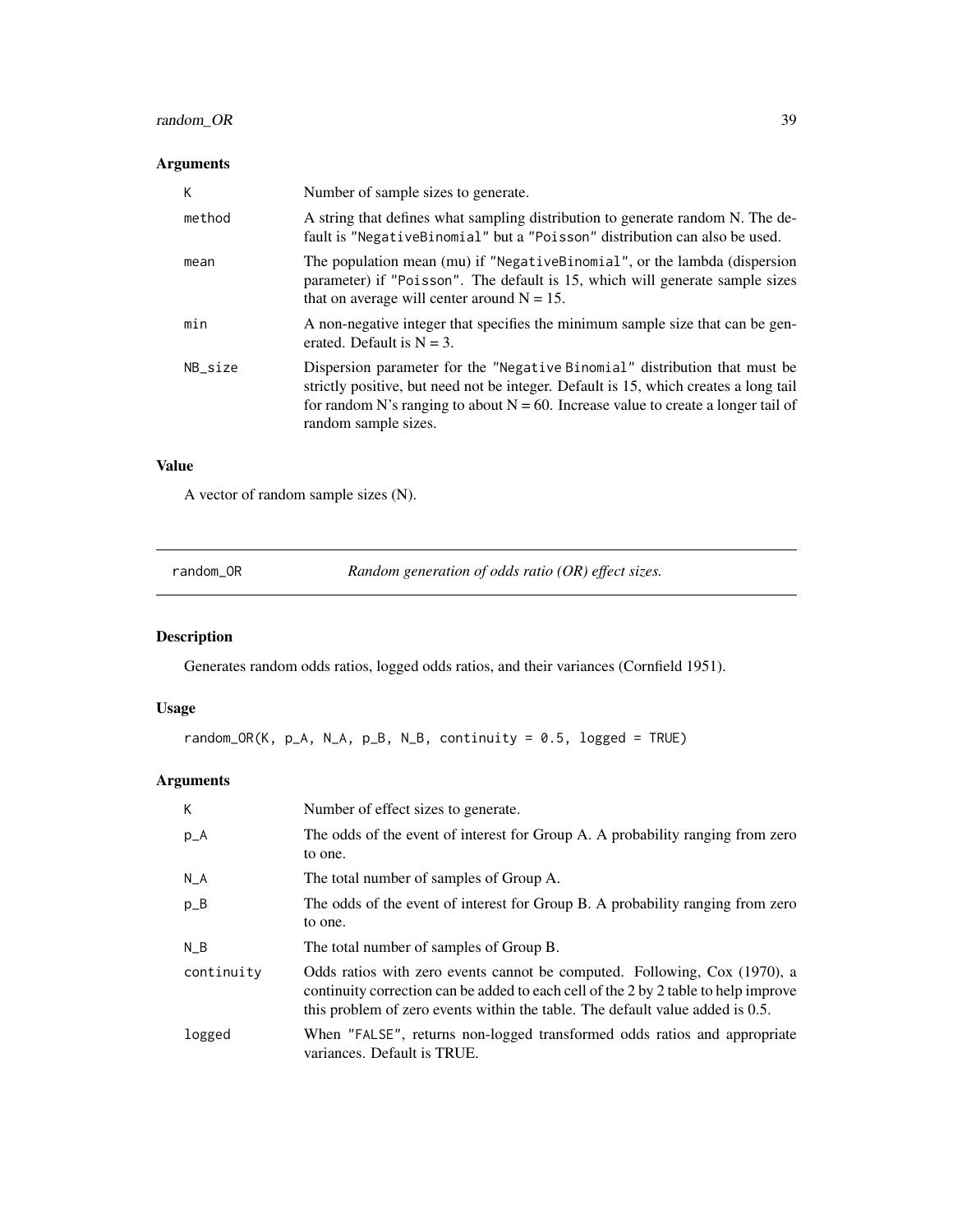# <span id="page-39-0"></span>Value

A data table with columns of random effect sizes (OR) and their variances.

# References

Cornfield, J. 1951. A method for estimating comparative rates from Clinical Data. Applications to cancer of the lung, breast, and cervix. Journal of the National Cancer Institute 11: 1269-1275.

Cox, D.R. 1970. The continuity correction. Biometrika 57: 217-219.

#### Examples

random\_OR(K = 5, p\_A = 0.3, N\_A = 100, p\_B = 0.1, N\_B = 60)

| random_pairedN | Random generation of paired sample sizes $(N)$ for study outcomes. |  |  |  |
|----------------|--------------------------------------------------------------------|--|--|--|
|                |                                                                    |  |  |  |

#### Description

Generates random paired sample sizes (N). For example, sample sizes for a treatment group and samples sizes for a control group. These paired N are often correlated within studies.

#### Usage

```
random_pairedN(K, mean = 15, min = 3, correlation = 0.95)
```
#### Arguments

| К           | Number of paired sample sizes to generate.                                                                                                                                                          |
|-------------|-----------------------------------------------------------------------------------------------------------------------------------------------------------------------------------------------------|
| mean        | The lambda (dispersion parameter) of a Poisson distribution. The default is 15,<br>which will generate sample sizes that on average will center around $N = 15$ .                                   |
| min         | A non-negative integer that specifies the minimum sample size that can be gen-<br>erated. Default is $N = 3$ .                                                                                      |
| correlation | A correlation ranging from zero to one that specifies how 'similar' the paired<br>sample sizes will be to one another. Default is 0.95 (i.e. the paired sample sizes<br>will be highly correlated). |

# Value

A data table of paired random sample sizes (N).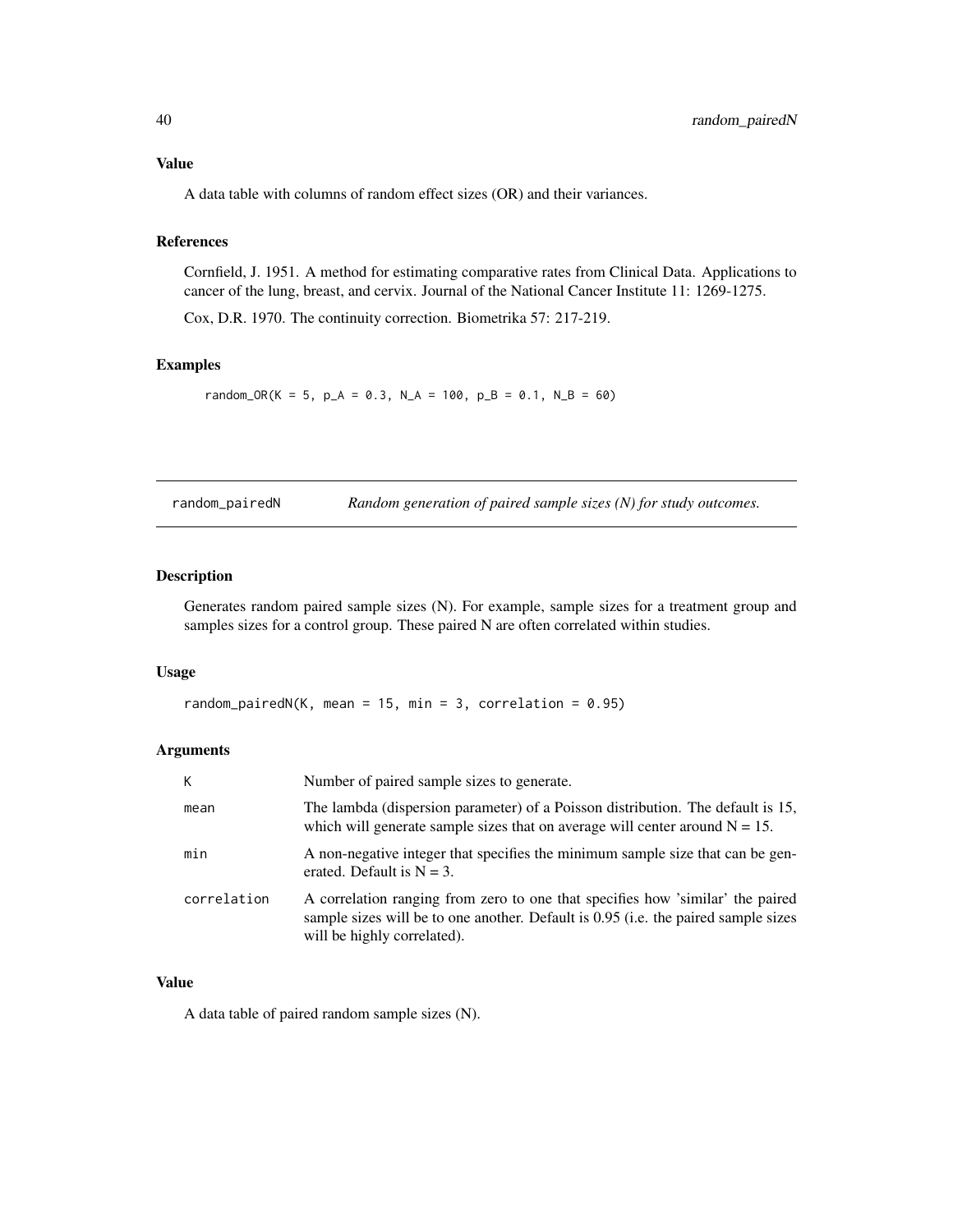<span id="page-40-0"></span>

# Description

Generates random correlation coefficients (r or Pearson product-moment correlation coefficients) and their variances (Pearson 1895). Also provides Fisher z-transformed correlation coefficients (Fisher 1915).

#### Usage

```
random_r(K = 100, correlation = 0.5, N = 10, Fisher_Z = FALSE)
```
#### Arguments

| К           | Number of effect sizes to generate.                                                                                                                                                                                                                                                                     |
|-------------|---------------------------------------------------------------------------------------------------------------------------------------------------------------------------------------------------------------------------------------------------------------------------------------------------------|
| correlation | The mean population correlation coefficient (rho) to simulate. Must range be-<br>tween $-1$ to 1.                                                                                                                                                                                                       |
| N           | The number of samples used to estimate each correlation coefficient. When a<br>non-negative integer, all r will be estimated using the same N. A vector of un-<br>equal N's can also be taken; if so, K will be ignored and the number of randomly<br>generated r will equal the length of that vector. |
| Fisher Z    | When TRUE, also returns the Fisher z-transformed correlation coefficients and<br>their variances (Fisher 1915).                                                                                                                                                                                         |

#### Value

A data table with columns of random effect sizes (r), their variances and sample sizes.

#### References

Pearson, K. 1895. Notes on regression and inheritance in the case of two parents. Proceedings of the Royal Society of London 58: 240-242.

Fisher, R.A. 1915. Frequency distribution of the values of the correlation coefficient in samples of an indefinitely large population. Biometrika 10: 507-521.

#### Examples

random\_r(K = 5, correlation =  $0.5$ , N = 50)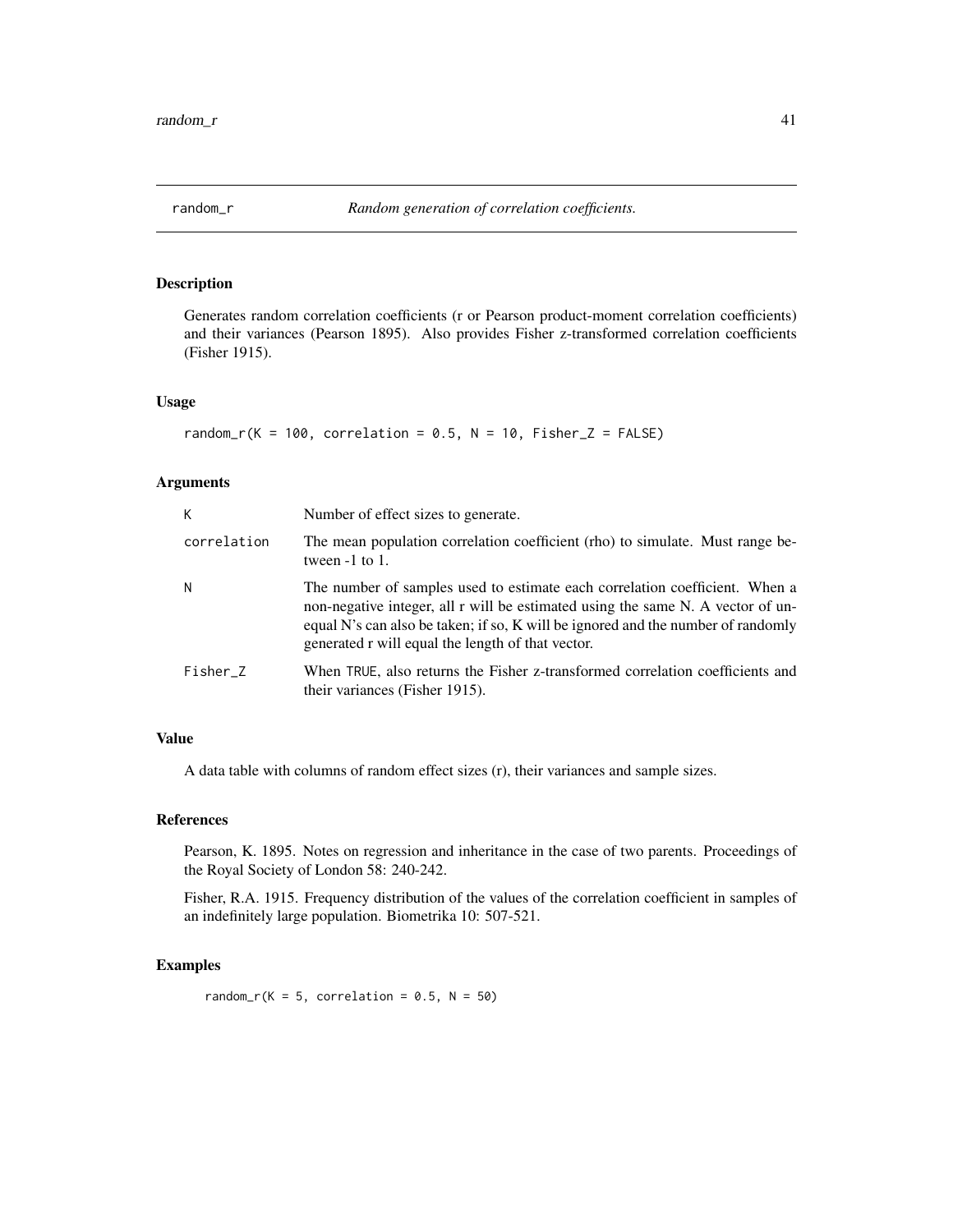#### <span id="page-41-0"></span>Description

Generates random log response ratios and their variances (Hedges et al. 1999). NOTE: samples from a log-normal distribution to generate non-negative control and treatment means (following Lajeunesse 2015).

#### Usage

random\_RR(K, X\_t, var\_t, N\_t, X\_c, var\_c, N\_c)

#### Arguments

| K.      | Number of effect sizes to generate.                                                                                                                                                                                                                                                                                                                         |
|---------|-------------------------------------------------------------------------------------------------------------------------------------------------------------------------------------------------------------------------------------------------------------------------------------------------------------------------------------------------------------|
| X_t     | The population mean (mu) of the (t) reatment group (numerator of ratio).                                                                                                                                                                                                                                                                                    |
| var_t   | The population variance of the treatment group mean.                                                                                                                                                                                                                                                                                                        |
| $N_t$   | The number of samples of the treatment mean. When a non-negative integer, all<br>treatment means will be estimated using the same N. A vector of unequal N's<br>can also be taken; if so, K will be ignored and the number of randomly generated<br>means will equal the length of that vector, and each mean will be based on each<br>N within the vector. |
| X_c     | The population mean $(mu)$ of the $(c)$ ontrol group (denominator of ratio).                                                                                                                                                                                                                                                                                |
| var_c   | The population variance of the control group mean.                                                                                                                                                                                                                                                                                                          |
| $N_{C}$ | The number of samples of the control mean. When a non-negative integer, all<br>control means will be estimated using the same N. A vector of unequal N's can<br>also be taken; if so, K will be ignored and the number of randomly generated<br>means will equal the length of that vector, and each mean will be based on each<br>N within the vector.     |

#### Value

A data table with columns of random effect sizes (RR) and their variances.

#### References

Hedges, L.V., J. Gurevitch, and P.S. Curtis. 1999. The meta-analysis of response ratios in experimental ecology. Ecology 80: 1150-1156.

Lajeunesse, M.J. 2015. Bias and correction for the log response ratio used in ecological metaanalysis. Ecology.

#### Examples

random\_RR(K = 5, X\_t = 25, var\_t = 1, N\_t = 15, X\_c = 10, var\_c = 1, N\_c = 15)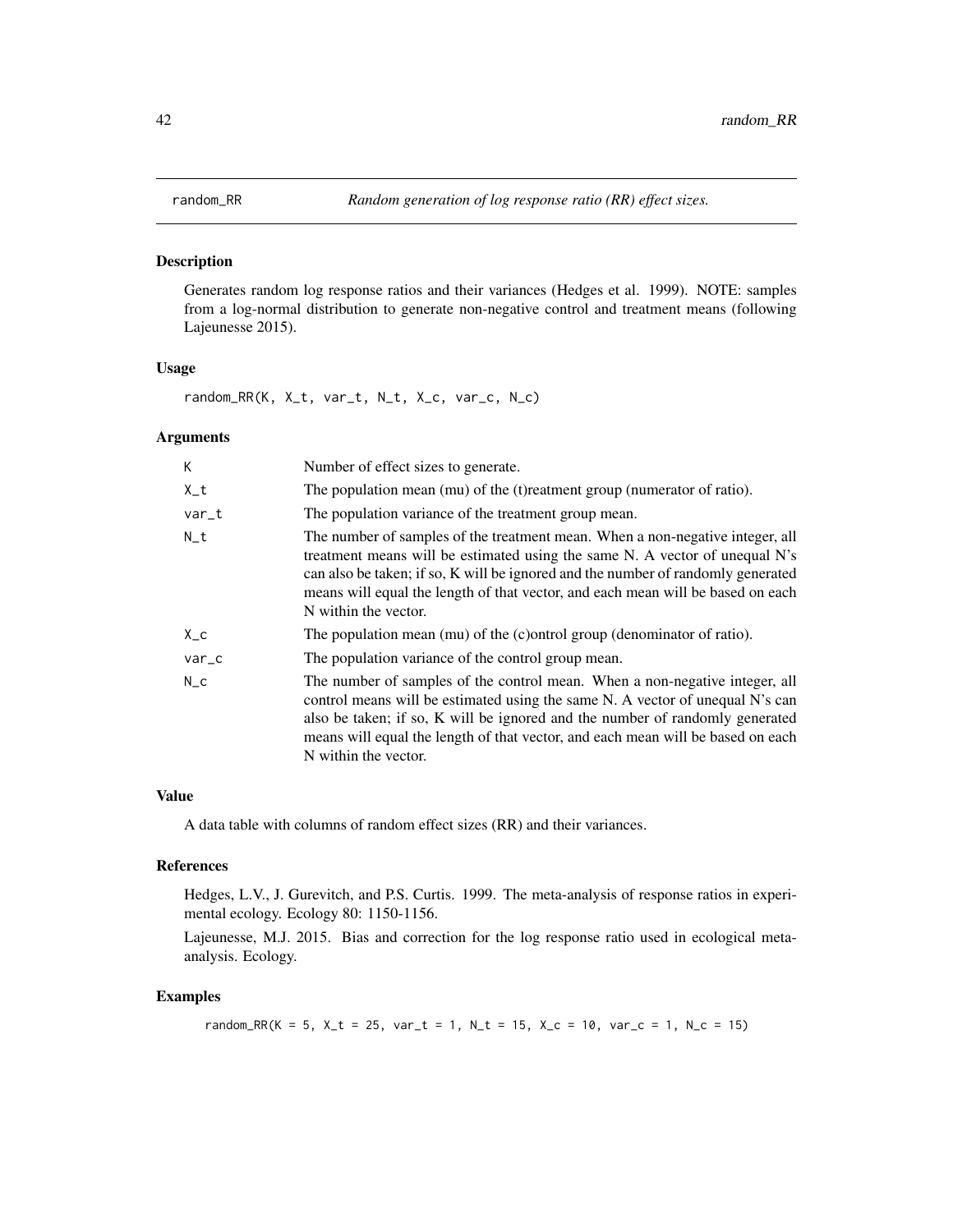<span id="page-42-0"></span>replicate\_MetaWin2.0 *Replicate meta-analysis results and summaries from MetaWin 2.0.*

# Description

Replicate meta-analysis results and summaries from Rosenberg's et al. (2000) software 'MetaWin' 2.0. Currently only replicates moderator analyses and not meta-regressions.

#### Usage

```
replicate_MetaWin2.0(
 model,
 weights,
  effects_model = "random",
  data,
  bootstraps = 999
\mathcal{L}
```
# Arguments

| model         | A two-sided linear formula object describing the model, with the response (ef-<br>fect sizes) on the left of $a \sim$ operator and the moderator variables, separated by<br>+, :, * operators, on the right. NOTE: MetaWin was limited to analyses with<br>a single moderator variable. This function currently supports only categorical<br>moderators. |
|---------------|----------------------------------------------------------------------------------------------------------------------------------------------------------------------------------------------------------------------------------------------------------------------------------------------------------------------------------------------------------|
| weights       | A vector of effect size variances that will be used as weights for the meta-<br>analysis.                                                                                                                                                                                                                                                                |
| effects_model | The default is "random", which specifies a random-effects meta-analysis. Other<br>options include "fixed" which presents fixed-effect analyses.                                                                                                                                                                                                          |
| data          | An optional data frame containing the variables named in model and weights.                                                                                                                                                                                                                                                                              |
| bootstraps    | The number of bootstraps used to estimate confidence intervals. As with 'MetaWin'<br>2.0, the default is 999.                                                                                                                                                                                                                                            |

#### References

Rosenberg, M.S., Adams, D.C., and Gurevitch, J. 2000. MetaWin: Statistical Software for Meta-Analysis. Sinauer Associates Sunderland, Massachusetts.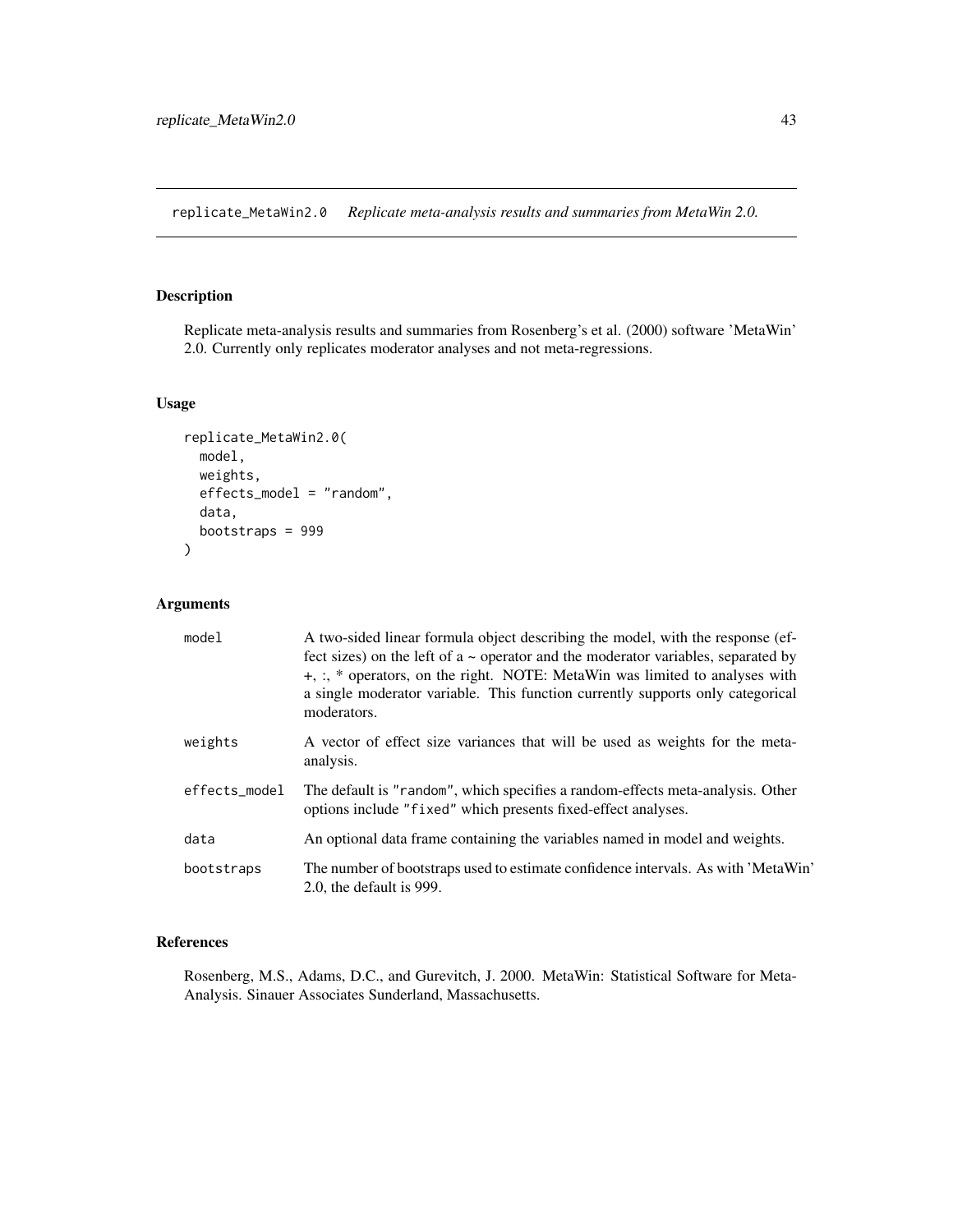#### <span id="page-43-0"></span>replicate\_phyloMeta1.3

*Replicate phylogeneic meta-analysis results and summaries from phyloMeta 1.3.*

#### Description

Replicate phylogenetic meta-analysis results and summaries from Lajeunesse (2011) software 'phyloMeta' 1.3. Currently does not fully replicate all functionality.

#### Usage

```
replicate_phyloMeta1.3(model, weights, data, phylogenyFile)
```
#### Arguments

| model         | A two-sided linear formula object describing the model, with the response (ef-<br>fect sizes) on the left of $a \sim$ operator and the moderator variables, separated by<br>+, :, * operators, on the right. NOTE: phyloMeta was limited to analyses with<br>a single moderator variable. This function currently supports only numerical<br>categorical moderators. |
|---------------|----------------------------------------------------------------------------------------------------------------------------------------------------------------------------------------------------------------------------------------------------------------------------------------------------------------------------------------------------------------------|
| weights       | A vector of effect size variances that will be used as weights for the meta-<br>analysis.                                                                                                                                                                                                                                                                            |
| data          | A data frame containing the variables named in model and weights and species<br>names (names must be exact as specified in phylogeny).                                                                                                                                                                                                                               |
| phylogenyFile | A text file containing a NEWICK phylogeny. The number of species must be<br>same as (k) number of effect sizes in data.                                                                                                                                                                                                                                              |

#### References

Lajeunesse, M.J. (2011) phyloMeta: a program for phylogenetic comparative analyses with metaanalysis. Bioinformatics 27, 2603-2604.

scrape\_bibliography *Attempts to scrape/extract bibliographic data from Web of Science.*

#### Description

A not so elegant way to extract bibliographic data of a research article by scraping the contents of Web of Science (WOS). Requires the DOI (digital object identifier) of an article, as well as web access with an institutional subscription to WOS. Note: This function is not suited to extract data for book chapters available on WOS. Current extractions include: a vector of authors (author), publication year (year), article title (title), journal title (journal), journal volume (volume), page numbers (pages), abstract (abstract), number of references (N\_references), number of citations (N\_citations), journal impact factor (journal\_IF), and the year the journal impact factor was released (journal IF year). Finally the date of the scrape is also provided (date scraped). Bulleted abstracts or those with subheadings or subparagraphs will not be extracted properly.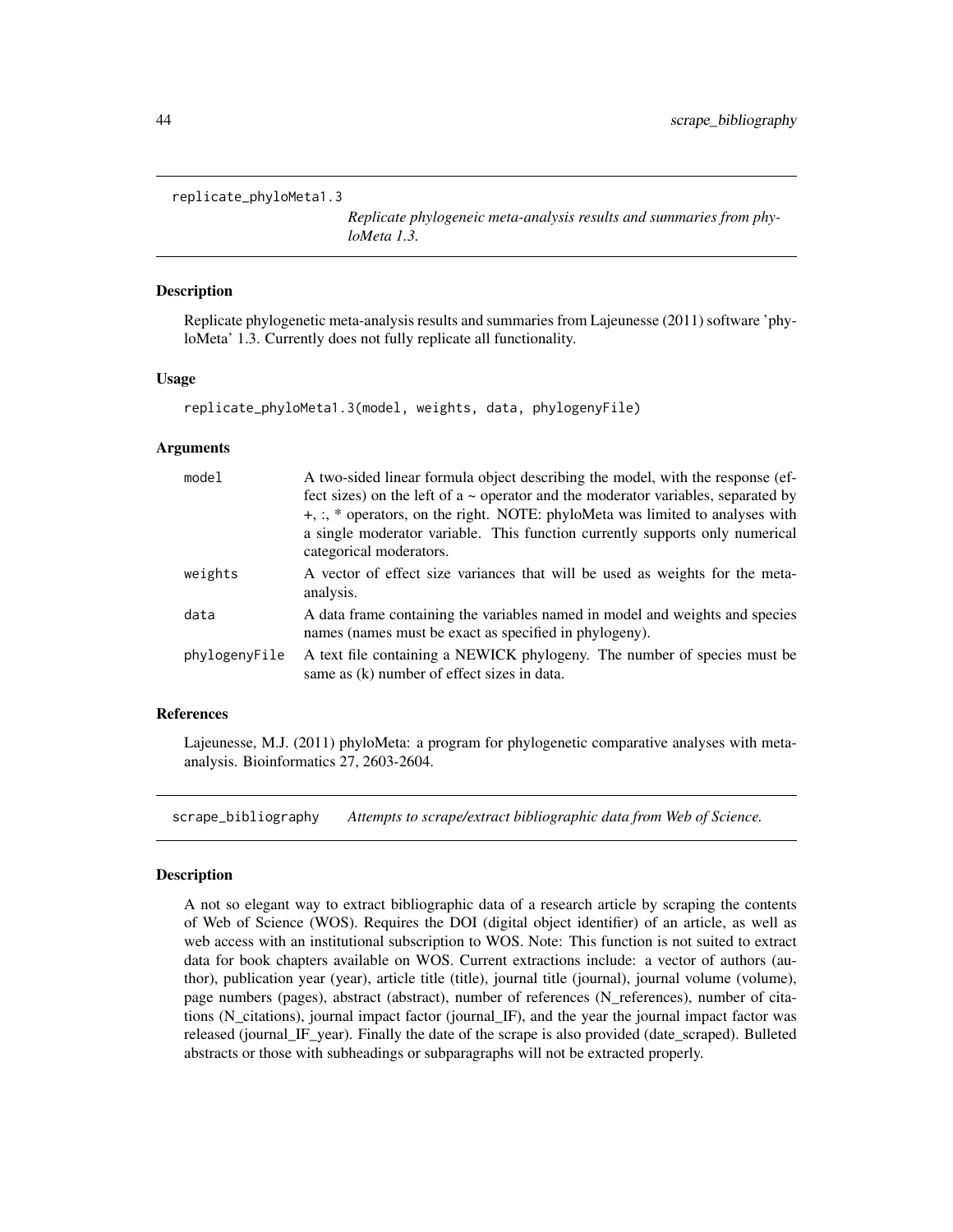# scrape\_bibliography 45

# Usage

scrape\_bibliography(DOI, quiet = FALSE)

# Arguments

| DOI   | A string as the DOI (digital object identifier) of a research article.     |
|-------|----------------------------------------------------------------------------|
| quiet | When TRUE, does not print an MLA-style reference of the extracted article. |

#### Value

A list of bibliographic extractions and a timestamp of the scrape.

# Examples

## Not run:

```
# use DOI to scrape number of WOS citations of a research article
data(example_references_metagear)
someRefs <- effort_initialize(example_references_metagear)
theWOSRef <- scrape_bibliography(someRefs$DOI[1])
print(paste("citations = ", theWOSRef$N_citations))
```
## End(Not run)